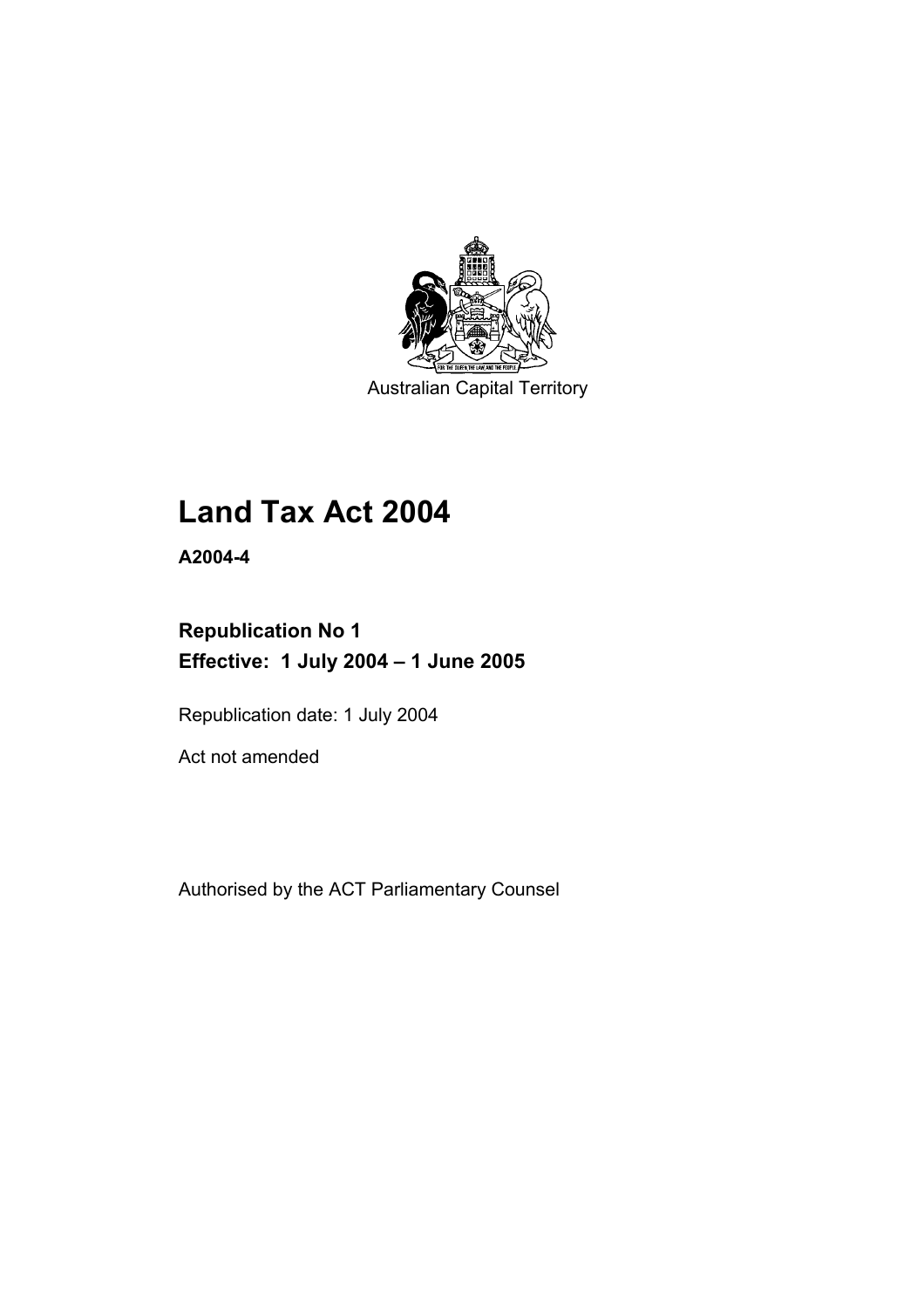#### **About this republication**

#### **The republished law**

This is a republication of the *Land Tax Act 2004* (including any amendment made under the *Legislation Act 2001*, part 11.3 (Editorial changes)) as in force on 1 July 2004*.* It also includes any amendment, repeal or expiry affecting the republished law.

The legislation history and amendment history of the republished law are set out in endnotes 3 and 4.

#### **Kinds of republications**

The Parliamentary Counsel's Office prepares 2 kinds of republications of ACT laws (see the ACT legislation register at www.legislation.act.gov.au):

- authorised republications to which the *Legislation Act 2001* applies
- unauthorised republications.

The status of this republication appears on the bottom of each page.

#### **Editorial changes**

The *Legislation Act 2001*, part 11.3 authorises the Parliamentary Counsel to make editorial amendments and other changes of a formal nature when preparing a law for republication. Editorial changes do not change the effect of the law, but have effect as if they had been made by an Act commencing on the republication date (see *Legislation Act 2001*, s 115 and s 117). The changes are made if the Parliamentary Counsel considers they are desirable to bring the law into line, or more closely into line, with current legislative drafting practice.

This republication includes amendments made under part 11.3 (see endnote 1).

#### **Uncommenced provisions and amendments**

If a provision of the republished law has not commenced or is affected by an uncommenced amendment, the symbol  $\mathbf{U}$  appears immediately before the provision heading. The text of the uncommenced provision or amendment appears only in the last endnote.

#### **Modifications**

If a provision of the republished law is affected by a current modification, the symbol  $\mathbf{M}$ appears immediately before the provision heading. The text of the modifying provision appears in the endnotes. For the legal status of modifications, see *Legislation Act 2001*, section 95.

#### **Penalties**

The value of a penalty unit for an offence against this republished law at the republication date is—

- (a) if the person charged is an individual—\$100; or
- (b) if the person charged is a corporation—\$500.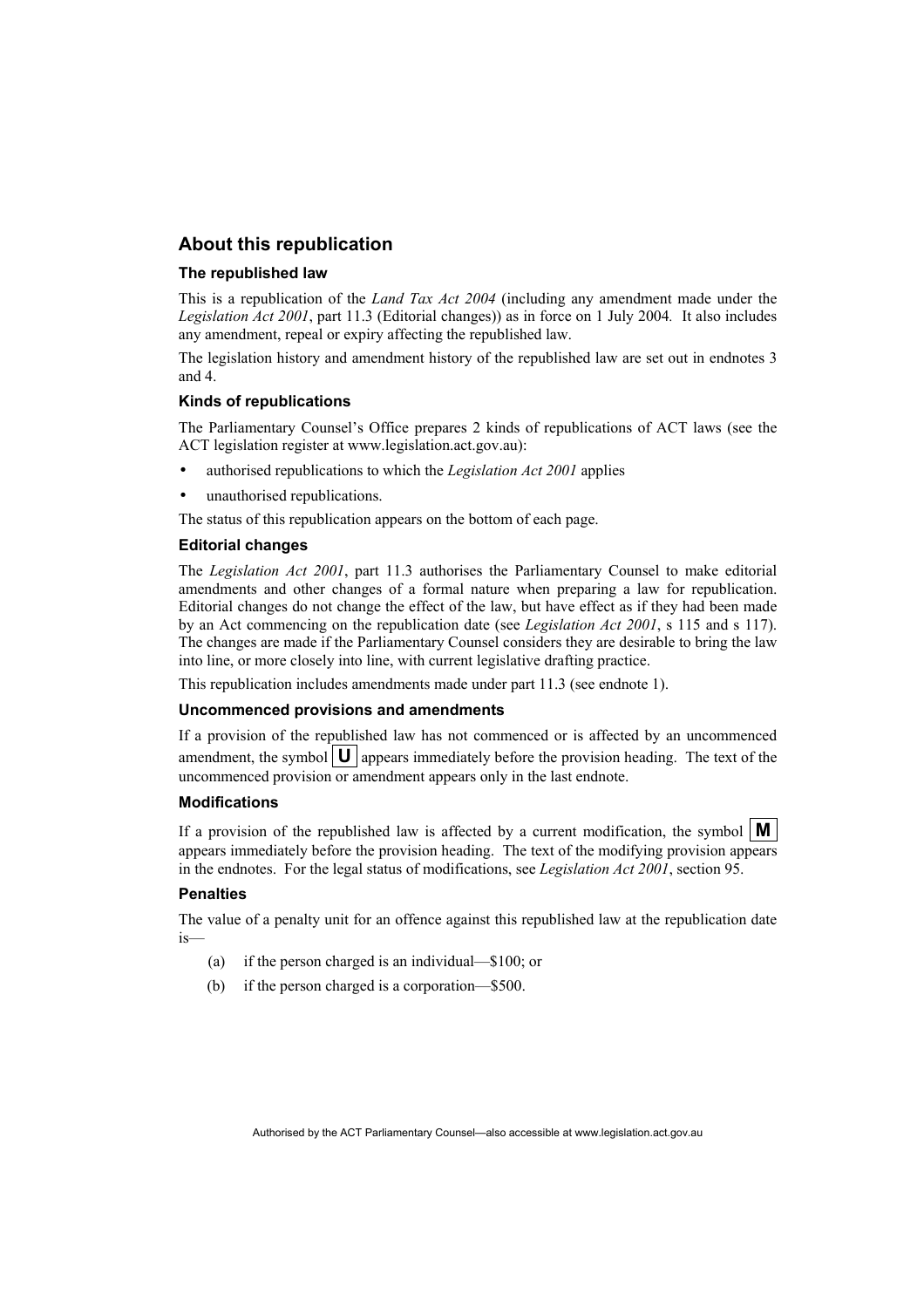

Australian Capital Territory

# **Land Tax Act 2004**

# **Contents**

| Part 1 | <b>Preliminary</b>                                    |    |
|--------|-------------------------------------------------------|----|
| 1      | Name of Act                                           | 2  |
| 3      | Dictionary                                            | 2  |
| 4      | <b>Notes</b>                                          | 2  |
| 5      | Offences against Act-application of Criminal Code etc | 3  |
| Part 2 | Imposition and payment of land tax                    |    |
| 6      | Pt 2 subject to pt 4                                  | 4  |
| 7      | Definitions for pt 2                                  | 4  |
| 8      | When is something rented for pt 2?                    | 5  |
| 9      | Imposition of land tax                                | 6  |
| 10     | Land exempted from s 9 generally                      |    |
| 11     | Land exempted from land tax                           | 9  |
| 12     | Application for compassionate case exemption          | 10 |
|        |                                                       |    |

Page

| R <sub>1</sub> | Land Tax Act 2004            | contents 1 |
|----------------|------------------------------|------------|
| 01/07/04       | Effective: 01/07/04-01/06/05 |            |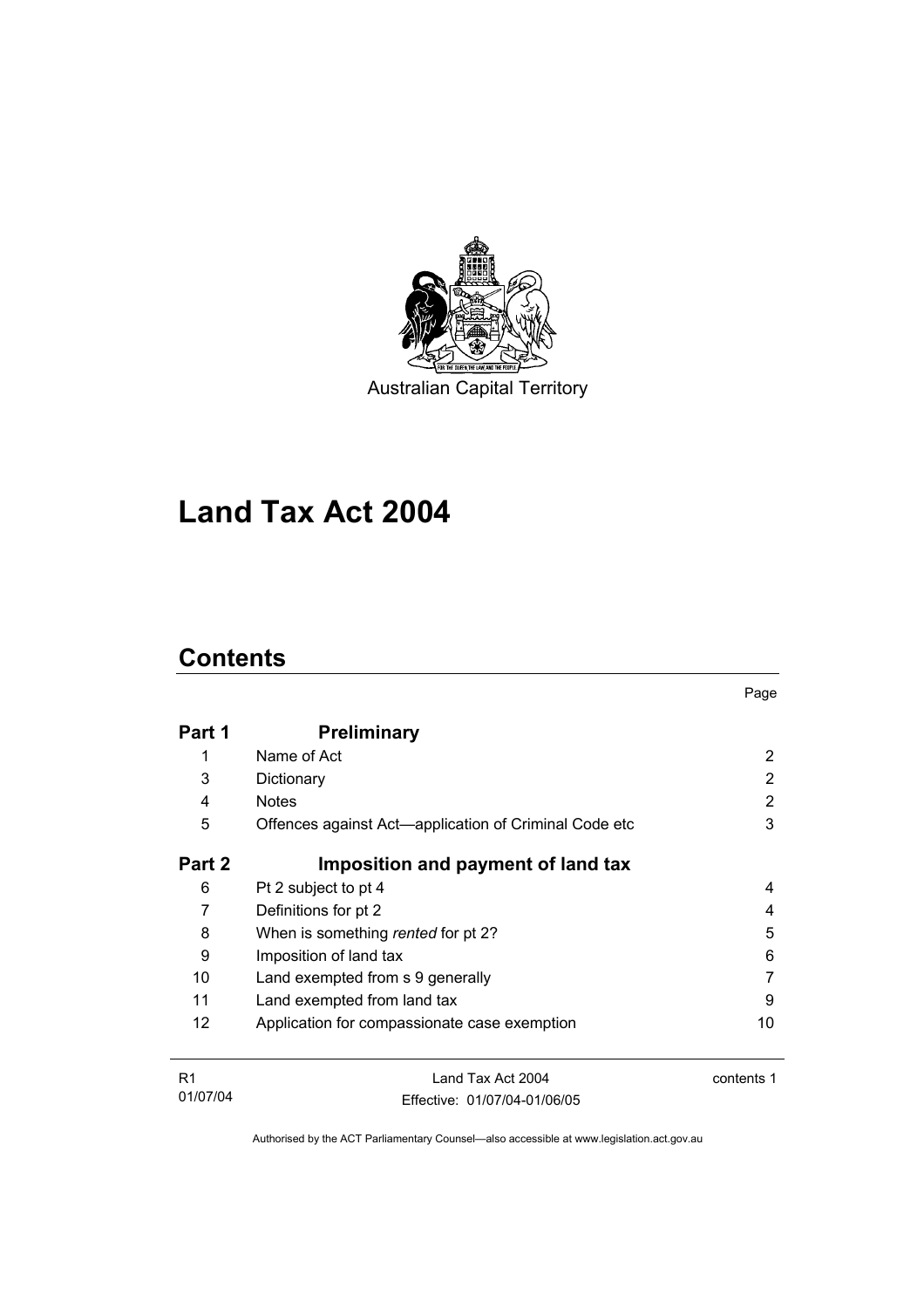| 13                  | Decision on compassionate application                  | 11             |
|---------------------|--------------------------------------------------------|----------------|
|                     |                                                        |                |
| 14                  | Commissioner to be told if residential land rented     | 11             |
| 15                  | Multiple dwellings                                     | 12             |
| 16                  | Land partly owned by corporation or trustee            | 13             |
| 17                  | Payment of land tax                                    | 14             |
| 18                  | Land tax for part of quarter                           | 15             |
| Part 3              | <b>Enforcement</b>                                     |                |
| 19                  | Interest payable on overdue land tax                   | 16             |
| 20                  | Charge of land tax on rateable land                    | 17             |
| 21                  | Notice of land tax in arrears                          | 17             |
| 22                  | Unoccupied land-letting for unpaid land tax            | 17             |
| 23                  | Entitlement to possession of land held by commissioner | 19             |
| 24                  | Sale of land for nonpayment of land tax                | 19             |
| 25                  | Application may relate to more than 1 parcel           | 21             |
| Part 4              | Unit subdivisions                                      |                |
| <b>Division 4.1</b> | Application of Act to unit subdivisions                |                |
| 26                  | Unit subdivisions                                      | 23             |
| 27                  | Unit subdivisions-land tax                             | 23             |
| <b>Division 4.2</b> | Certain proposed unit subdivisions                     |                |
| 28                  | Meaning of qualifying parcel of land for div 4.2       | 25             |
| 29                  | When div 4.2 applies to parcel of land                 | 25             |
| 30                  | Imposition of land tax-qualifying parcels of land      | 25             |
| 31                  | End of application of div 4.2                          | 26             |
| 32                  | Reassessment-completion of development                 | 27             |
| 33                  | Reassessment-noncompletion of development              | 28             |
| Part 5              | <b>Exemptions, remissions and certain interest</b>     |                |
|                     | payments                                               |                |
| 34                  | Exemption from land tax                                | 29             |
| 35                  | Remission of land tax                                  | 29             |
| 36                  | Remission of interest                                  | 30             |
| 37                  | Interest on refund                                     | 30             |
| contents 2          | Land Tax Act 2004                                      | R <sub>1</sub> |

Authorised by the ACT Parliamentary Counsel—also accessible at www.legislation.act.gov.au

01/07/04

Effective: 01/07/04-01/06/05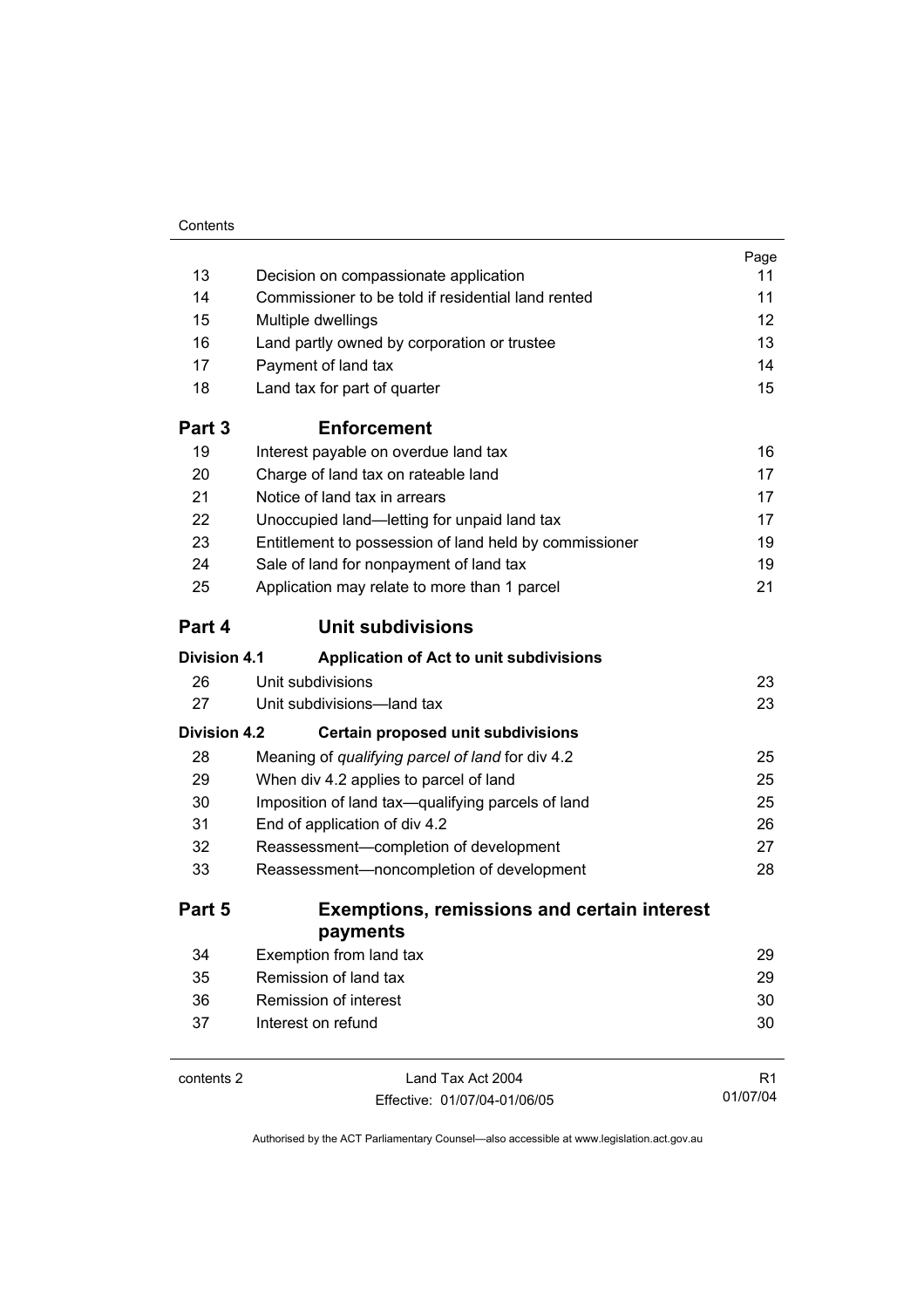|        |                                                  | Contents |
|--------|--------------------------------------------------|----------|
|        |                                                  | Page     |
| Part 6 | <b>Miscellaneous</b>                             |          |
| 38     | Objections                                       | 31       |
| 39     | Review by AAT                                    | 31       |
| 40     | Working out amounts with fractions for Act       | 32       |
| 41     | Certificate of land tax and other charges        | 32       |
| 42     | Statement of amounts payable and payments made   | 33       |
| 43     | Determination of fees                            | 33       |
| 44     | Regulation-making power                          | 34       |
| Part 7 | Transitional                                     |          |
| 45     | Meaning of repealed Act for pt 7                 | 35       |
| 46     | Special provision for period to 30 June 1987     | 35       |
| 47     | Meaning of assessment                            | 35       |
| 48     | Land tax payable under repealed Act              | 35       |
| 49     | Land to which repealed Act, pt 4A applied        | 36       |
| 50     | Right to object if no objection lodged           | 36       |
| 51     | Objections lodged under repealed Act             | 37       |
| 52     | Applications for review if no application lodged | 37       |
| 53     | Application for review if application lodged     | 38       |
| 54     | Notice of land tax in arrears                    | 38       |
| 55     | Statements under s 42                            | 38       |
| 56     | Modification of pt 7's operation                 | 39       |
| 57     | Expiry of pt 7                                   | 39       |

# **Dictionary** 40

| <b>Endnotes</b> |                     |    |
|-----------------|---------------------|----|
|                 | About the endnotes  | 43 |
| 2               | Abbreviation key    | 43 |
| 3               | Legislation history | 44 |
| 4               | Amendment history   | 44 |

contents 3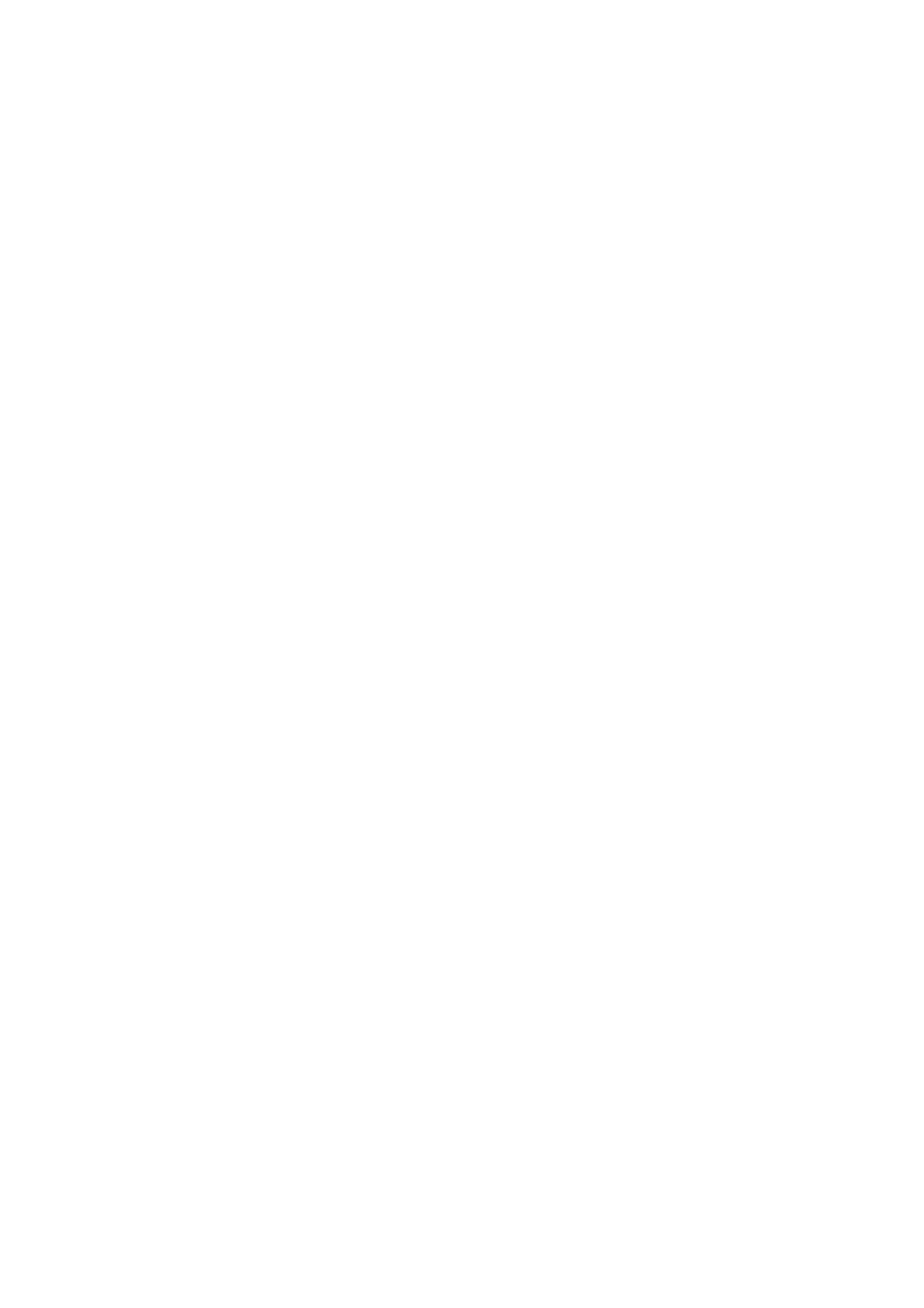

Australian Capital Territory

# **Land Tax Act 2004**

An Act about land tax

I

R1 01/07/04

Land Tax Act 2004 Effective: 01/07/04-01/06/05 page 1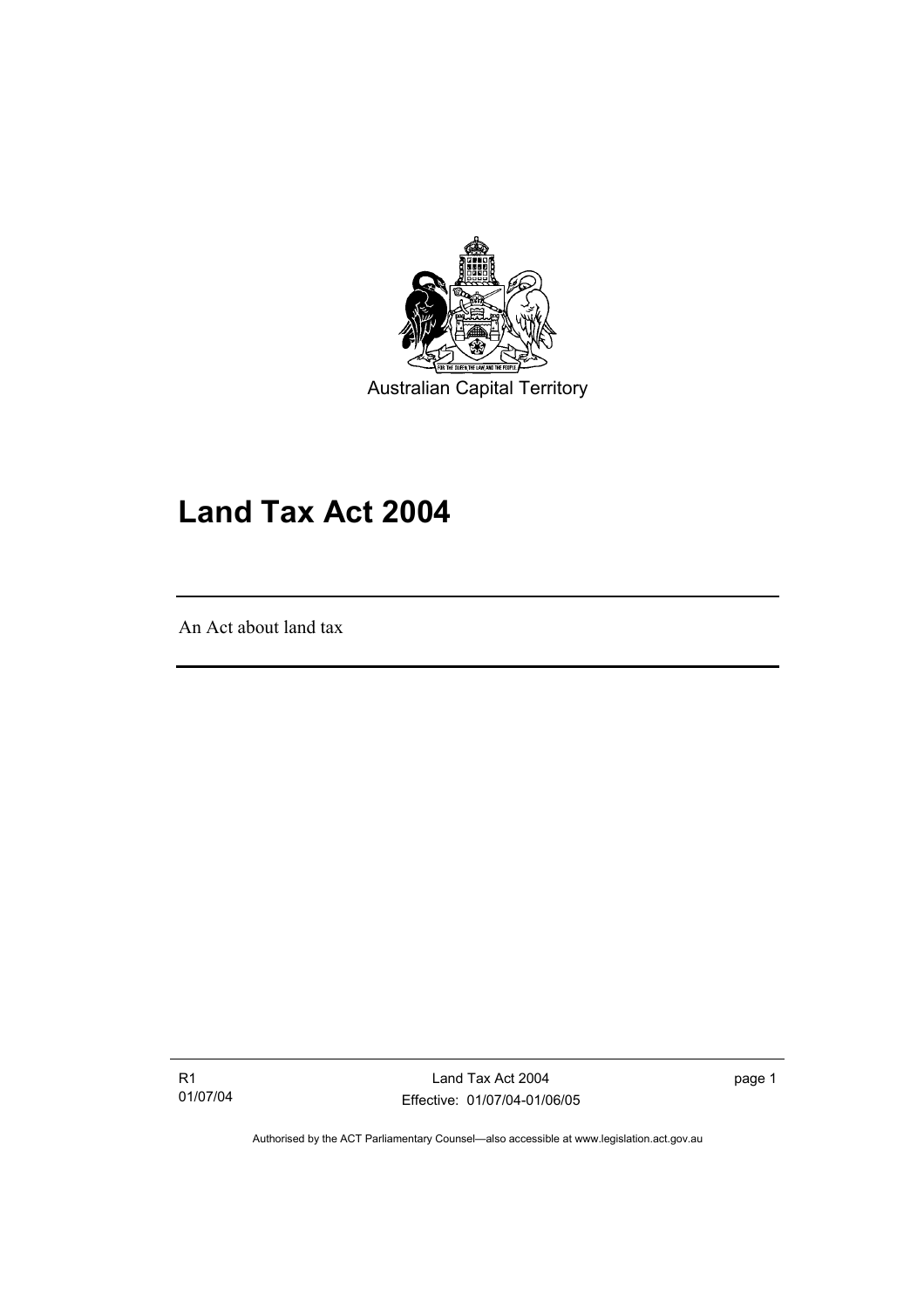#### **Part 1** Preliminary

Section 1

# **Part 1** Preliminary

#### **1 Name of Act**

This Act is the *Land Tax Act 2004*.

*Note* This Act is a *tax law* under the Taxation Administration Act. As a tax law, this Act is subject to provisions of the Taxation Administration Act about the administration and enforcement of tax laws generally.

#### **3 Dictionary**

The dictionary at the end of this Act is part of this Act.

*Note 1* The dictionary at the end of this Act defines certain terms used in this Act, and includes references (*signpost definitions*) to other terms defined elsewhere.

> For example, the signpost definition '*unit subdivision*—see the *Rates Act 2004*, dictionary.' means that the term 'unit subdivision' is defined in that dictionary and the definition applies to this Act.

*Note 2* A definition in the dictionary (including a signpost definition) applies to the entire Act unless the definition, or another provision of the Act, provides otherwise or the contrary intention otherwise appears (see Legislation Act,  $s$  155 and  $s$  156 (1)).

#### **4 Notes**

A note included in this Act is explanatory and is not part of this Act.

*Note* See Legislation Act, s 127 (1), (4) and (5) for the legal status of notes.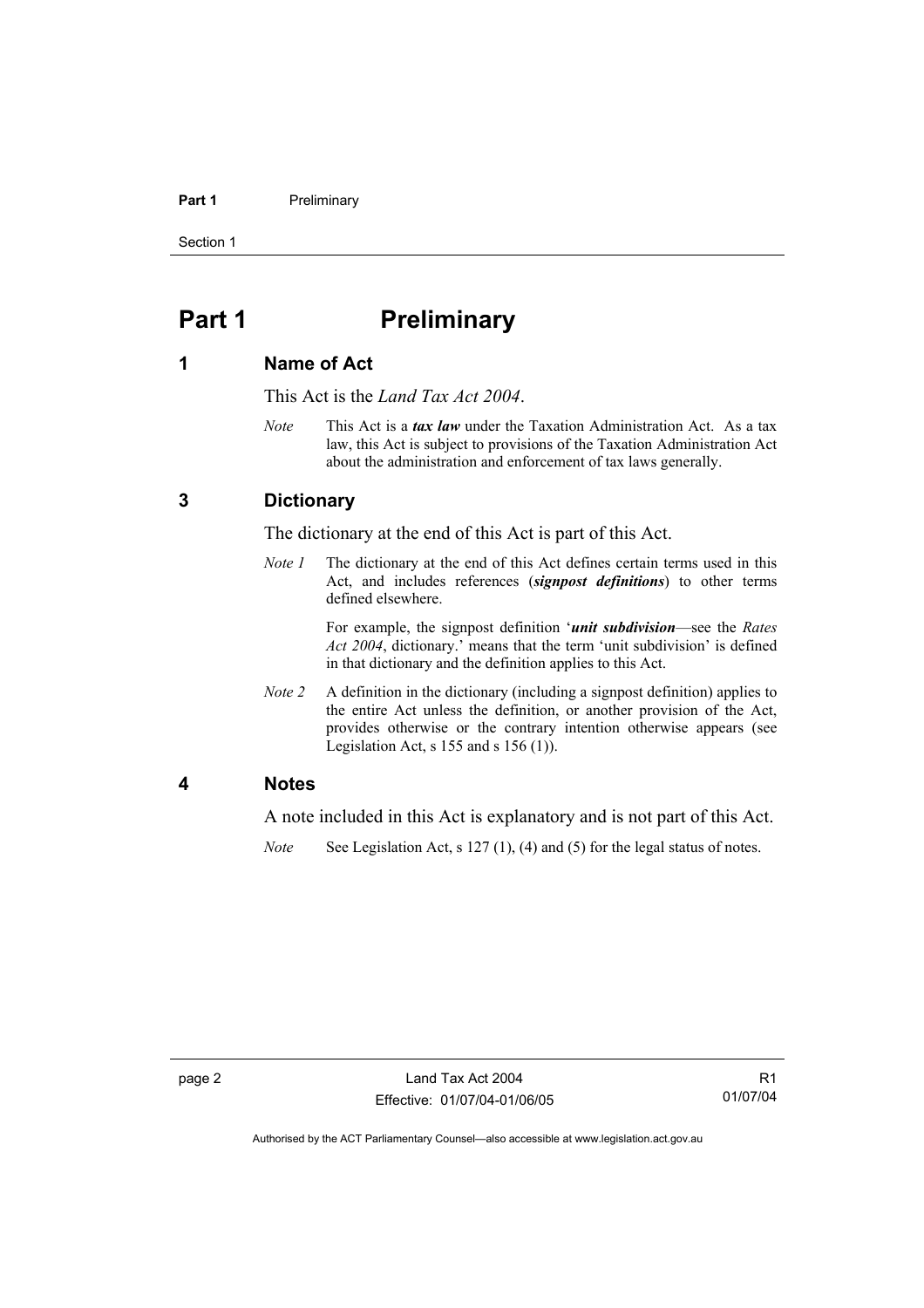### **5 Offences against Act—application of Criminal Code etc**

Other legislation applies in relation to offences against this Act.

*Note 1 Criminal Code*

The Criminal Code, ch 2 applies to all offences against this Act (see Code, pt 2.1).

The chapter sets out the general principles of criminal responsibility (including burdens of proof and general defences), and defines terms used for offences to which the Code applies (eg *conduct*, *intention*, *recklessness* and *strict liability*).

*Note 2 Penalty units* 

The Legislation Act, s 133 deals with the meaning of offence penalties that are expressed in penalty units.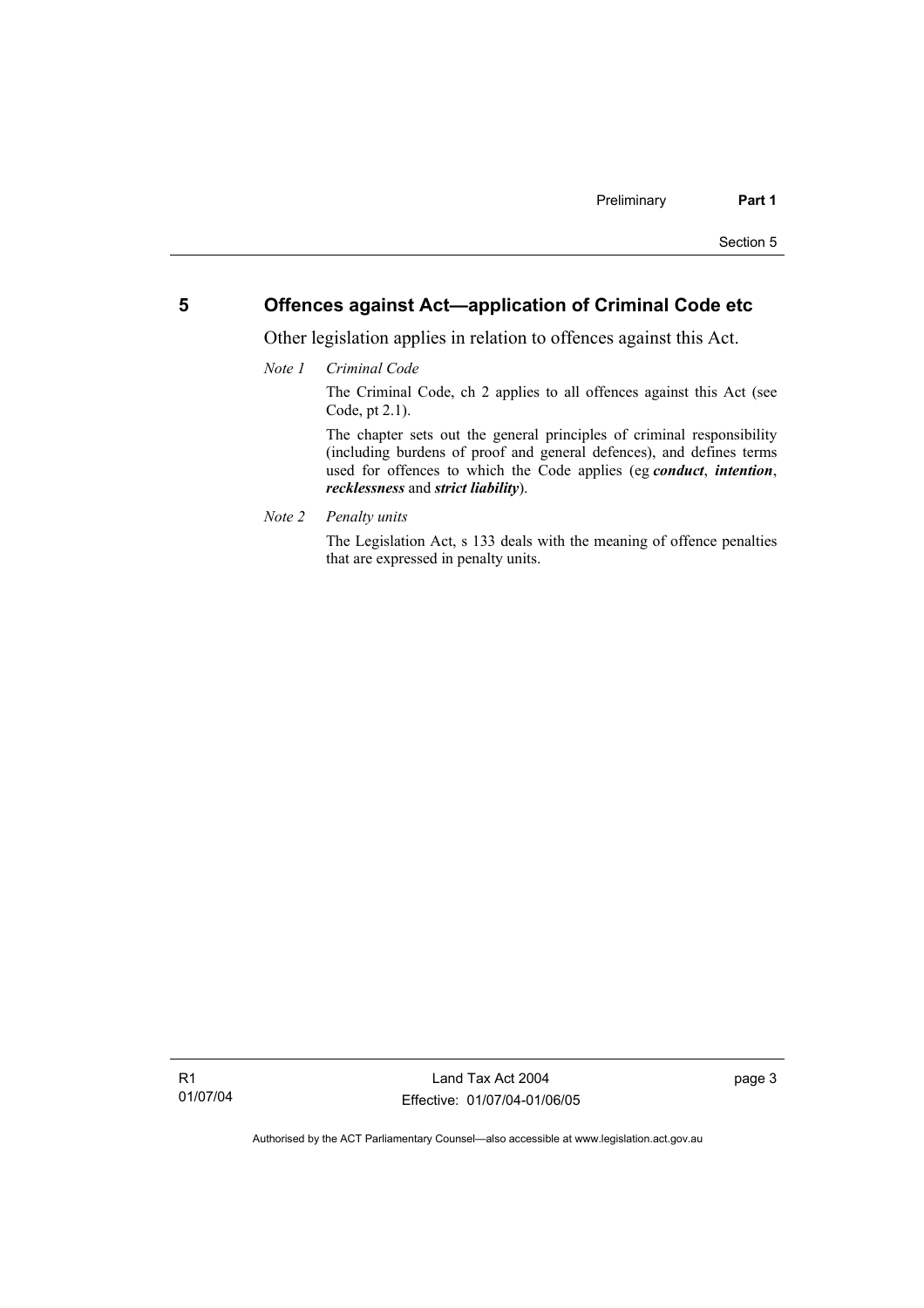Section 6

# **Part 2 Imposition and payment of land tax**

#### **6 Pt 2 subject to pt 4**

This part is subject to part 4 (Unit subdivisions).

### **7 Definitions for pt 2**

In this part:

*rent* means valuable consideration for which a tenant is liable under a tenancy agreement in relation to the tenancy or a period of the tenancy.

#### *tenancy agreement*—

- (a) means an agreement under which a person grants to someone else for value a right of occupation of a parcel of land for use as a residence—
	- (i) whether the right of occupation is exclusive or not; and
	- (ii) whether the agreement is express or implied; and
	- (iii) whether the agreement is in writing, is oral, or is partly in writing and partly oral; but
- (b) does not include an agreement giving a right of occupation only as a boarder or lodger.

*tenant* means a person with a right of occupation under a tenancy agreement.

*trustee* does not include—

 (a) in relation to a dead person—an executor of the will, or an administrator of the estate, of the dead person; or

R1 01/07/04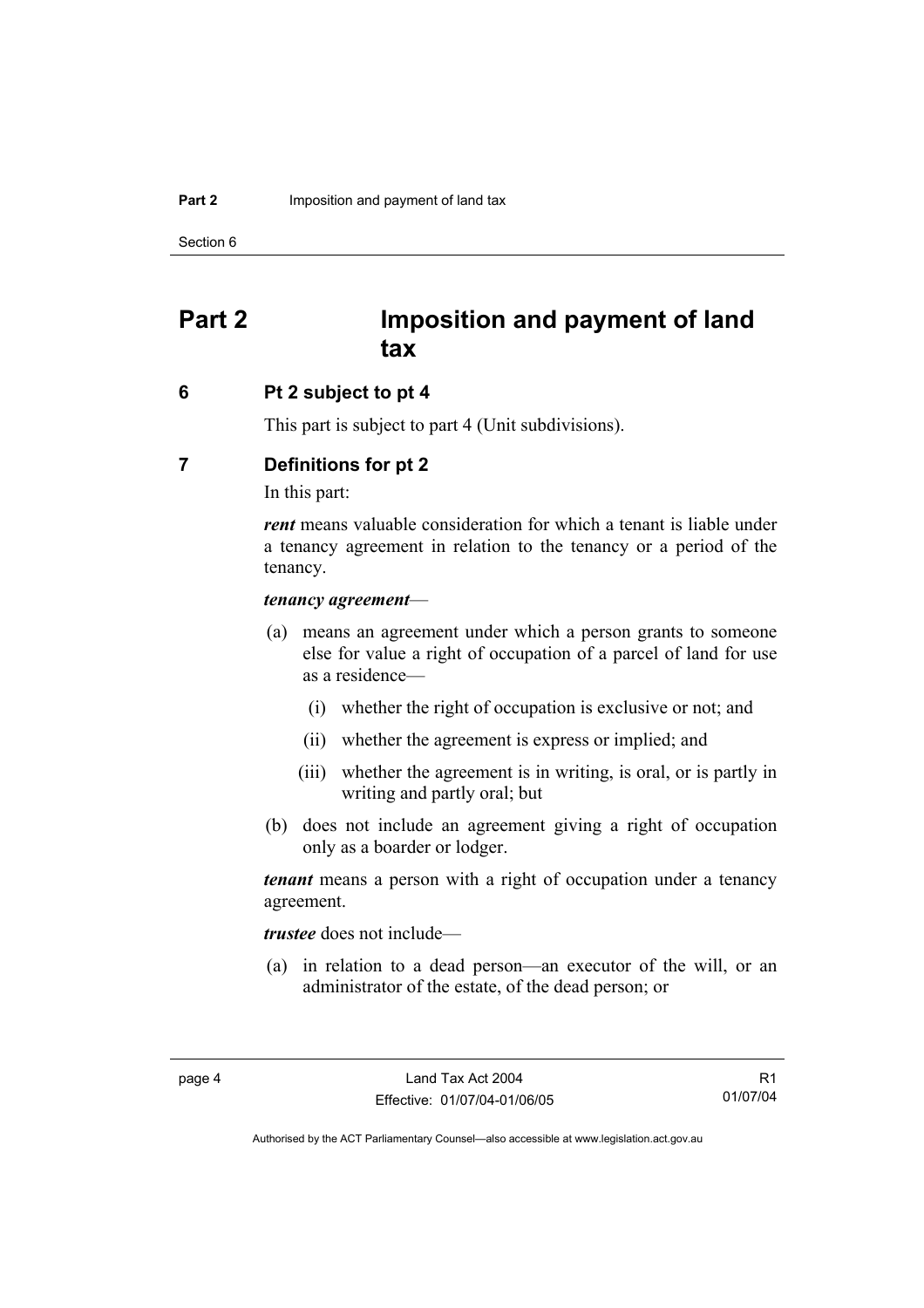(b) a guardian or manager of the property of a person with a legal disability.

#### **8 When is something** *rented* **for pt 2?**

 (1) For this part, a parcel of land or dwelling is not taken to be *rented* only because a tenant is liable to pay for rates, land tax, repairs, maintenance or insurance in relation to the parcel or dwelling.

*Note* For provision about multiple dwellings on a parcel of land, see s 15.

- (2) For this part, a parcel of land or dwelling is taken to be *rented* if it is rented on the 1st day of a quarter.
- (3) For this part, a parcel of land or dwelling is taken to be *rented* on the 1st day of a quarter if—
	- (a) it is leased for residential purposes on that day; and
	- (b) it was rented at any time in the previous quarter.
- (4) However, the parcel of land or dwelling is taken not to be *rented* on the 1st day of a quarter if—
	- (a) the owner gives written notice to the commissioner before the beginning of the quarter that the parcel or dwelling will not be rented at any time in the quarter; or
	- (b) the owner gives written notice to the commissioner during the quarter that the parcel or dwelling has not been, and will not be, rented at any time in the quarter; or
	- (c) the owner gives written notice to the commissioner after the quarter that the parcel was not rented at any time in the quarter; or
	- (d) the owner gives written notice to the commissioner that the parcel or dwelling was not rented during a continuous period of at least 91 days that—
		- (i) begins in a quarter after the 1st day of the quarter; and

page 5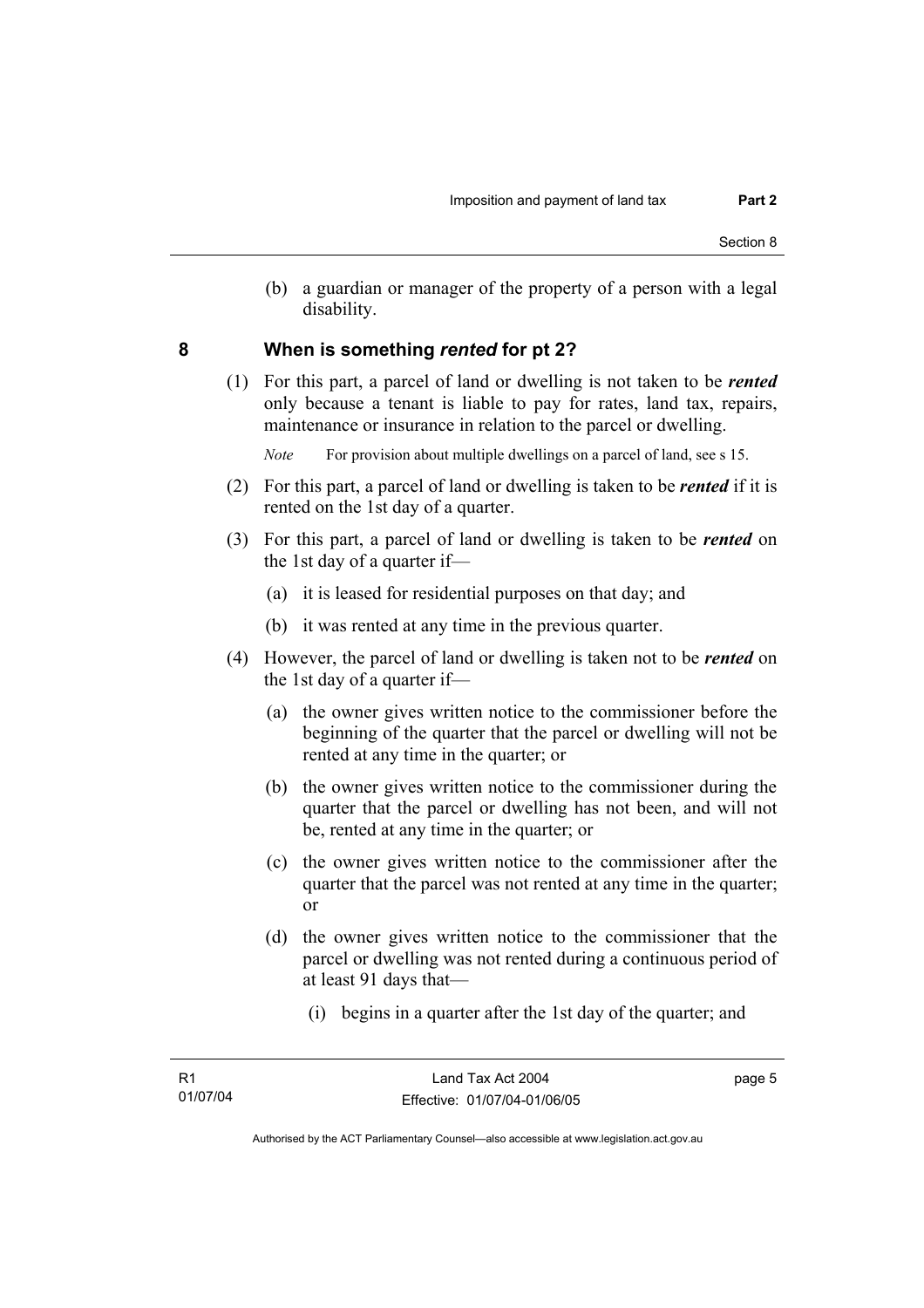Section 9

- (ii) ends in the following quarter.
- (5) Also, if the owner of a parcel of land becomes the owner on the 1st day of a quarter or during the previous quarter, the parcel is taken to be not rented on the 1st day of the quarter unless—
	- (a) the owner advises under section 14 that the parcel is rented; or
	- (b) the commissioner is otherwise satisfied that the parcel is rented.

#### **9 Imposition of land tax**

- (1) Land tax at the appropriate rate is imposed for a quarter on each parcel of rateable land that is—
	- (a) rented residential land; or
	- (b) residential land owned by a corporation or trustee; or
	- (c) commercial land.
- (2) The *appropriate rate* of land tax for a parcel of land is the amount worked out by the commissioner for the parcel as follows:

determined rate × average unimproved value

- (3) However, land tax is not imposed on a parcel of land that is exempt under section 10 or section 11.
- (4) In this section:

*average unimproved value* means the average unimproved value of the parcel of land under the *Rates Act 2004*.

#### *commercial land*—

- (a) means rateable land that is not residential land or rural land; and
- (b) includes part of a parcel of land used for commercial purposes.

R1 01/07/04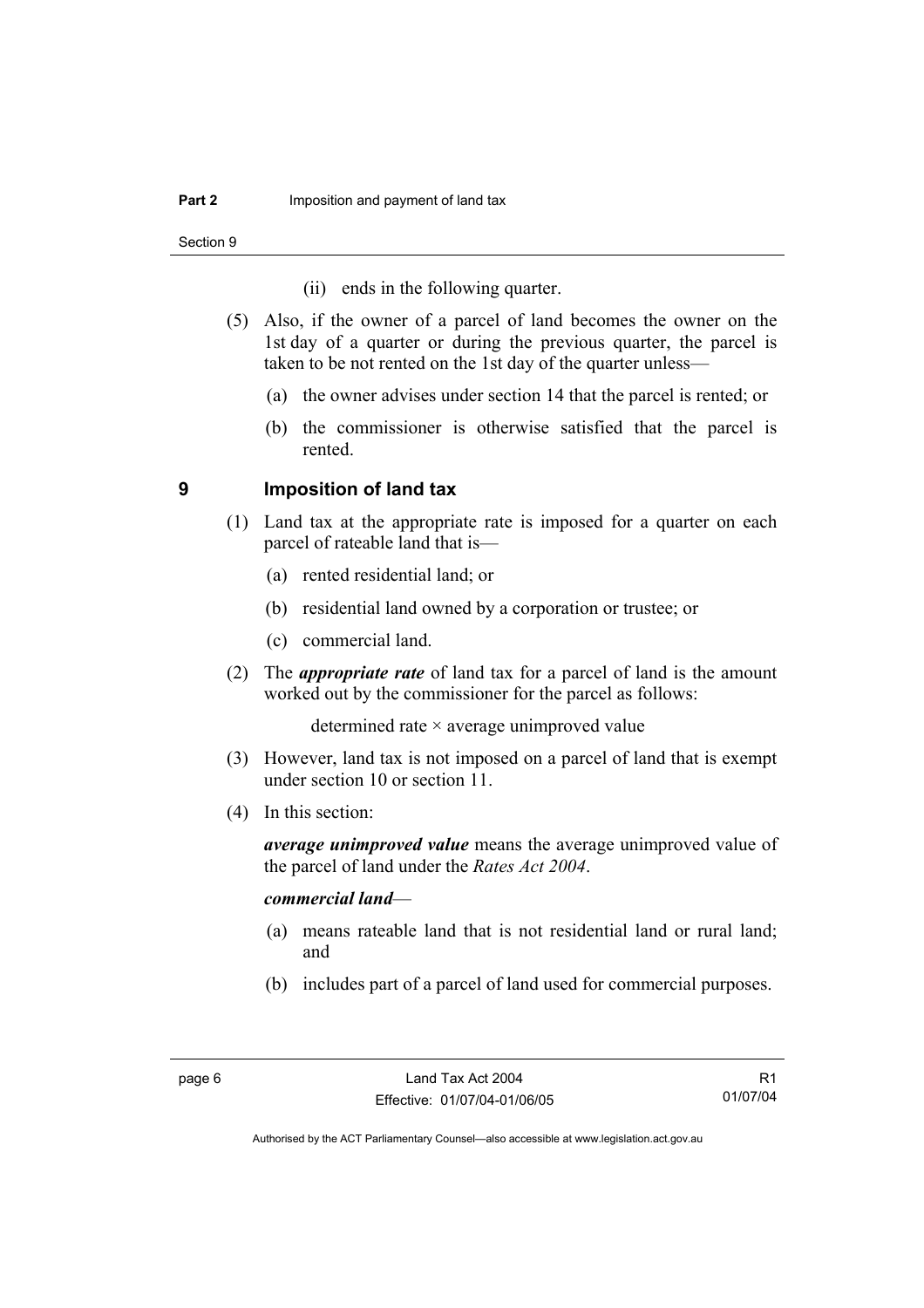*determined rate* means the rate determined under the Taxation Administration Act, section 139.

*Note* The power to determine a rate under the Taxation Administration Act includes the power to determine a different rate for different matters or different classes of matters (see Legislation Act, s 48).

#### **10 Land exempted from s 9 generally**

- (1) The following parcels of land are exempt from land tax imposed under section 9:
	- (a) a parcel of residential land owned by an individual if the parcel is exempted under section 13 (Decision on compassionate application) in relation to the parcel;
	- *Note* An exemption under s 13 is for 1 year or less.
	- (b) a parcel of rural land;
	- (c) a parcel of land owned by the commissioner for housing under the *Housing Assistance Act 1987*;
	- (d) a parcel of land leased for a retirement village;
	- (e) a parcel of land leased for a nursing home;
	- (f) a parcel of land leased for a nursing home and a retirement village;
	- (g) a parcel of land leased by a religious institution or order to provide residential accommodation to a member of the institution or order and allow the member to perform his or her duties as a member of the institution or order;
	- (h) a parcel of land, other than a parcel of residential land leased to a corporation or trustee, being used for a purpose prescribed under the regulations.

page 7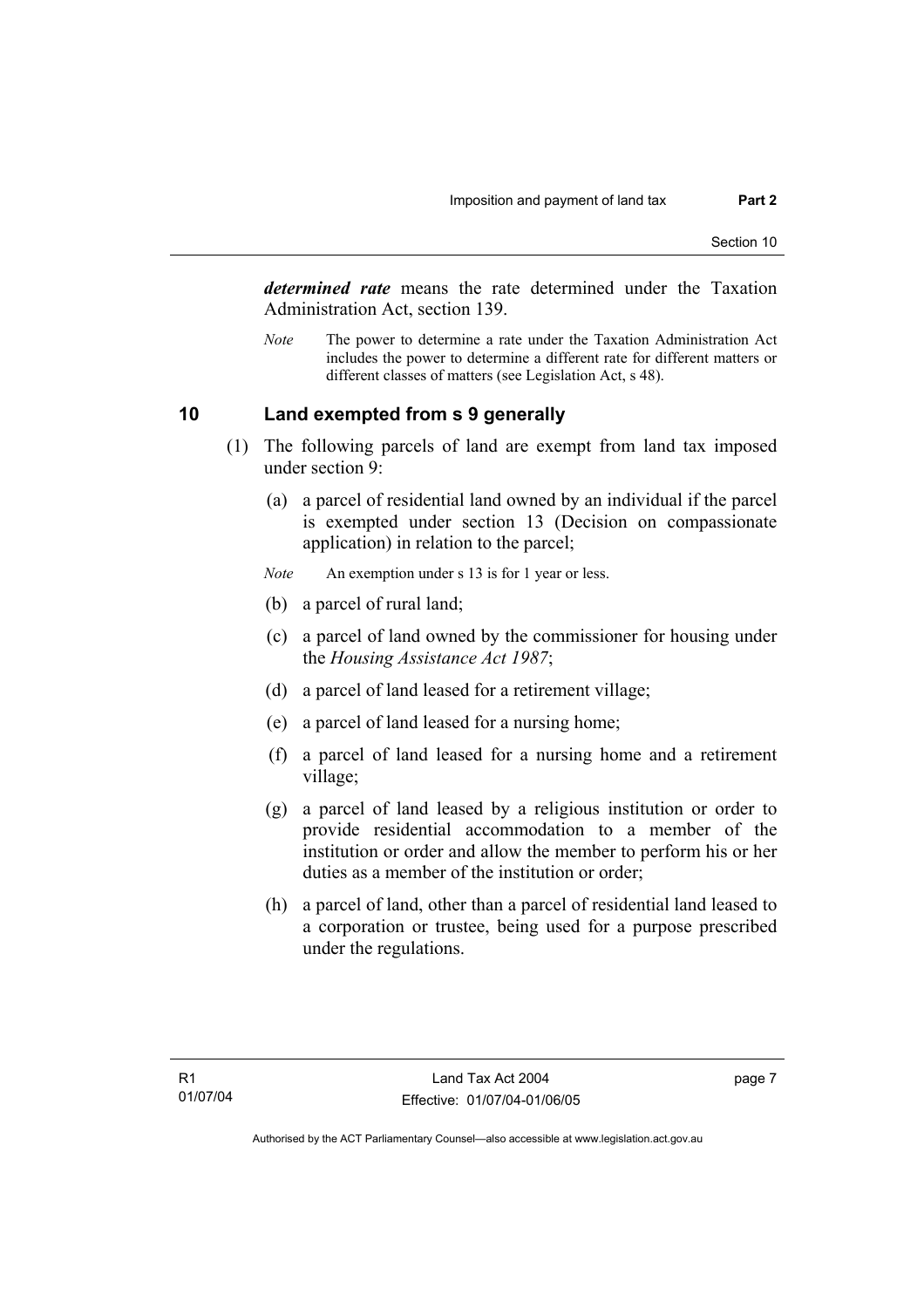Section 10

(2) In this section:

*nursing home* means premises that—

- (a) are approved, or taken to be approved, as a nursing home under the *National Health Act 1953* (Cwlth); and
- (b) are built on land under a lease that allows the use of the land—
	- (i) for residential accommodation and nursing care for patients who, because of infirmity or illness, disease, incapacity or disability have a continuing need for nursing care; and
	- (ii) if the land is also used, or to be used, as a retirement village—for residential retirement accommodation.

*retirement village* means a complex of buildings (whether or not including hostel units)—

- (a) that is intended predominantly for retired people who are at least 55 years old, or couples, at least 1 of whom is at least 55 years old; and
- (b) each of which is, or is to be, occupied or used under a sublease, licence or other arrangement (other than a lease); and
- (c) each of which is intended, and able, to be occupied as a home; and
- (d) that is built on land under a lease that allows the use of the land—
	- (i) for residential retirement accommodation; and
	- (ii) if the land is also used, or to be used, for a nursing home—for residential accommodation and nursing care for patients who, because of infirmity or illness, disease, incapacity or disability have a continuing need for nursing care; and

R1 01/07/04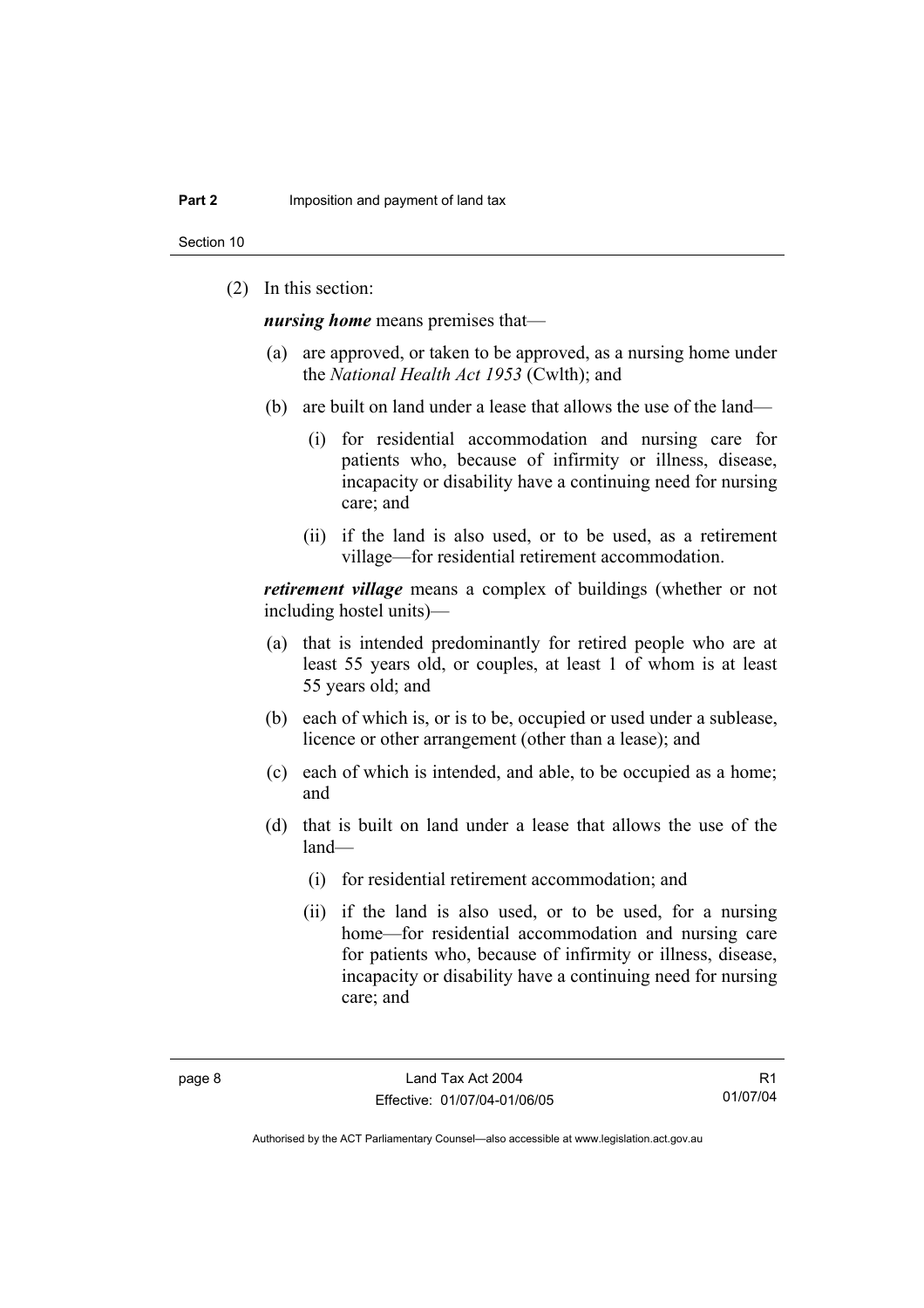- (e) from which no business activity is conducted by the lessee, other than a business connected with the conduct of—
	- (i) a retirement village; or
	- (ii) if a nursing home is also conducted under the same lease—the nursing home.

*Note* Section 15 (2) disapplies this section in certain circumstances.

#### **11 Land exempted from land tax**

- (1) The following parcels of land are exempted from land tax:
	- (a) a parcel of land held under a development lease by a corporation;
	- (b) a parcel of residential land owned by a not-for-profit housing corporation.
- (2) A parcel of land owned by a corporation carrying on business as a builder or land developer is exempt from land tax in relation to the parcel for 2 years beginning on the 1st day of the 1st quarter after the corporation becomes the owner of the parcel if—
	- (a) the parcel is used by the corporation only to construct new residential premises; and
	- (b) the new residential premises are to be sold by the corporation when finished.
- (3) In this section:

*development lease*, of land, means a lease for the development of the land by the lessee, or at the lessee's expense, by clearing, filling, grading, draining, levelling or excavating the land to make it suitable for subdivision into parcels of land to be leased.

page 9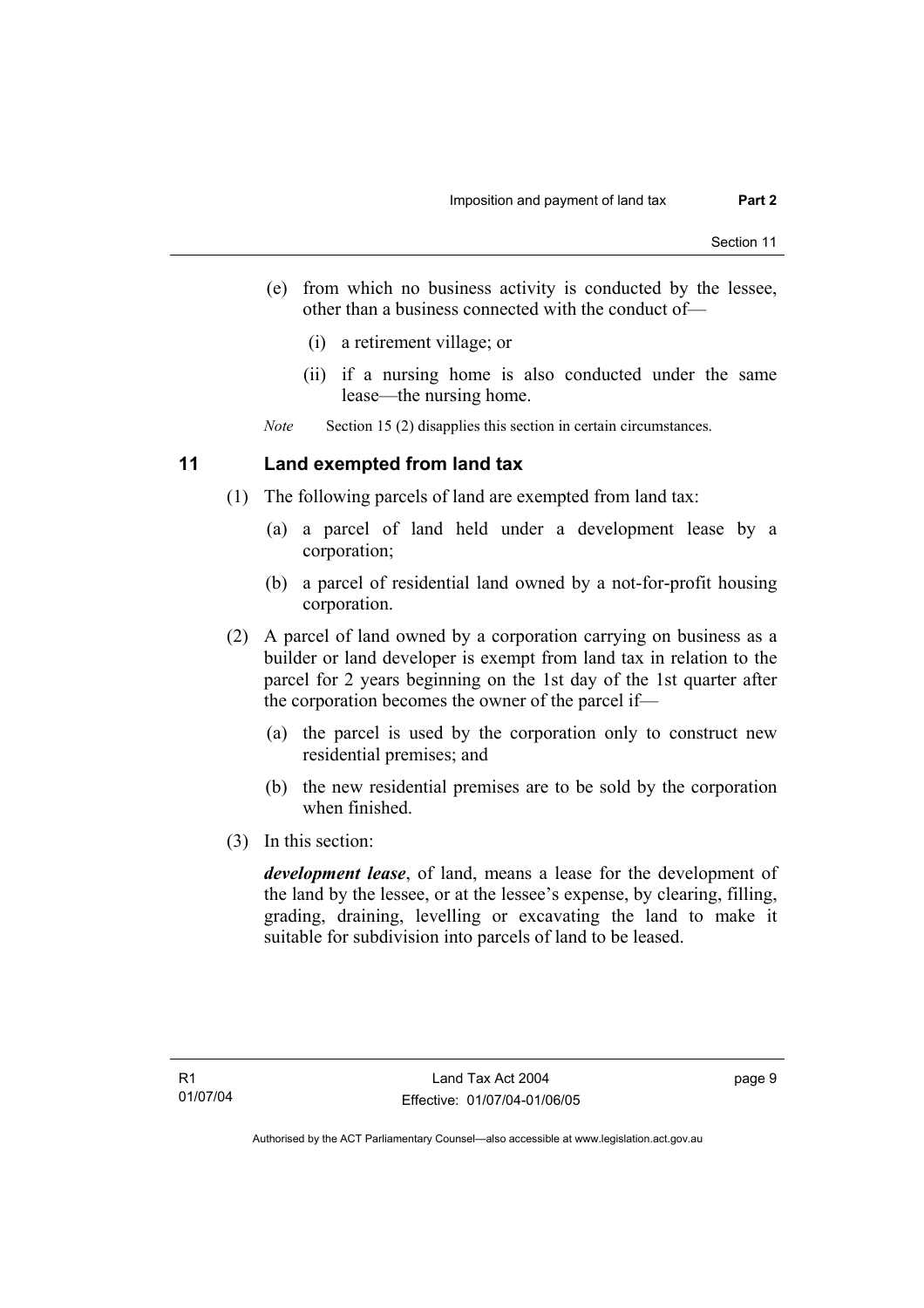*new residential premises* includes premises intended and able to be occupied as a home that—

- (a) have been created through substantial renovations of a building; or
- (b) have been built, or contain a building that has been built, to replace demolished premises on the same land.

*not-for-profit housing corporation* means a corporation registered under the Corporations Act or the *Cooperatives Act 2002* with a constitution that—

- (a) states that the main objective of the corporation is the provision of housing; and
- (b) prohibits the corporation from making a distribution (whether in money, property or another way) to its members.

*substantial renovations*, of a building, are renovations in which all, or substantially all, of the building is removed or replaced, whether or not the renovations involve removal or replacement of foundations, external walls, interior supporting walls, floors, roof or staircases.

*Note* Section 15 (2) disapplies this section in certain circumstances.

#### **12 Application for compassionate case exemption**

- (1) This section applies if, on the  $1<sup>st</sup>$  day of a quarter, a parcel of residential land is owned by an individual (the *owner*) and rented by a tenant.
- (2) The owner may apply in writing to the commissioner for a declaration that the parcel of land be treated as exempt from land tax on compelling compassionate grounds.
- (3) The application must set out the grounds on which it is made.

R1 01/07/04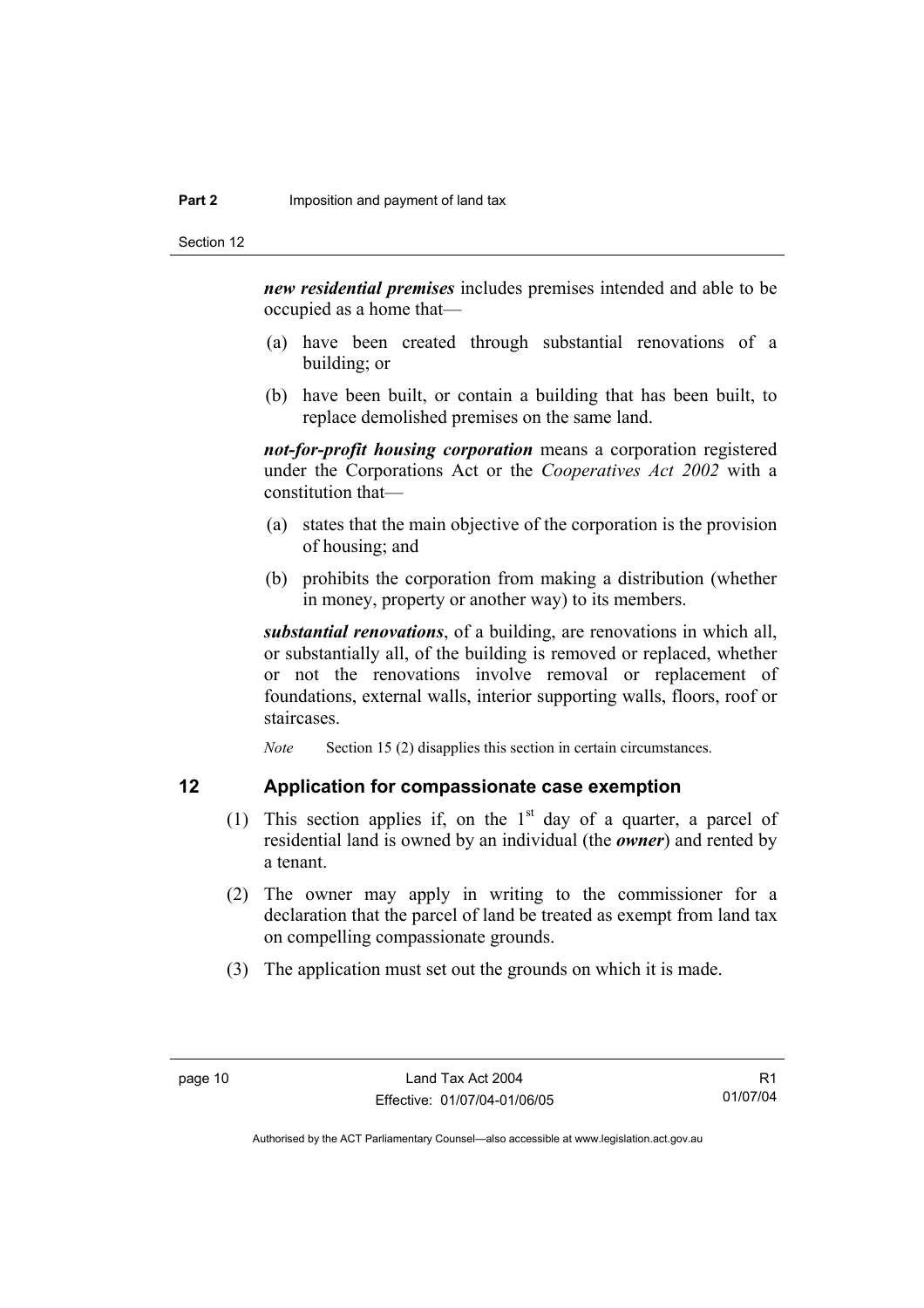### **13 Decision on compassionate application**

- (1) On receiving an application under section 12 by the owner of a parcel of land, the commissioner must—
	- (a) if satisfied that the owner is temporarily absent because of compelling compassionate reasons and the parcel is not a parcel to which subsection (2) relates—exempt the parcel from land tax; or
	- (b) in any other case—refuse to exempt the parcel from land tax.
- (2) The commissioner must not exempt a parcel of land under this section if—
	- (a) a person carries on business as the proprietor of a boarding house on the parcel; or
	- (b) the parcel is leased to a corporation or trustee.
- (3) An exemption under subsection (1) in relation to a parcel of land must state that the parcel is exempt from land tax for a stated period of 1 year or less.
- (4) A notice of refusal under subsection (1) (b) must give reasons why the commissioner is not satisfied that the parcel should be exempt from land tax under this section.
- (5) The commissioner may, by notice given to the owner of the parcel of land, revoke an exemption under this section if satisfied that the parcel should no longer be exempted.

#### **14 Commissioner to be told if residential land rented**

- (1) A person who becomes the owner of a parcel of land that is leased for residential purposes, and becomes or continues to be rented by a tenant on the change of ownership, must tell the commissioner in writing within 30 days after the day the person becomes the owner—
	- (a) that the parcel has begun or continued to be rented; and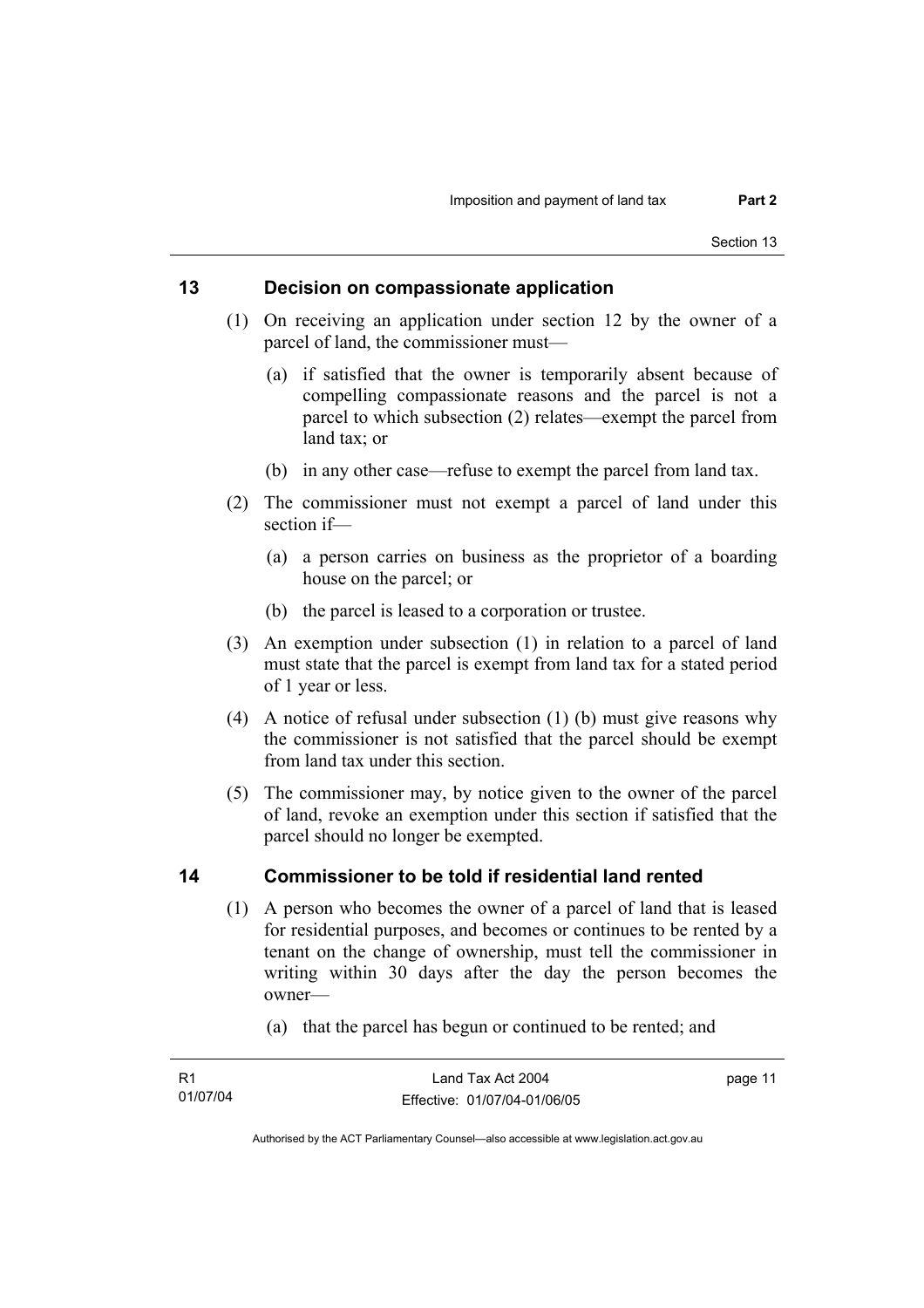Section 15

- (b) the date when the rental began.
- (2) If a parcel of land that is leased for residential purposes becomes rented by a tenant, the owner of the parcel must tell the commissioner in writing about the rental (including the date the rental began) within 30 days after the day the rental begins.
- (3) This section does not apply if the owner of the parcel of land is a corporation.

#### **15 Multiple dwellings**

- (1) This section applies if—
	- (a) a parcel of residential land owned by someone other than a corporation or trustee contains multiple dwellings; and
	- (b) at least 1 of the dwellings is rented by a tenant.
- (2) Section 10 (Land exempted from s 9 generally) and section 11 (Land exempted from land tax) do not apply to the parcel of land.
- (3) In working out the land tax payable for the parcel of land under section 9 (Imposition of land tax), the average unimproved value of the parcel of land is the amount worked out by the commissioner in accordance with the following formula:

$$
AUV \times \frac{FA}{TFA}
$$

(4) In this section:

*AUV* means the average unimproved value of the parcel of land under the *Rates Act 2004*.

*dwelling* does not include—

- (a) a garage, carport, garden shed, veranda, pergola or patio, or any other structure not used for living in; or
- (b) a unit.

R1 01/07/04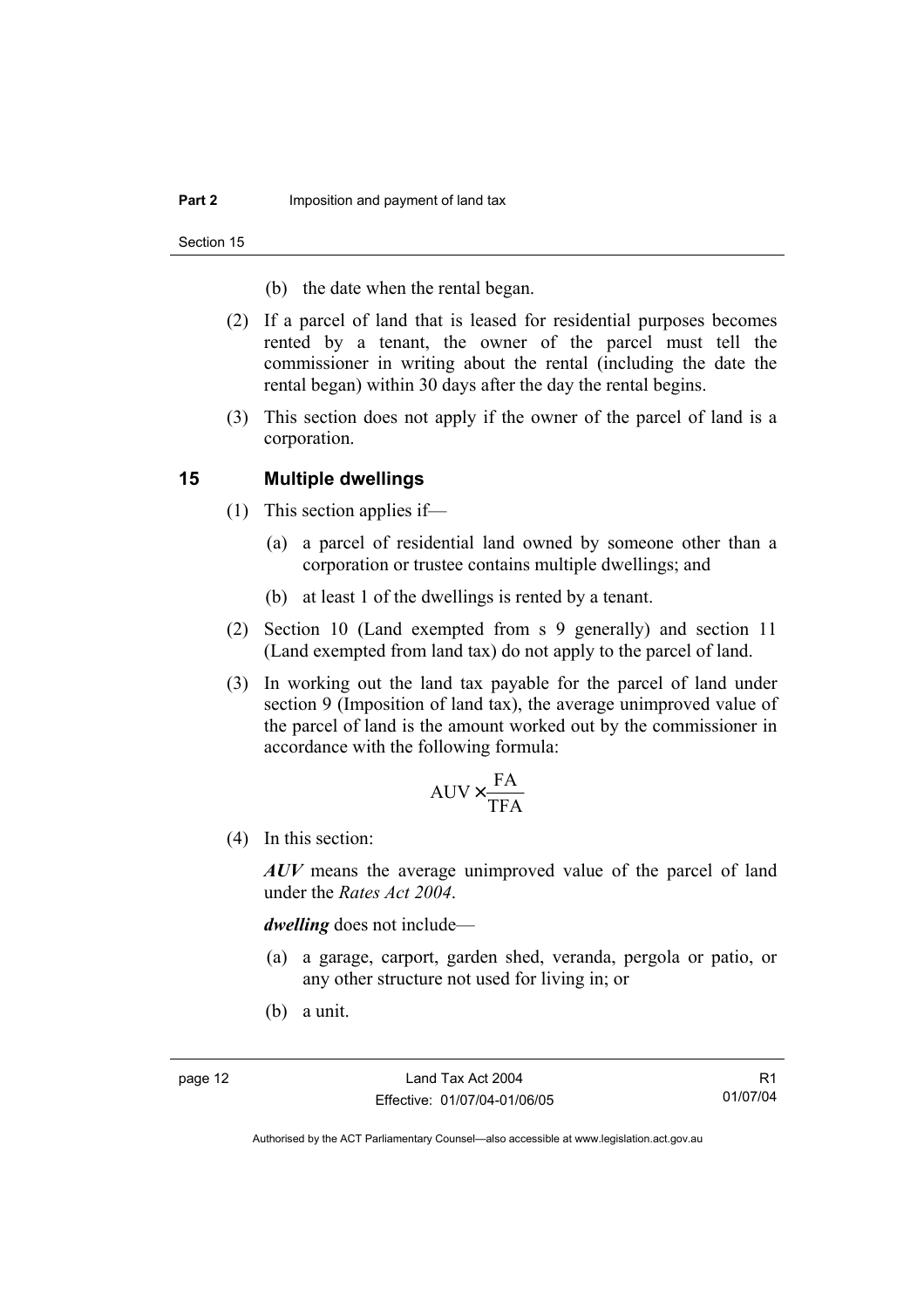*FA* means the floor area of the rented dwelling.

*TFA* means the total floor area of all dwellings on the parcel of land.

### **16 Land partly owned by corporation or trustee**

- (1) This section applies to a parcel of residential land that is not rented and is owned by—
	- (a) 1 or more people who are corporations or trustees; and
	- (b) 1 or more people who are not corporations or trustees.
- (2) In working out the land tax payable for the parcel of land under section 9 (Imposition of land tax), the average unimproved value of the land is the amount worked out by the commissioner in accordance with the following formula:

$$
AUV \times \frac{C & TI}{AI}
$$

(3) In subsection (2):

*AI* means the value of all interests in the parcel of land.

*AUV* means the average unimproved value of the parcel of land under the *Rates Act 2004*.

*C&TI* means the value of all interests in the parcel of land held by corporations and trustees.

 (4) Any land tax payable for the parcel of land is payable by the owners of the land who are corporations or trustees.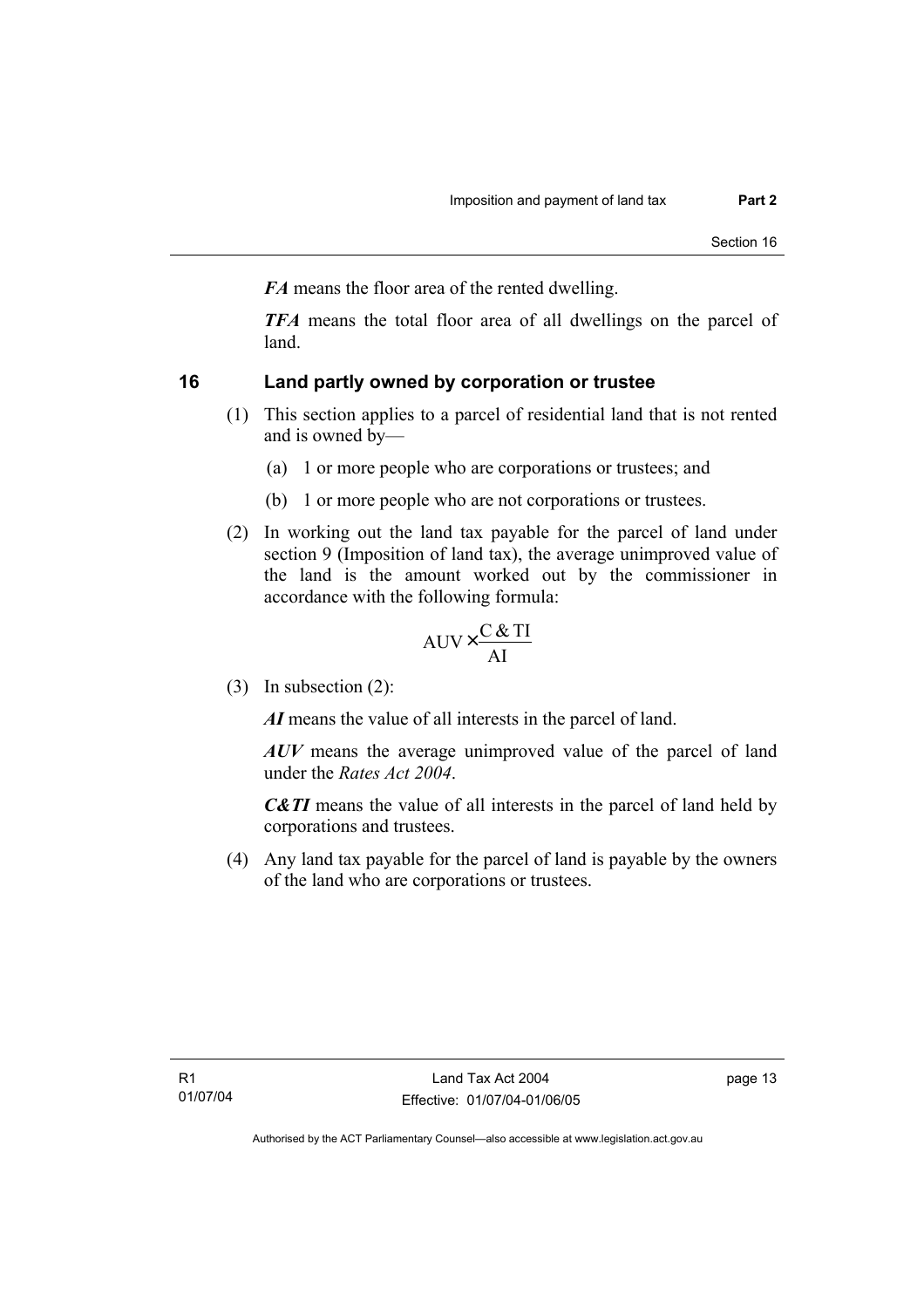Section 17

#### **17 Payment of land tax**

- (1) Land tax in relation to a parcel of land is payable to the commissioner by the owner of the parcel.
- (2) A person who is the owner of the parcel of land is liable to pay to the commissioner any unpaid land tax payable in relation to the parcel, whether the amount became payable before or after the person became the owner.
- (3) The assessment notice for the land tax payable for a quarter for a parcel of land must state a date for payment of the land tax (the *payment date*).
- (4) The payment date must not be earlier than 4 weeks after the date of the notice.
- (5) A person may pay the land tax in relation to which an assessment notice has been given—
	- (a) if the amount payable is for a quarter and any arrears of land tax in relation to previous quarters have been paid in full—by paying, on or before the date for the payment of the land tax, the amount of the land tax; or
	- (b) if the amount payable is for part of a quarter—by paying the amount of the land tax on or before the payment date for the land tax; or
	- (c) by paying the amounts on the days that the person wishes, but so that the amount owing on the date for payment is paid no later than the date for payment.

R1 01/07/04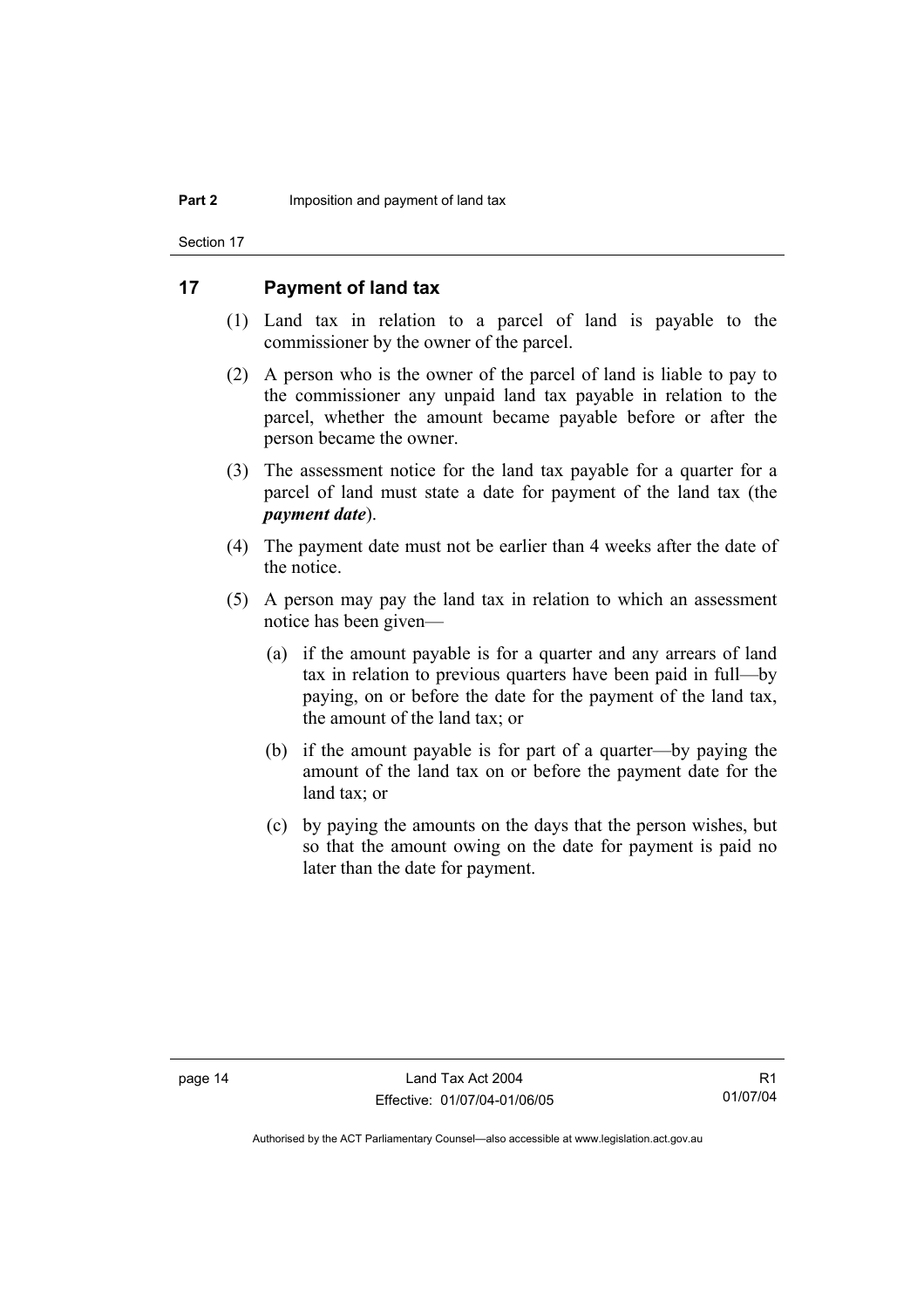### **18 Land tax for part of quarter**

- (1) This section applies to a parcel of land if—
	- (a) the parcel starts or stops being rateable in the quarter; and
	- (b) land tax is payable for the parcel at any time during the quarter.
- (2) In working out the land tax payable for the parcel of land under section 9 (Imposition of land tax), the amount of land tax payable for the parcel for the quarter is the amount worked out by the commissioner in accordance with the following formula:

quarter day land tax otherwise payable for quarter  $\times$   $\frac{\text{taxable days}}{\text{days}}$ 

(3) In subsection (2):

*taxable days* means the number of days in the quarter that the parcel of land was a rateable parcel.

*quarter days* means the number of days in the quarter.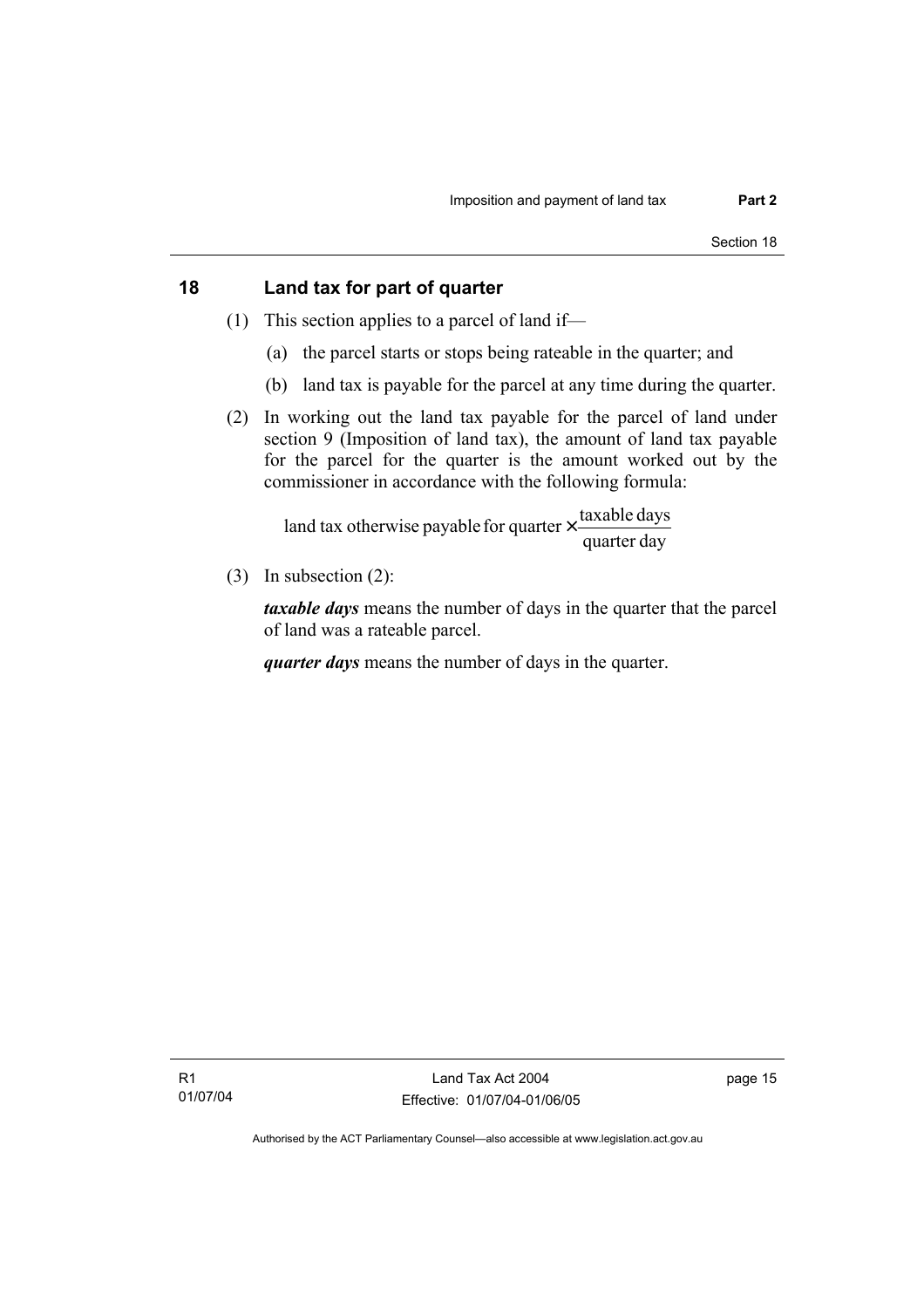#### **Part 3** Enforcement

Section 19

## **Part 3 Enforcement**

#### **19 Interest payable on overdue land tax**

- (1) Interest on an amount of unpaid overdue land tax is worked out—
	- (a) for each calendar month that the amount remains unpaid; and
	- (b) on the 1st day of that month; and
	- (c) at the interest rate applying to that day; and
	- (d) on the total amount of overdue land tax that is unpaid on a day when the interest is worked out.
	- *Note* The Minister may determine an interest rate for this section under the Taxation Administration Act, section 139.
- (2) For subsection (1) (a), if an amount remains unpaid for part of a calendar month, interest is payable for the whole month.

#### **Example**

Fred's land tax is due on 15 August. He doesn't pay it until 5 October. Fred has to pay interest worked out for the overdue period from 16 August to 5 October. Because of the operation of s (2), Fred has to pay interest for the period from 16 August to 15 October. Interest for the month from 16 August to 15 September is at the rate applying on 16 August, which is the 1st day of the 1st month that the amount remains unpaid (see s (1)). Interest for the month from 16 September to 15 October is at the rate applying on 16 September, which is the 1st day of the 2nd month that the amount remains unpaid (see  $s(1)$ ).

- *Note* An example is part of the Act, is not exhaustive and may extend, but does not limit, the meaning of the provision in which it appears (see Legislation Act, s 126 and s 132).
- (3) The Taxation Administration Act, section 25 (Interest in relation to tax defaults) does not apply to unpaid overdue land tax.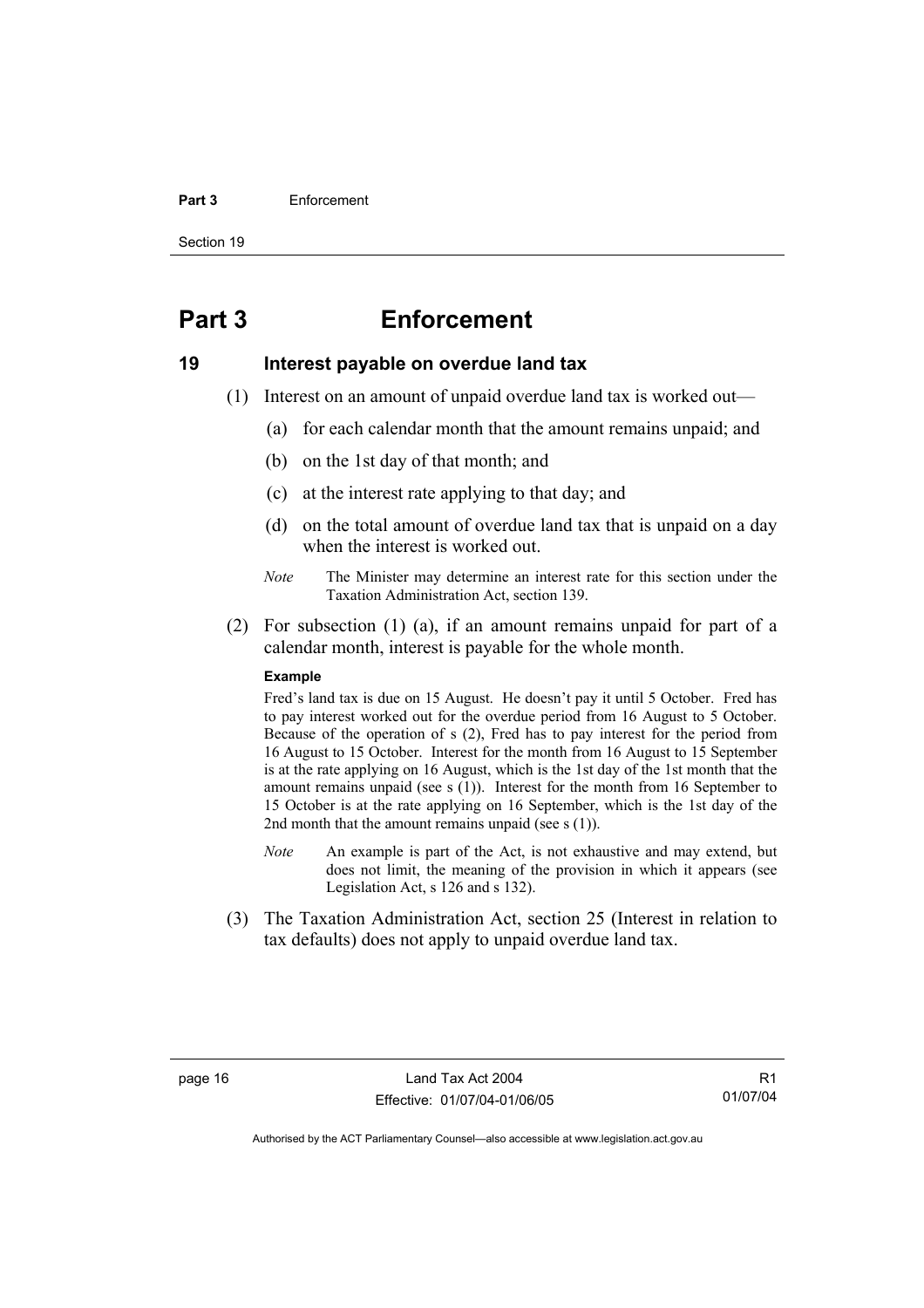### **20 Charge of land tax on rateable land**

- (1) Land tax payable in relation to a parcel of rateable land is a charge on the interest held by the owner of the parcel.
- (2) The charge takes priority over a sale, conveyance, transfer, mortgage, charge, lien or encumbrance in relation to the parcel of land.
- (3) The charge does not have effect against an honest purchaser of the parcel of land for value if—
	- (a) the purchaser had obtained a certificate under section 41 (Certificate of land tax and other charges) in relation to the parcel before the purchase; and
	- (b) at the time of purchase, the purchaser did not have notice of liability under the charge.

### **21 Notice of land tax in arrears**

- (1) If land tax payable for a parcel of land has been in arrears for at least 1 year, the commissioner may give the owner of the parcel written notice that the land tax is in arrears.
- (2) At any time after giving notice, the commissioner may declare, in writing, that the land tax for the parcel of land is in arrears.
- (3) A declaration is a notifiable instrument.

*Note* A notifiable instrument must be notified under the Legislation Act.

#### **22 Unoccupied land—letting for unpaid land tax**

- (1) This section applies if—
	- (a) a declaration is made under section 21 in relation to an unoccupied parcel of land; and
	- (b) the land tax payable for the parcel is not paid within 30 days after the day the declaration is notified.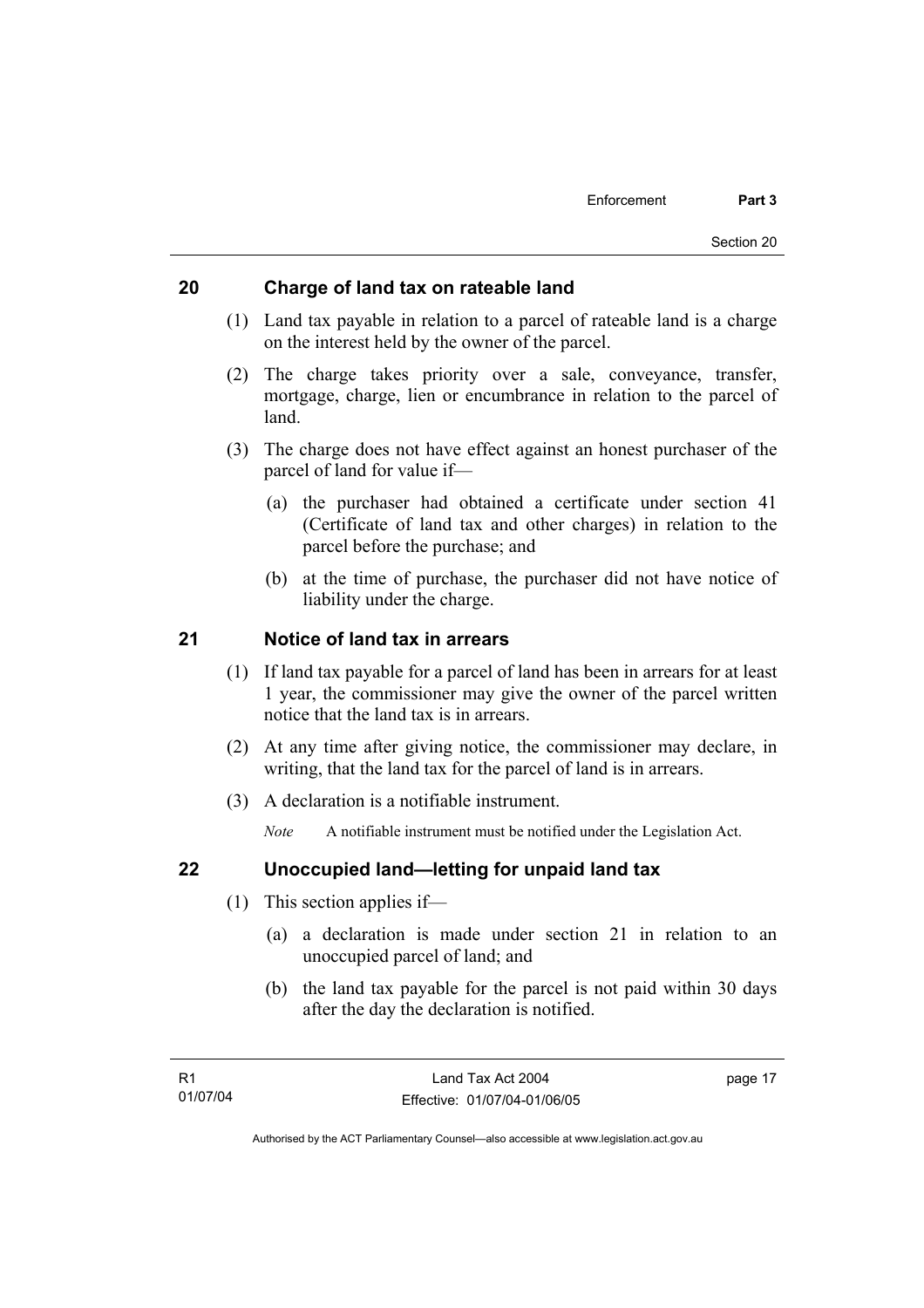#### **Part 3** Enforcement

Section 22

- (2) The commissioner may—
	- (a) take possession of the parcel of land; and
	- (b) hold the parcel against anyone; and
	- (c) lease the parcel for not longer than 7 years.
- (3) If the commissioner takes possession of the parcel of land, the commissioner must keep accounts of—
	- (a) rent and other amounts received by the commissioner in relation to the parcel; and
	- (b) the expenses of the lease; and
	- (c) the land tax and rates payable for the land.
- (4) If rent and other amounts are received by the commissioner under this section—
	- (a) the rent and other amounts must be applied against—
		- (i) the expenses of the lease necessarily incurred by the commissioner; and
		- (ii) the land tax payable for the land; and
		- (iii) the rates payable for the land; and
		- (iv) any other expenses incurred by the commissioner in relation to the parcel; and
	- (b) any remaining rent and other amounts received belongs to anyone who, at the time it is received, would have been entitled to receive it if the parcel had not been in the commissioner's possession.
- (5) In this section:

*expenses*, of a lease, includes expenses incidental to the lease and the collection of rent under the lease.

R1 01/07/04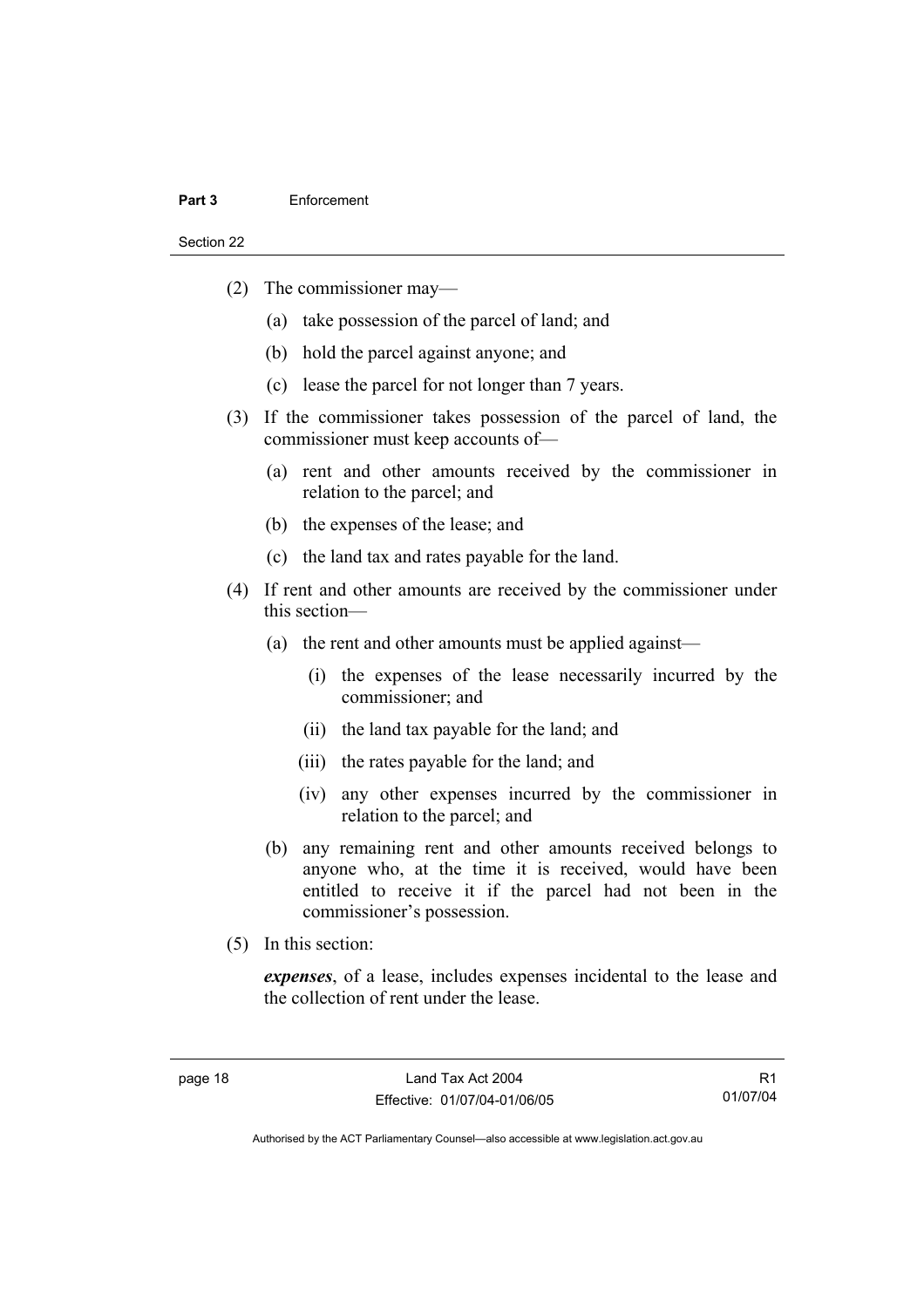#### **23 Entitlement to possession of land held by commissioner**

- (1) This section does not apply to a parcel of land sold under section 24.
- (2) A person who, apart from section 22, would be entitled to a parcel of land may, within 16 years after the day the commissioner takes possession of the parcel—
	- (a) inspect the accounts kept under section 22; and
	- (b) ask the commissioner to put the person in possession of the parcel.
- (3) On request under subsection (2), the commissioner must put the person in possession of the parcel of land—
	- (a) if land tax, rates or both are payable for the parcel—on payment by the person of the amount payable; and
	- (b) if the parcel is subject to a lease made by the commissioner under section 22—subject to the lease.
- (4) If no-one is put in possession of the parcel of land under this section within 16 years after the day the commissioner takes possession of the parcel—
	- (a) the parcel vests absolutely in the Commonwealth; and
	- (b) rent and any other amounts received by the commissioner in relation to the land vest in the Territory.

#### **24 Sale of land for nonpayment of land tax**

- (1) This section applies if—
	- (a) a parcel of land is held by the owner under a lease from the Commonwealth for a term of years; and
	- (b) the commissioner has complied with section 21; and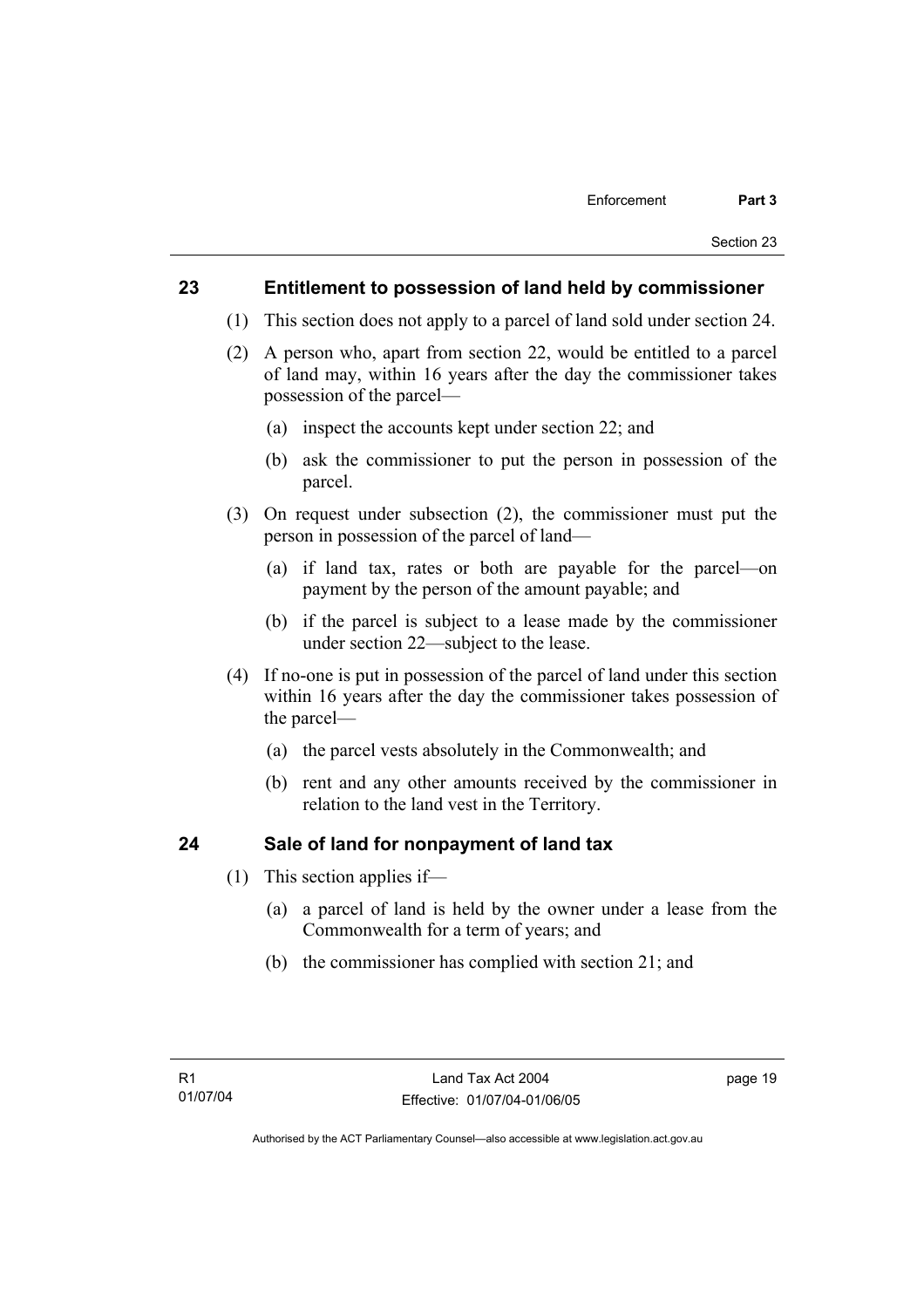#### **Part 3** Enforcement

Section 24

- (c) land tax payable for the parcel is in arrears for at least 1 year after the day of notification of a declaration under section 21 in relation to the parcel.
- (2) The commissioner may apply to a court of competent jurisdiction for an order for the sale of all or part of the parcel of land.

#### **Example**

The commissioner has given notice and made a declaration under section 21 in relation to a parcel of land held under lease from the Commonwealth. If the parcel is unoccupied, the commissioner may take action under section 22 to lease the parcel or, if the land tax is in arrears for at least 1 year after the day of notification of the declaration, make an application under this section for an order for sale. The option to lease would not be available if the property were occupied.

- *Note 1* A single application form may be approved for this section and the *Rates Act 2004*, s 26 (see Legislation Act, s 255 (7)).
- *Note 2* An example is part of the Act, is not exhaustive and may extend, but does not limit, the meaning of the provision in which it appears (see Legislation Act, s 126 and s 132).
- (3) If the court is satisfied that this section applies to the parcel of land, the court must—
	- (a) order the sale by public auction of the parcel, or as much of the parcel as will be sufficient to pay the total of the following—
		- (i) the total amount of land tax in arrears at the time of hearing of the application;
		- (ii) the total amount of any rates in arrears at the time of hearing of the application;
		- (iii) costs and expenses in relation to the declaration, application and sale; and
	- (b) order that the proceeds be paid into court; and
	- (c) order that the title to the parcel be transferred to the purchaser free from mortgages and other encumbrances.

R1 01/07/04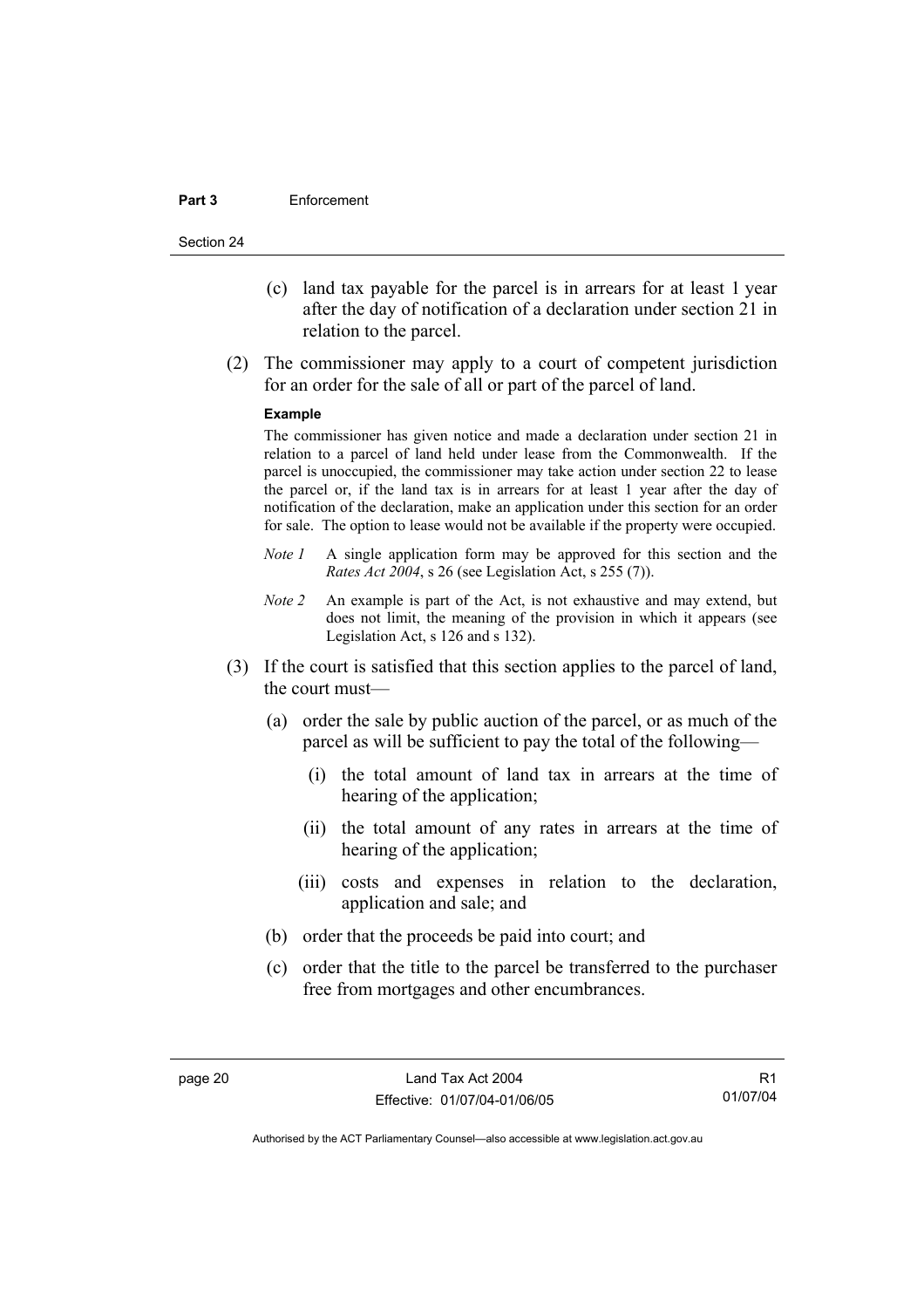- (4) The commissioner is entitled to be paid the total mentioned in subsection (3) (a) out of the proceeds of sale without a court order.
- (5) On application by an interested person, the court may order payment out of court of any remaining proceeds.
- (6) However, if a person who was the owner or mortgagee of the parcel of land before the sale hands over to the court the certificate or other title to the parcel sold, the person is entitled to be paid out of court, without any court order—
	- (a) if the person was the owner—any remaining proceeds; and
	- (b) if the person was the mortgagee—the amount owing to the mortgagee under the mortgage or, if that amount is more than the amount of any remaining proceeds, the remaining proceeds.
- (7) Any sale of a parcel of land or part of a parcel under this section must be abandoned if the owner of the parcel pays, in relation to the parcel or the part of the parcel—
	- (i) the total land tax in arrears; and
	- (ii) the total of any rates in arrears; and
	- (iii) the costs and expenses incurred in relation to the declaration, application and sale up to the time of payment.

### **25 Application may relate to more than 1 parcel**

- (1) The commissioner may make a single application under section 24 in relation to more than 1 parcel of land even if—
	- (a) the parcels belong to different owners; or
	- (b) the notices under section 21 (Notice of land tax in arrears) for the parcels were given at different times.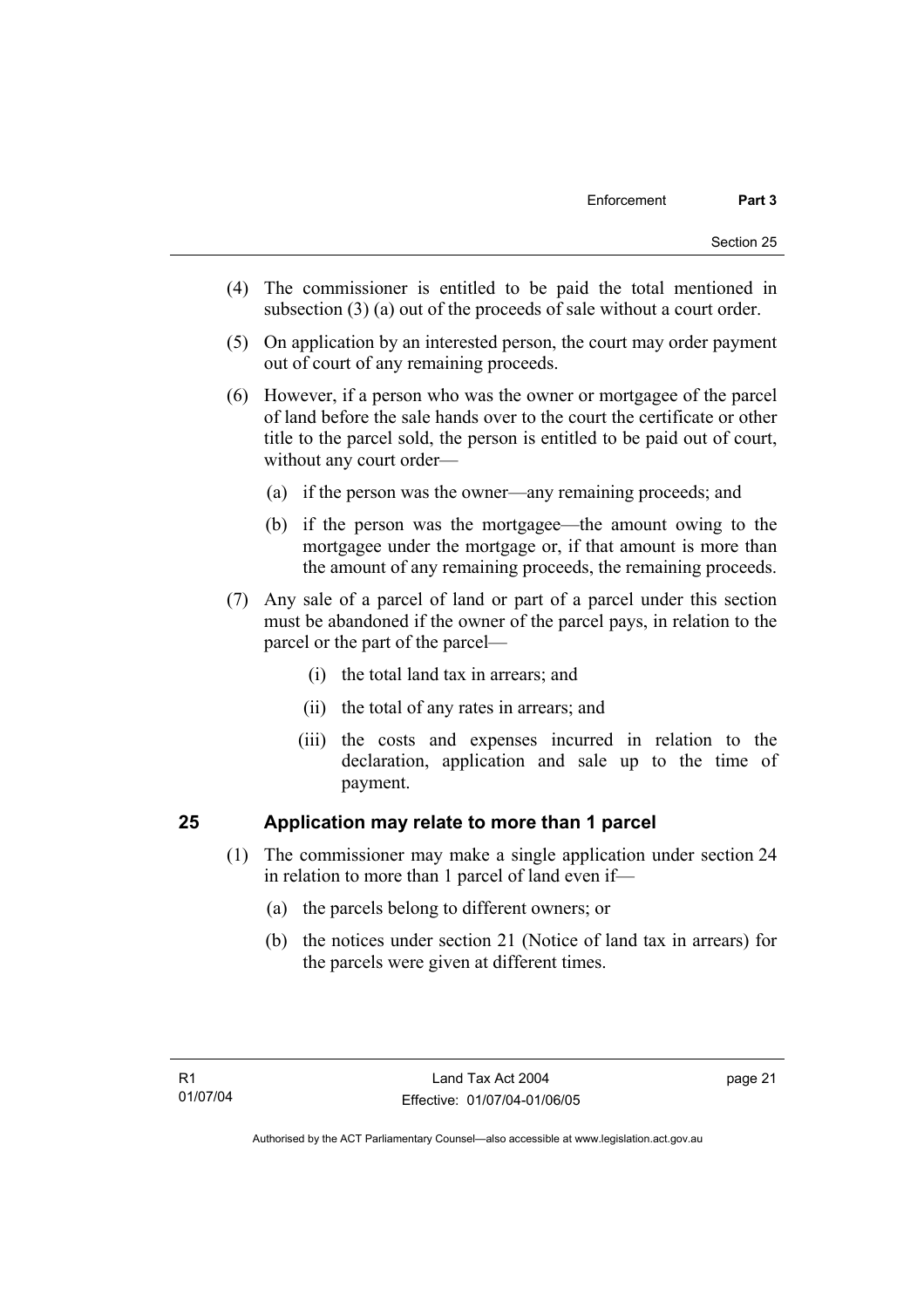#### **Part 3** Enforcement

#### Section 25

- (2) If the commissioner makes an application in relation to more than 1 parcel, the court may make the orders about apportionment of land tax and rates, and any other amounts payable, that the court considers just.
	- *Note* The application may include an application under the *Rates Act 2004*, s 27 in relation to the parcel (see Legislation Act, s 49).

page 22 Land Tax Act 2004 Effective: 01/07/04-01/06/05

R1 01/07/04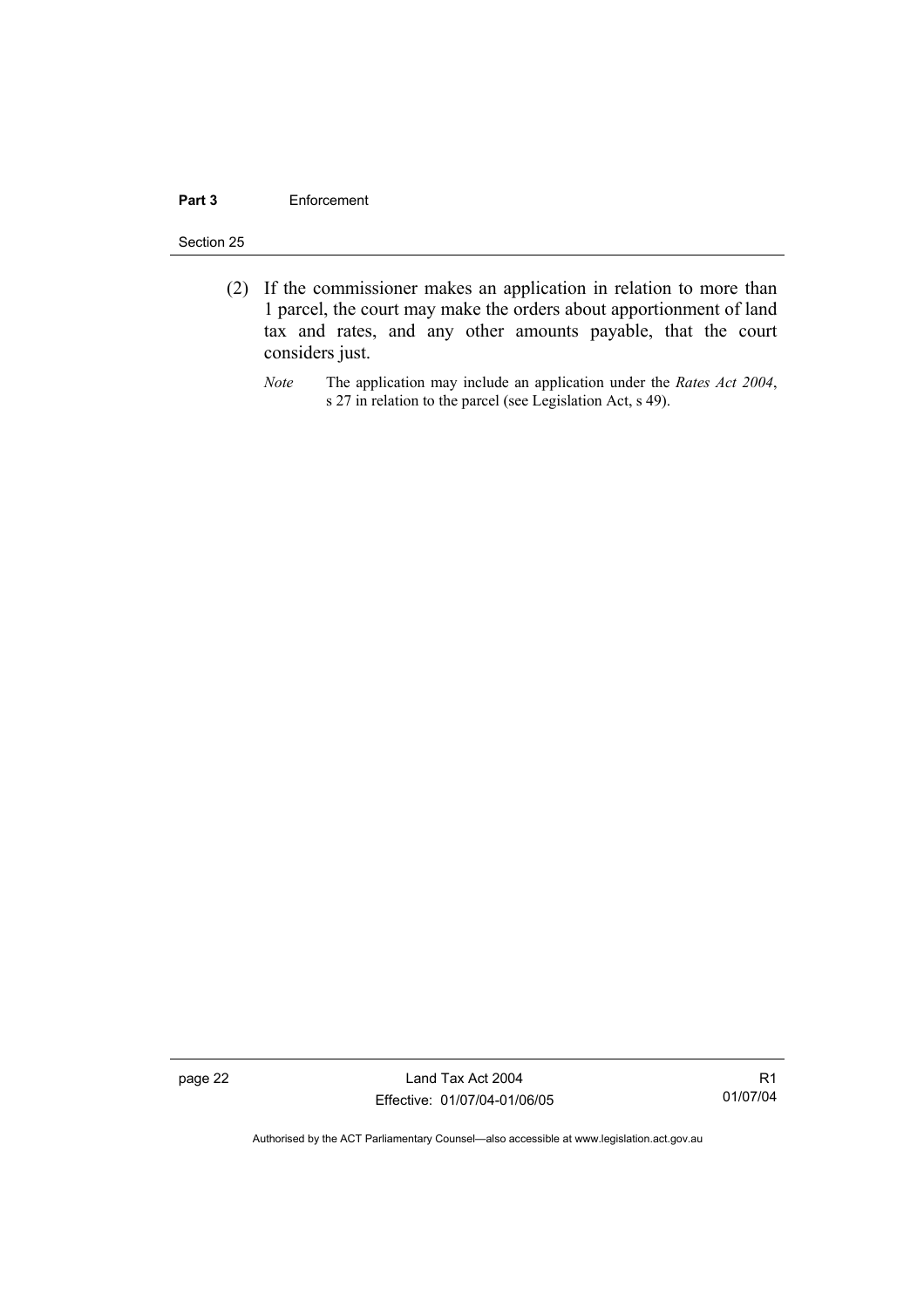# **Part 4 Unit subdivisions**

*Note* Section 9 imposes land tax on unit subdivisions.

## **Division 4.1 Application of Act to unit subdivisions**

### **26 Unit subdivisions**

- (1) For this Act, if a parcel of land is a unit subdivision, the land making up the parcel is taken to continue to be a single parcel of land.
- (2) However, in the application of this Act to a unit subdivision—
	- (a) a reference to a parcel of land in relation to the assessment or payment of land tax is a reference to a unit; and
	- (b) a reference to the owner is—
		- (i) in relation to the assessment or payment of land tax—a reference to the unit owner; and
		- (ii) in relation to any other notice—a reference to the owners corporation.

### **27 Unit subdivisions—land tax**

- (1) This section applies to a parcel of land that is a unit subdivision.
- (2) If land tax imposed for the parcel of land for the quarter when the units plan is registered is not paid before registration of the units plan, it is payable by the person who was the owner of the parcel on the day before the day when the units plan was registered.

page 23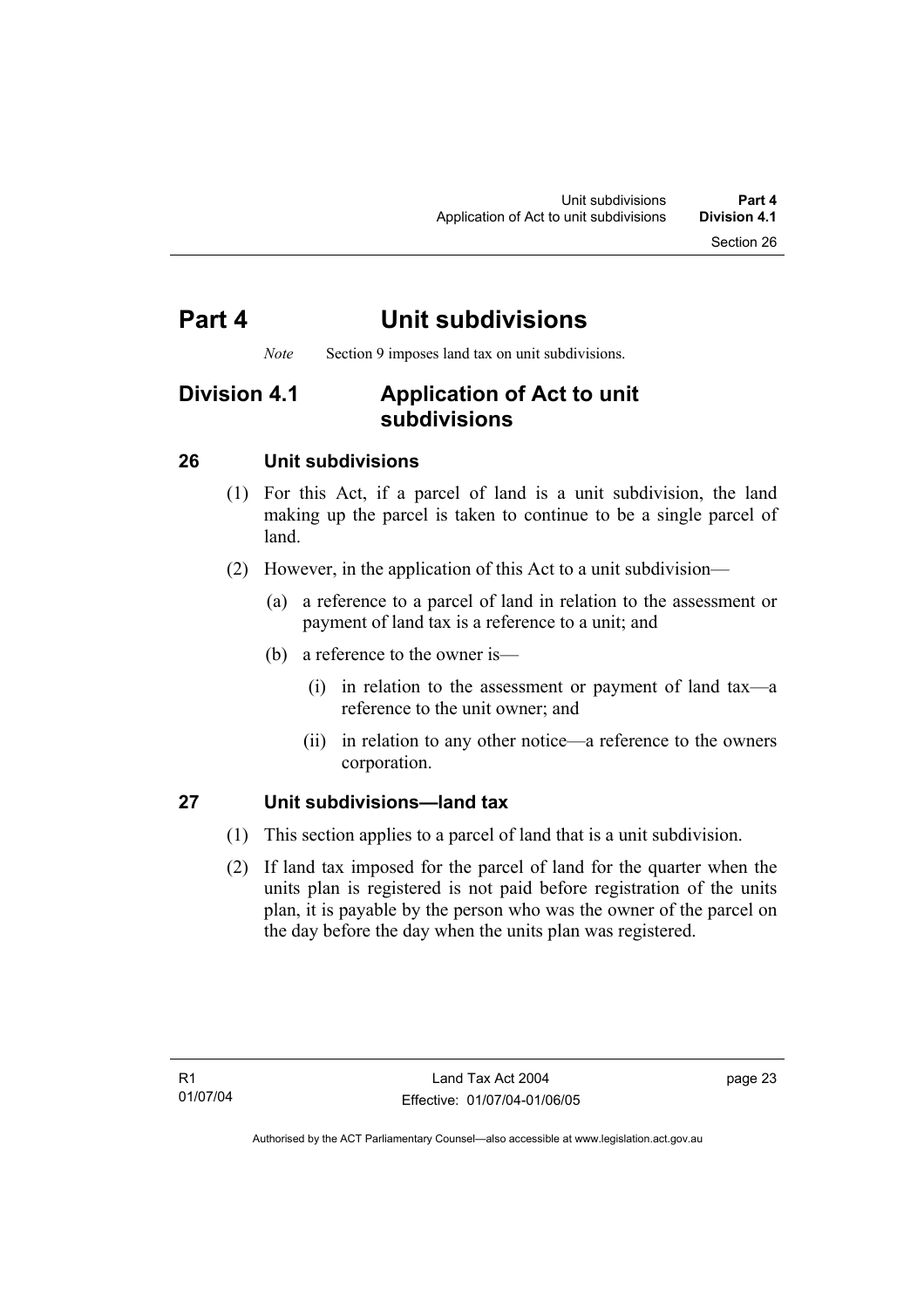- (3) On and after the 1st day of the next quarter after the day when the units plan is registered or, if it is registered on the 1st day of a quarter, on and after that day—
	- (a) any land tax imposed for the parcel of land is payable by the unit owners whose units are subject to land tax; and
	- (b) the amount payable by each unit owner whose unit is subject to land tax is the amount worked out under subsection (5); and
	- (c) no land tax for the parcel is payable by the owners corporation.
- (4) Section 9 (Imposition of land tax) applies to impose land tax on a unit that is part of the unit subdivision as if a reference to a parcel of land were a reference to the unit.
- (5) In working out the land tax payable for the unit under section 9, the average unimproved value of the unit is the amount worked out in accordance with the following formula:

$$
\frac{\text{UE}}{\text{TUE}} \times \text{AUV}
$$

(6) In this section:

*AUV* means the average unimproved value of the parcel of land under the *Rates Act 2004*.

*TUE* means the unit entitlement of all the units in the units plan.

*UE*means the unit entitlement of the unit.

*unit entitlement*—see the Unit Titles Act, section 8.

*units plan* means a units plan under the Unit Titles Act, section 7.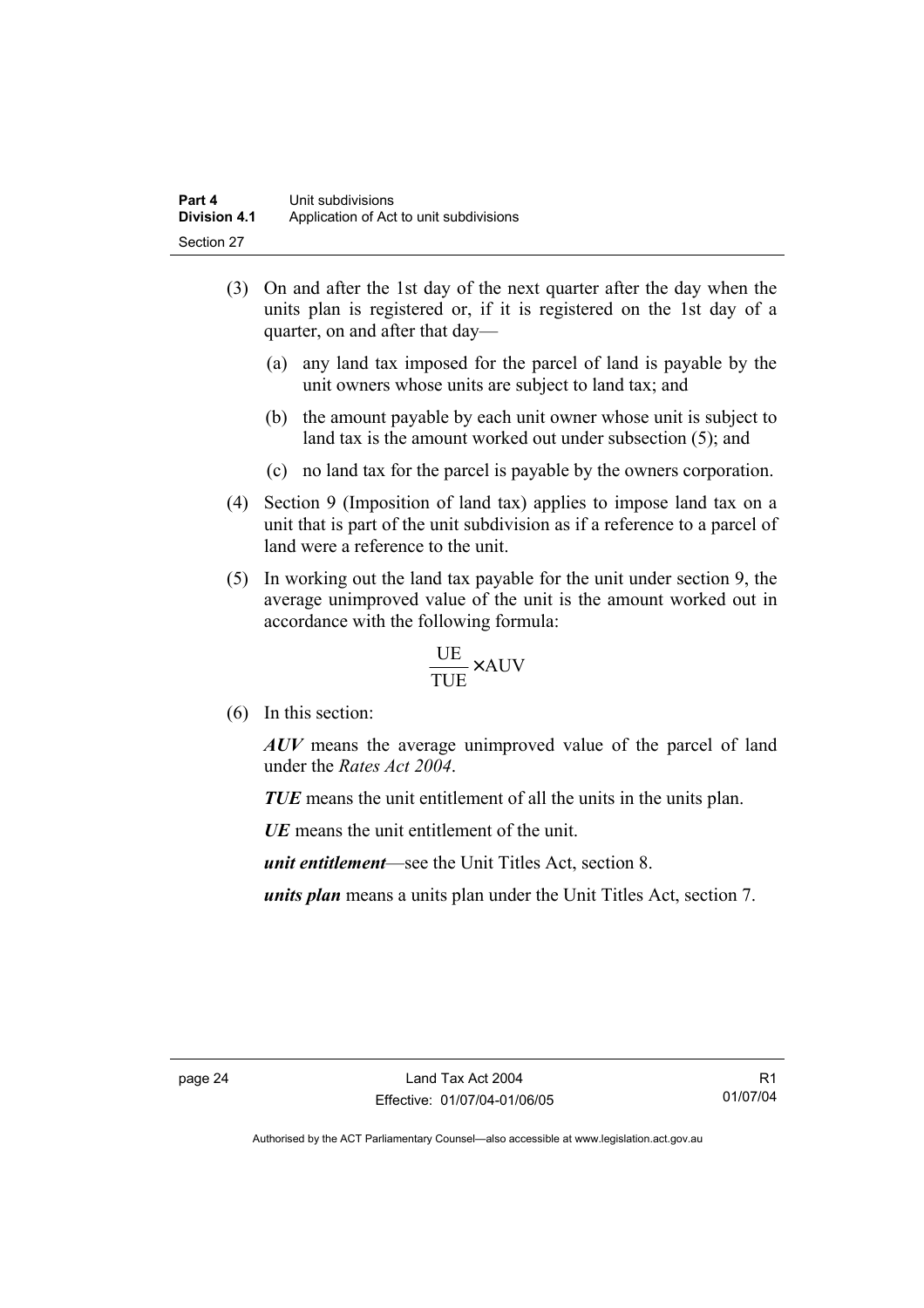### **Division 4.2 Certain proposed unit subdivisions**

### **28 Meaning of** *qualifying parcel of land* **for div 4.2**

In this division:

*qualifying parcel of land* means a parcel of land to which this division applies because of section 29.

### **29 When div 4.2 applies to parcel of land**

- (1) If the commissioner makes a determination under the *Rates Act 2004*, section 32 (2) for a parcel of land—
	- (a) this division applies to the parcel; and
	- (b) this division is taken to have begun to apply to the parcel on the 1st day when, under the current lease of the land, the parcel became an eligible parcel of land.
- (2) In this section:

*eligible parcel of land* means a parcel of rateable land for which the lease of the parcel allows development of the parcel for residential and commercial purposes.

### **30 Imposition of land tax—qualifying parcels of land**

- (1) Section 9 (Imposition of land tax) applies to impose land tax on a qualifying parcel of land as if a reference to the parcel were a reference to the percentage of the intended development of the parcel determined under the *Rates Act 2004*, section 32 to be used for commercial purposes.
- (2) In working out the land tax payable for the parcel of land under section 9, the average unimproved value of the parcel is the amount worked out by the commissioner in accordance with the following formula:

 $CP \times AUV$ 

page 25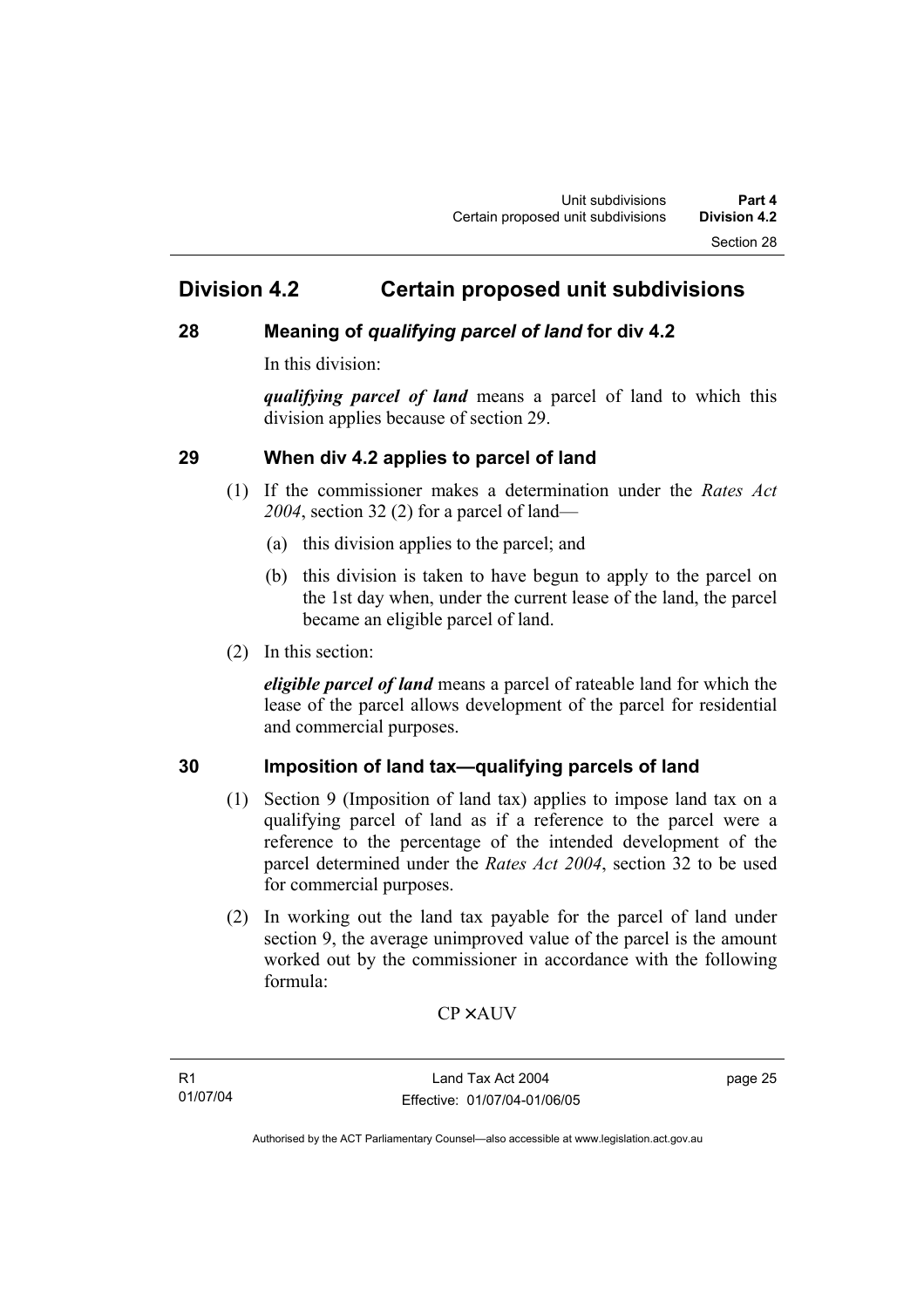(3) In subsection (2):

*AUV* means the average unimproved value of the parcel of land under the *Rates Act 2004*.

*CP* means the percentage of the intended development of the parcel determined under the *Rates Act 2004*, section 32 to be used for commercial purposes.

### **31 End of application of div 4.2**

This division stops applying to a parcel of land on the happening of any of the following days:

- (a) if the parcel is subdivided under the Unit Titles Act—the day after the end of the quarter when the subdivision happens;
- (b) if the owner of the land does not apply under the Unit Titles Act, part 3 within 30 days beginning on the day when a certificate of occupancy under the *Building Act 2003* is issued for the development, or within any longer period that the commissioner allows, for the subdivision of the land under the Unit Titles Act—the 1st day after the end of the 30 day period or the longer period;
- (c) if the land is not subdivided under the Unit Titles Act within 1 year beginning on the day the application (or, if there is more than 1 application, the 1st application) mentioned in paragraph (b) was made, or within any longer period that the commissioner allows—the 1st day after the end of the 1 year period or the longer period;
- (d) if there is a variation of the lease, so that the development of the land partly for residential and partly for commercial purposes is no longer allowed—the day the change happens;

R1 01/07/04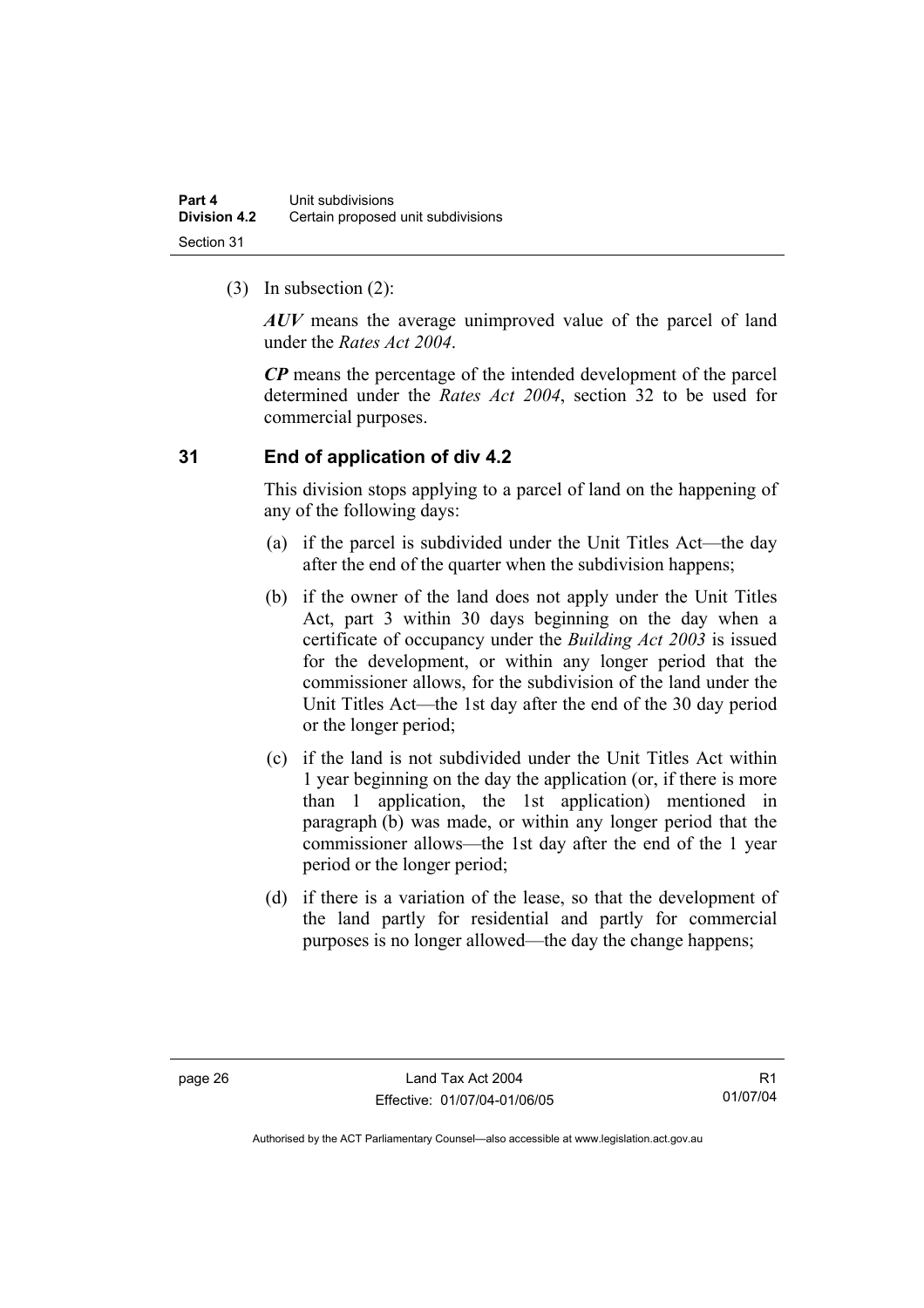- (e) if development of the land for subdivision under the Unit Titles Act is abandoned—the day it is abandoned;
- (f) if the application made under the *Rates Act 2004*, section 31 for the parcel of land is withdrawn by written notice to the commissioner—the day the notice is given;
- (g) if the commissioner gives notice to the applicant that the application is to be treated as withdrawn—the day the notice is given.

### **32 Reassessment—completion of development**

- (1) This section applies if—
	- (a) the commissioner has prepared an assessment of land tax payable for a qualifying parcel of land for a period; and
	- (b) before the end of the period the land stops being a qualifying parcel because it is subdivided under the Unit Titles Act; and
	- (c) the commissioner is satisfied that the percentages of the intended development that are to be used for residential and commercial purposes are different from the percentages determined under the *Rates Act 2004*, section 32 (2); and
	- (d) the commissioner redetermines the percentages under the *Rates Act 2004*, section 32 (5).
- (2) The commissioner must reassess the amount of land tax payable for the parcel of land for the period when the land was a qualifying parcel.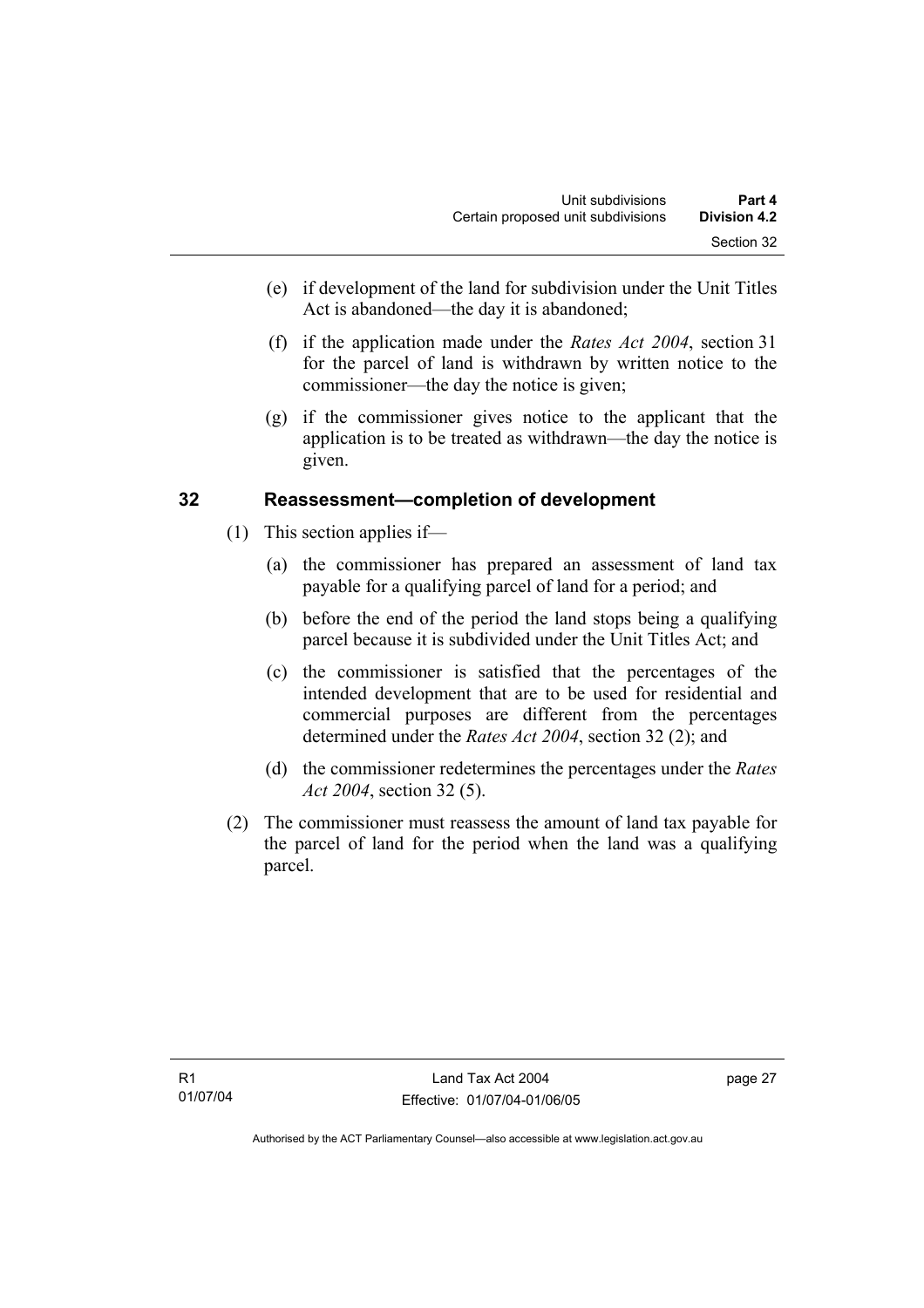#### **33 Reassessment—noncompletion of development**

- (1) This section applies if—
	- (a) the commissioner has made an assessment of land tax (the *previous land tax assessment*) for a qualifying parcel of land for a period; and
	- (b) before the end of the period—
		- (i) the parcel stops being a qualifying parcel because of the happening of a circumstance mentioned in section 31 (b), (c), (f) or (g); or
		- (ii) the commissioner is satisfied that the parcel has stopped being a qualifying parcel because of a circumstance mentioned in section 31 (d) or (e).
- (2) The commissioner must reassess the amount of land tax payable for the parcel of land for the period when the parcel was a qualifying parcel for—
	- (a) the period when the previous land tax assessment was made; or
	- (b) if there has been more than 1 assessment—the period equal to both or all of the periods for which assessments were made.
- (3) The reassessment must be on the basis that the parcel is not, and was never, a qualifying parcel.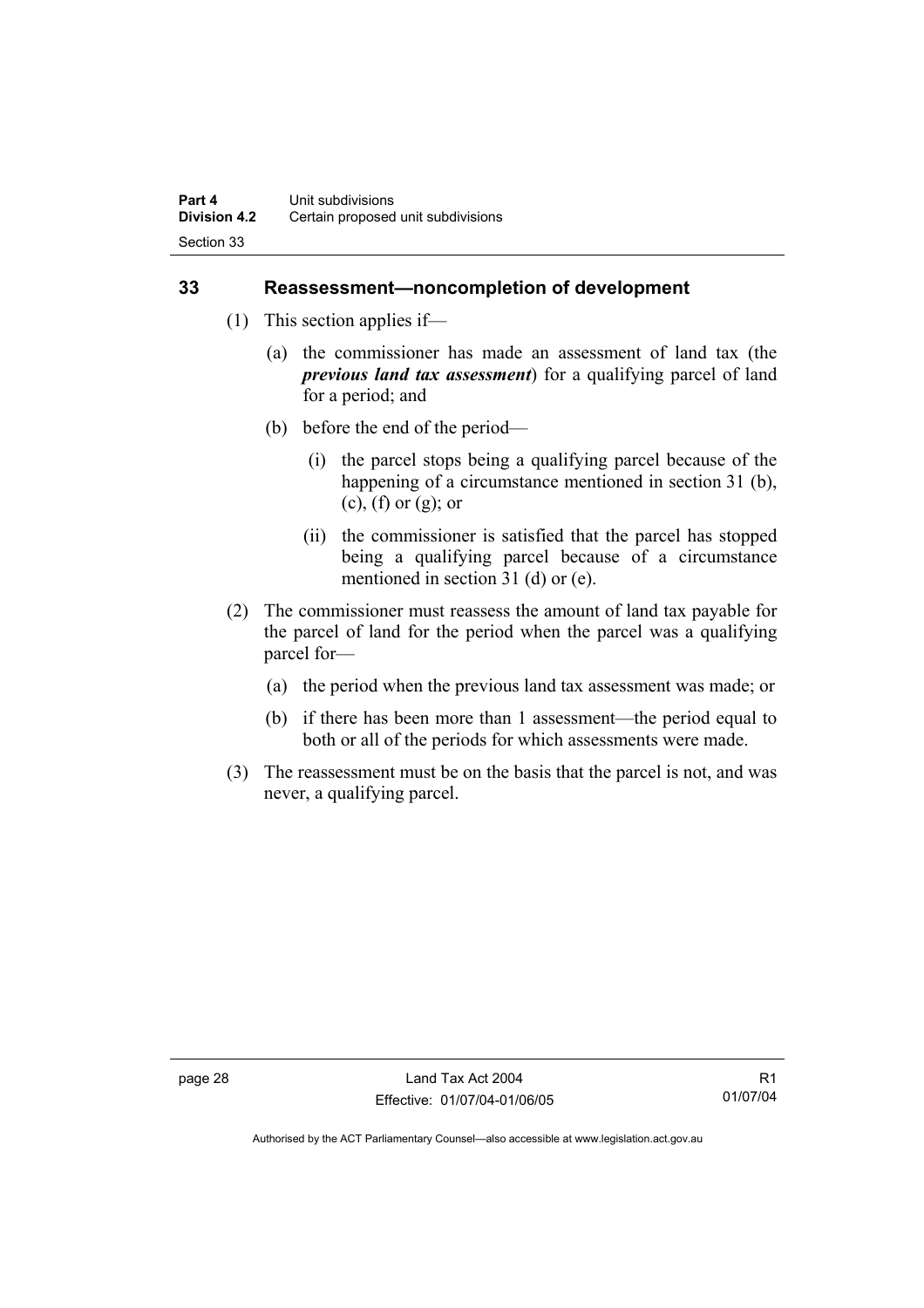# **Part 5 Exemptions, remissions and certain interest payments**

#### **34 Exemption from land tax**

- (1) The Minister may, in writing, exempt the owner of a parcel of land from payment of land tax owing for any period in relation to the parcel, or from payment of a stated part of the land tax.
- (2) An exemption is a notifiable instrument.

*Note* A notifiable instrument must be notified under the Legislation Act.

- (3) The Minister may make guidelines for the exercise of a function under this section.
- (4) Guidelines are a disallowable instrument.
	- *Note* A disallowable instrument must be notified, and presented to the Legislative Assembly, under the Legislation Act.

#### **35 Remission of land tax**

- (1) The Minister may remit the land tax, or part of the land tax, payable for a parcel of land if the Minister is satisfied that it is fair and reasonable in the circumstances.
- (2) The Minister may make guidelines for the exercise of a function under this section.
- (3) Guidelines are a disallowable instrument.
	- *Note* A disallowable instrument must be notified, and presented to the Legislative Assembly, under the Legislation Act.

page 29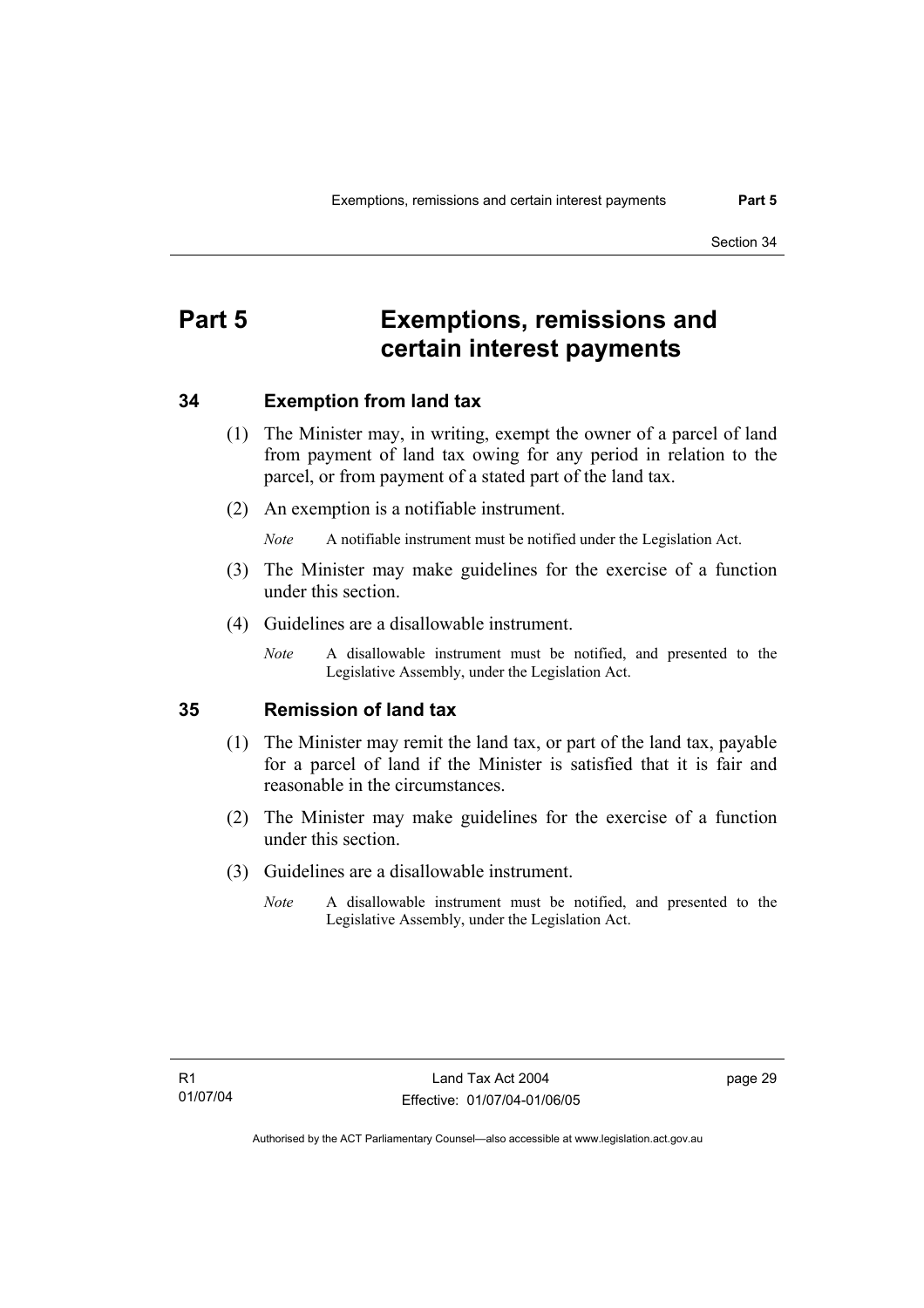Section 36

#### **36 Remission of interest**

- (1) The commissioner may remit all or part of an amount of interest payable by a person in relation to land tax if the commissioner is satisfied that it is fair and reasonable having regard to—
	- (a) any circumstances that contributed to the delay in payment of the land tax; or
	- (b) any other relevant matter.
- (2) The Minister may make guidelines for the exercise of a function under this section.
- (3) Guidelines are a disallowable instrument.
	- *Note* A disallowable instrument must be notified, and presented to the Legislative Assembly, under the Legislation Act.

#### **37 Interest on refund**

- (1) This section applies if the commissioner is satisfied that—
	- (a) an assessment of land tax payable for a parcel of land has been wrongly made because of an administrative error by the commissioner; and
	- (b) because of the error, a person has overpaid land tax for the parcel.
- (2) The commissioner may pay interest to the owner of the parcel—
	- (a) at the market rate component determined under the Taxation Administration Act, section 26; and
	- (b) worked out from the date when the overpayment was made or a later date the commissioner considers appropriate.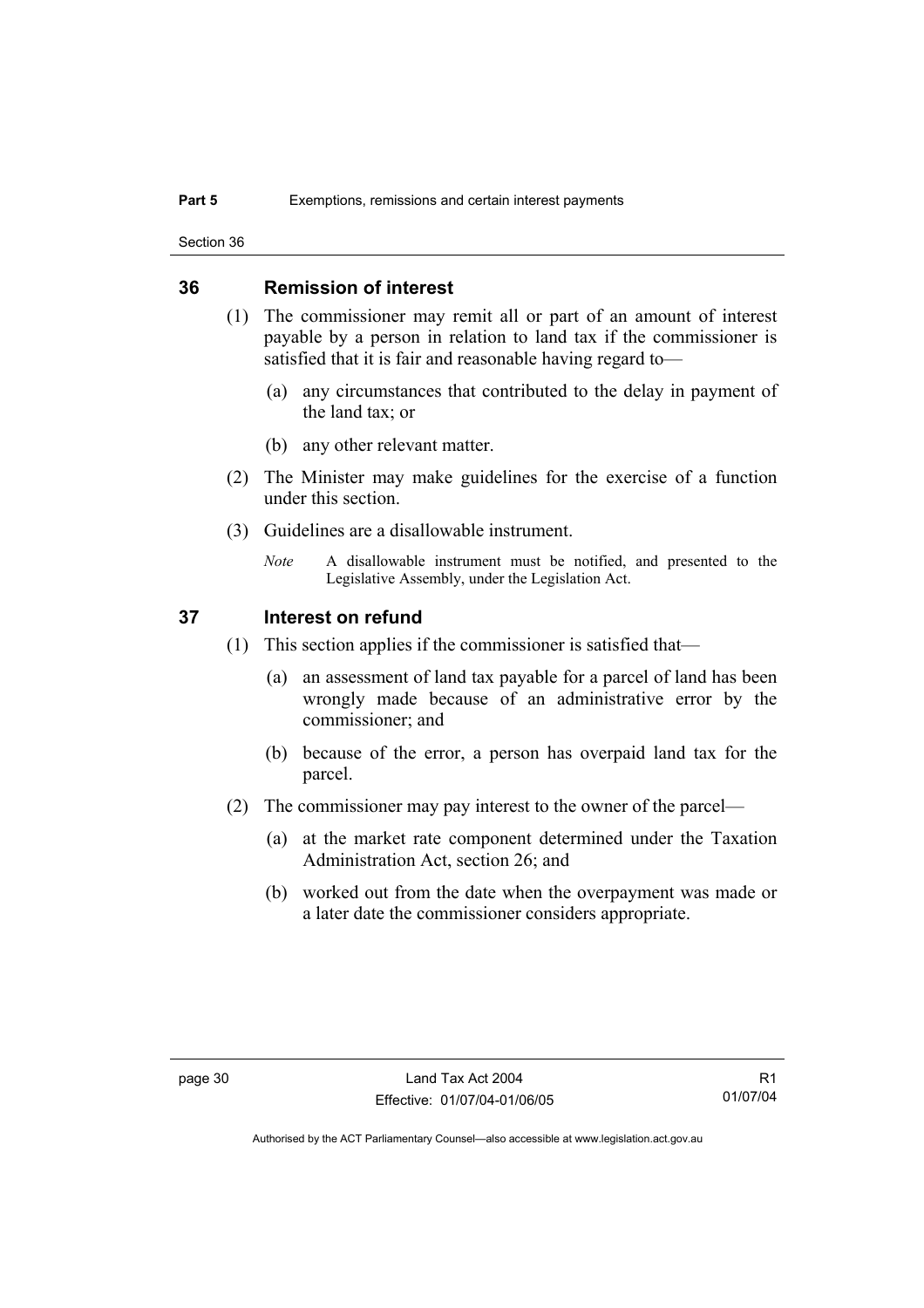# **Part 6 Miscellaneous**

#### **38 Objections**

The following decisions of the commissioner are prescribed for the Taxation Administration Act, section 100 (Objection):

- (a) a decision under section 13 (1) (b) to refuse to exempt a parcel of land from land tax on compassionate grounds;
- (b) a decision under section 13 (5) revoking an exemption given on compassionate grounds;
- (c) a decision under section 37 to refuse to pay interest on an overpayment or to pay interest other than from the date when the overpayment was made.
- *Note* Assessments are made under the Taxation Administration Act and objections may be made under that Act, s 100 (1) (a). For example, if a person is given an assessment for land tax and the person is dissatisfied with the assessment because land tax was not payable in relation to the parcel of land, the person may object under that paragraph.

### **39 Review by AAT**

- (1) This section applies to a determination by the commissioner of an objection to a decision mentioned in section 38.
- (2) The determination is prescribed for the Taxation Administration Act, section 107.
	- *Note* Applications for review by the AAT may also be made in relation to determination by the commissioner of a decision on an objection to an assessment.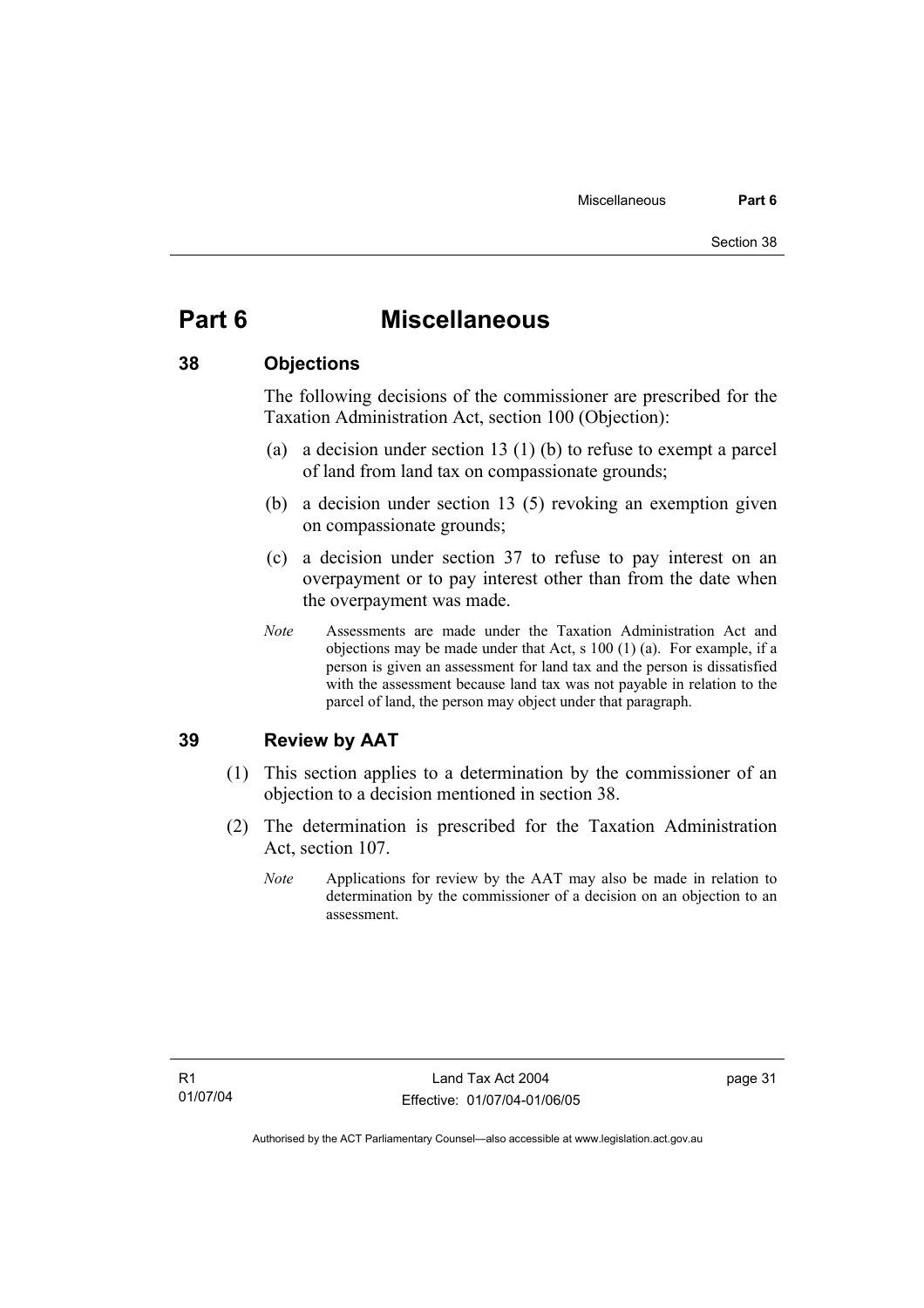#### **Part 6** Miscellaneous

Section 40

#### **40 Working out amounts with fractions for Act**

- (1) If an amount worked out under this Act contains a fraction of a cent, the amount must be rounded to the nearest cent, with  $\frac{1}{2}$  a cent being disregarded.
- (2) However, in working out the average unimproved value under section 15 (3) (Multiple dwellings), section 16 (2) (Land partly owned by corporation or trustee) or section 27 (5) (Unit subdivisions—land tax), any fraction of a dollar in the amount worked out must be disregarded.
- (3) The Taxation Administration Act, section 123 (Adjustments of amounts) does not apply in working out an amount under this Act.

#### **41 Certificate of land tax and other charges**

- (1) A person may apply to the commissioner for a certificate of—
	- (a) the land tax assessed to be payable under this Act for a parcel of land for the current financial year; and
	- (b) the land tax and other amounts immediately payable to the commissioner under this Act in relation to the parcel.
	- *Note 1* A fee may be determined under s 43 for this provision.
	- *Note 2* If a form is approved under the Taxation Administration Act, s 139C for an application, the form must be used.
	- *Note 3* A single application form may be approved for this section and the *Rates Act 2004*, s 76 (see Legislation Act, s 255 (7)).
- (2) The commissioner must give the applicant the certificate.
- (3) The certificate is conclusive proof for an honest buyer for value of the parcel of land of the matters certified.
	- *Note* The certificate may include a certificate of amounts payable under the *Rates Act 2004* in relation to the parcel (see Legislation Act, s 49).

R1 01/07/04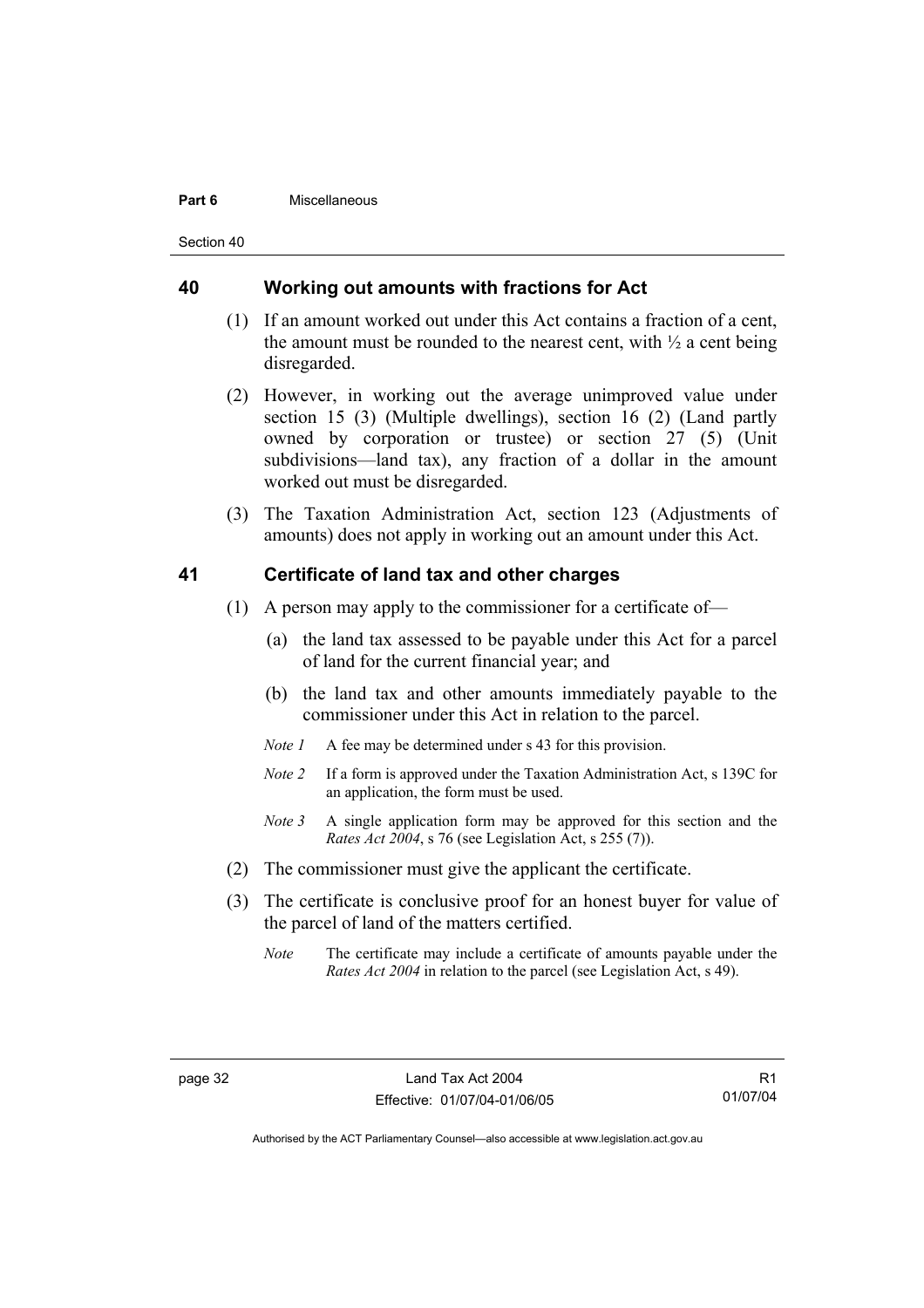(4) For this section, land tax and other amounts are taken to be payable immediately even if any necessary time after service of a notice has not ended.

#### **42 Statement of amounts payable and payments made**

- (1) A person may apply to the commissioner for a statement of—
	- (a) the amounts that became payable to the commissioner under this Act in relation to a parcel of land in a stated financial year; and
	- (b) the payments received by the commissioner in the financial year for amounts that became payable under this Act in relation to the parcel.
	- *Note 1* A fee may be determined under s 43 for this provision.
	- *Note 2* If a form is approved under the Taxation Administration Act, s 139C for an application, the form must be used.
	- *Note 3* A single application form may be approved for this section and the *Rates Act 2004*, s 77 (see Legislation Act, s 255 (7)).
- (2) The commissioner must give the applicant the statement.
	- *Note* The statement may include a statement of rates payable and received under the *Rates Act 2004* in relation to the parcel of land (see Legislation Act, s 49).

#### **43 Determination of fees**

- (1) The Minister may, in writing, determine fees for this Act.
	- *Note* The Legislation Act contains provisions about the making of determinations and regulations relating to fees (see pt 6.3)
- (2) A determination is a disallowable instrument.
	- *Note* A disallowable instrument must be notified, and presented to the Legislative Assembly, under the Legislation Act.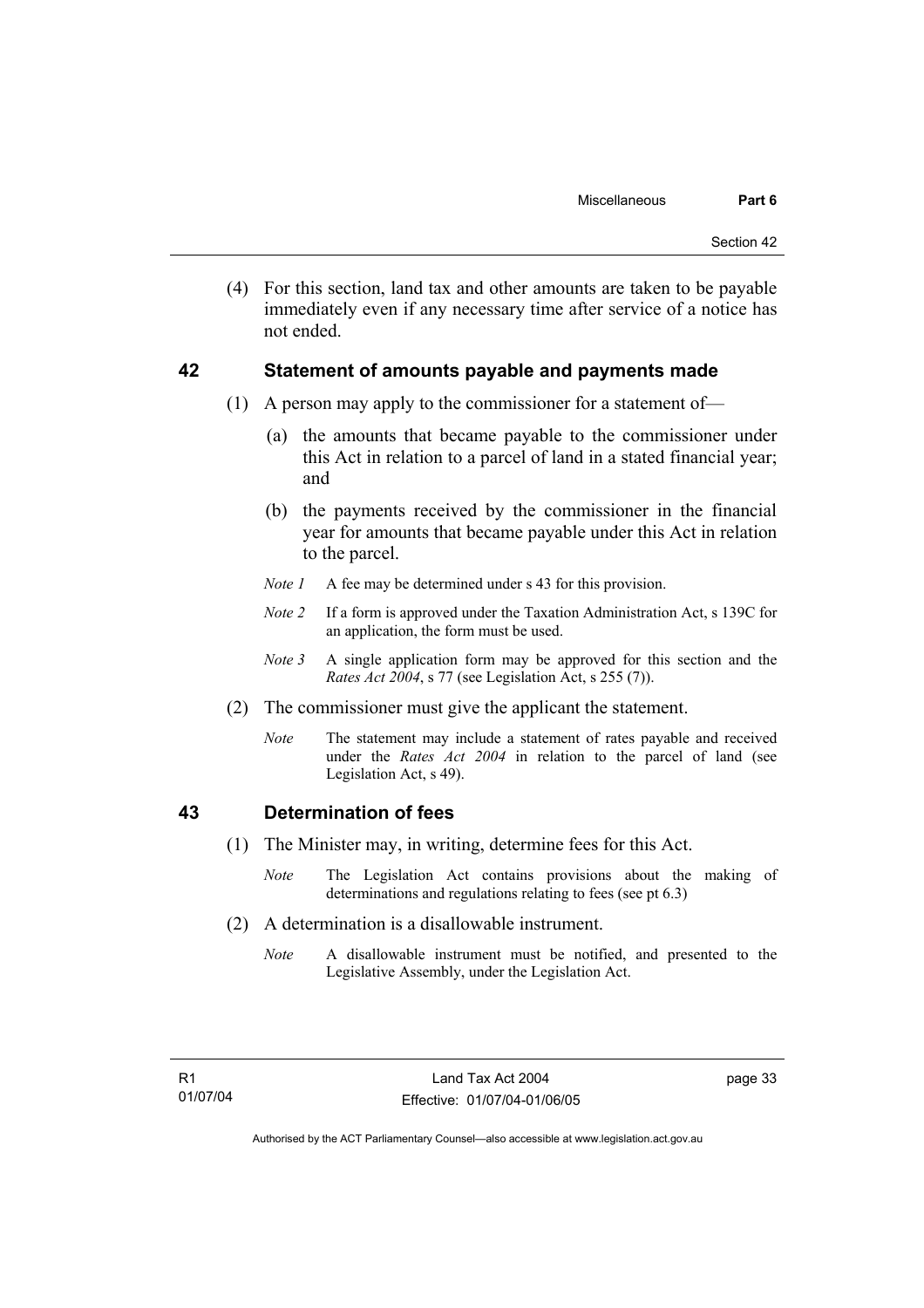#### **Part 6** Miscellaneous

Section 44

# **44 Regulation-making power**

The Executive may make regulations for this Act.

*Note* Regulations must be notified, and presented to the Legislative Assembly, under the Legislation Act.

page 34 Land Tax Act 2004 Effective: 01/07/04-01/06/05

R1 01/07/04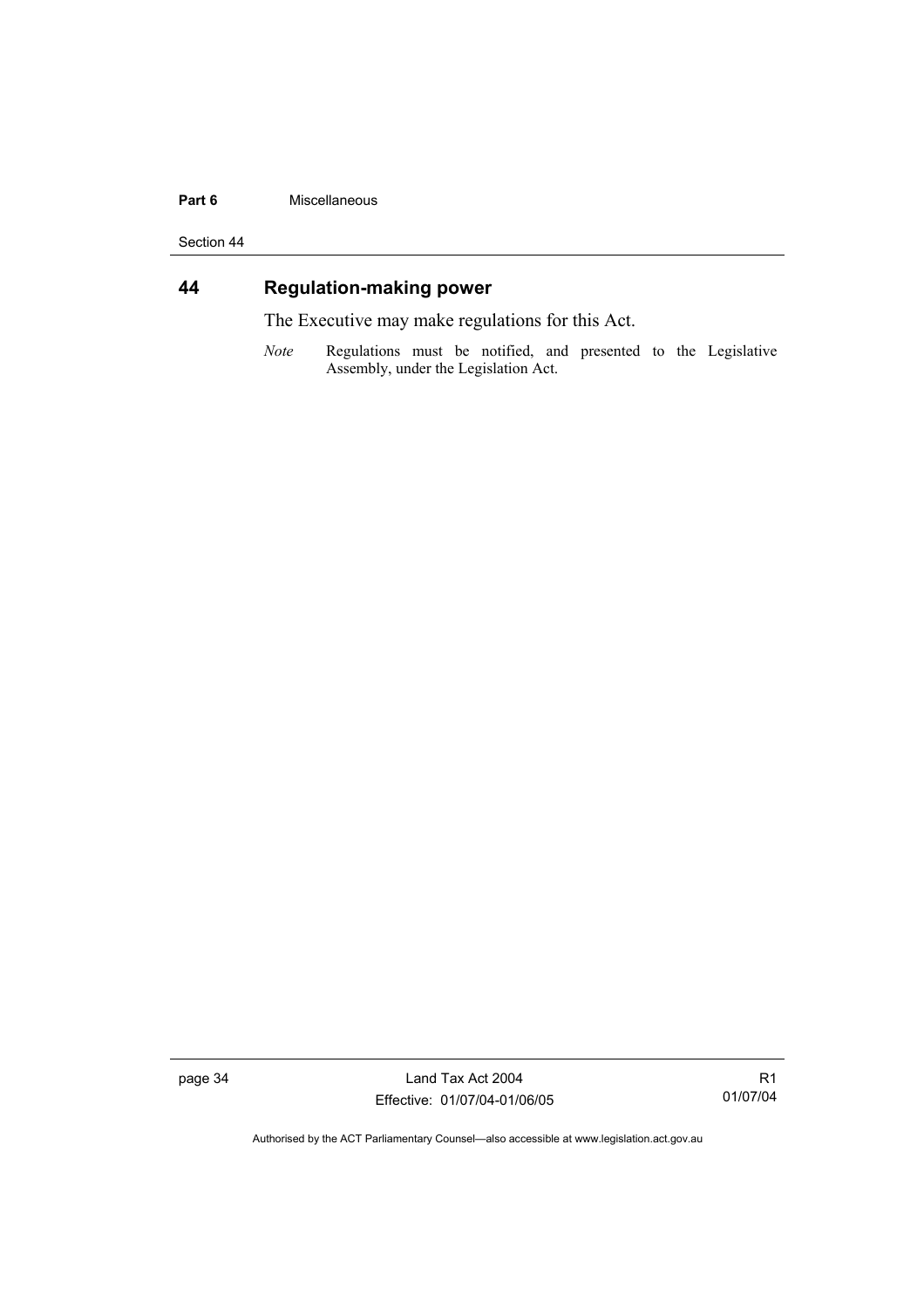# **Part 7 Transitional**

### **45 Meaning of** *repealed Act* **for pt 7**

In this part:

*repealed Act* means the *Rates and Land Tax Act 1926* (repealed).

### **46 Special provision for period to 30 June 1987**

- (1) This section applies if land tax is payable by a person for the period of 6 months beginning on 1 January 1987.
- (2) The repealed Act applies in relation to the land tax payable.
	- *Note* The repealed Act, s 22D makes special provision for land tax payable for the 6-month period.

### **47 Meaning of** *assessment*

For this Act:

*assessment*, of land tax, includes an assessment of land tax made under the repealed Act.

### **48 Land tax payable under repealed Act**

- (1) This section applies if—
	- (a) land tax (including penalty tax and interest) was payable under the repealed Act; and
	- (b) the land tax had not been paid before 1 July 2004.
- (2) The land tax is taken to be payable under this Act.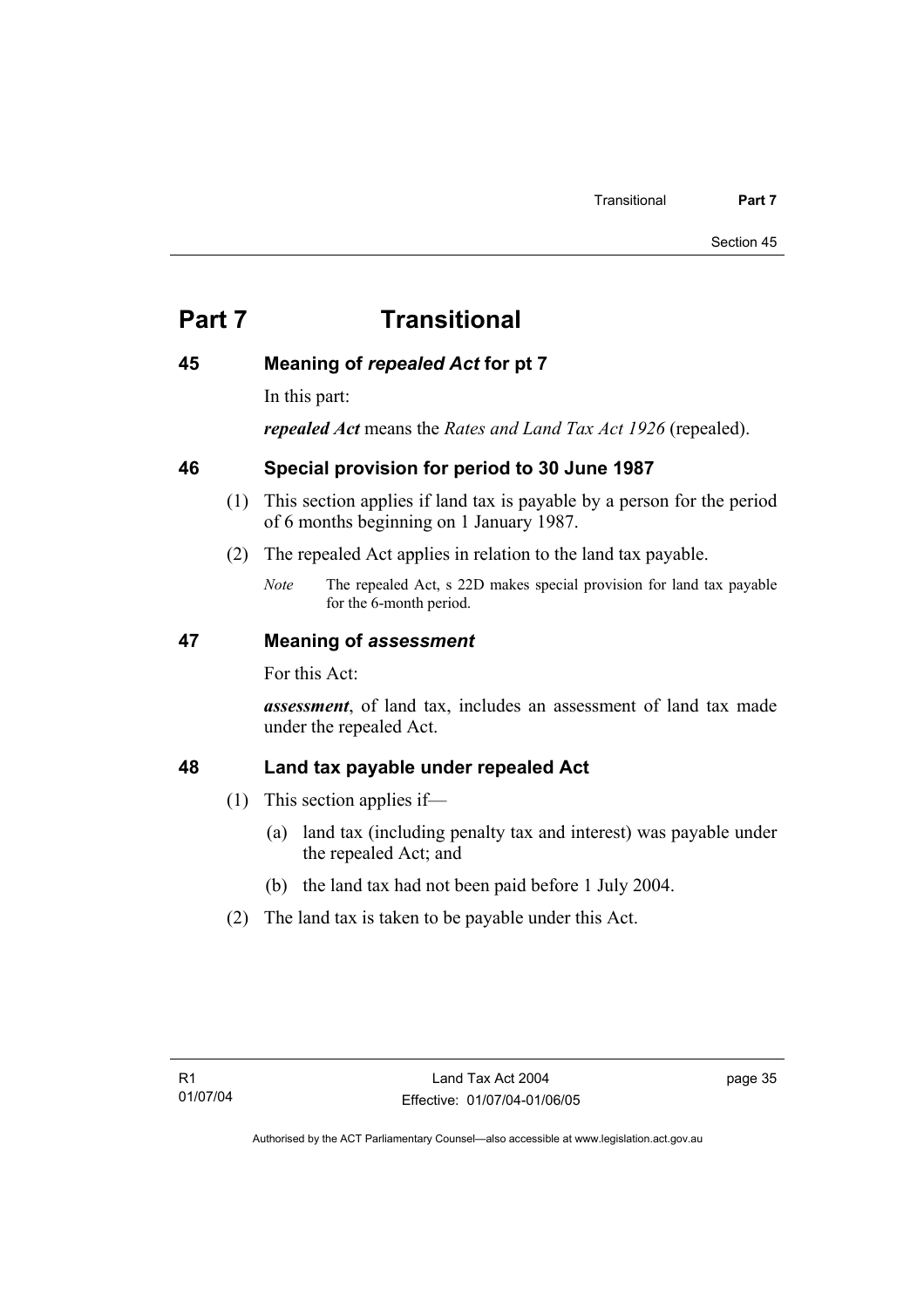#### **Part 7 Transitional**

Section 49

#### **49 Land to which repealed Act, pt 4A applied**

- (1) This section applies to a parcel of land if, immediately before 1 July 2004, the repealed Act, part 4A (Certain parcels of land intended to be subdivided under Unit Titles Act) applied to the parcel.
- (2) The parcel of land is taken to be a qualifying parcel of land for division 4.2 (Certain proposed unit subdivisions).

#### **50 Right to object if no objection lodged**

- (1) This section applies if—
	- (a) a decision for which an objection could be lodged was made under the repealed Act; and
	- (b) the decision related to land tax; and
	- (c) immediately before 1 July 2004—
		- (i) the time for lodging an objection in relation to the decision had not ended; and
		- (ii) no objection had been lodged.
- (2) The right to lodge an objection in relation to the decision is taken to be a right to lodge an objection against the decision under this Act.
	- *Note* Objections against decisions under this Act are heard under the Taxation Administration Act.
- (3) The right to lodge an objection under this Act ends when the right to object under the repealed Act would have ended under that Act if it had not been repealed.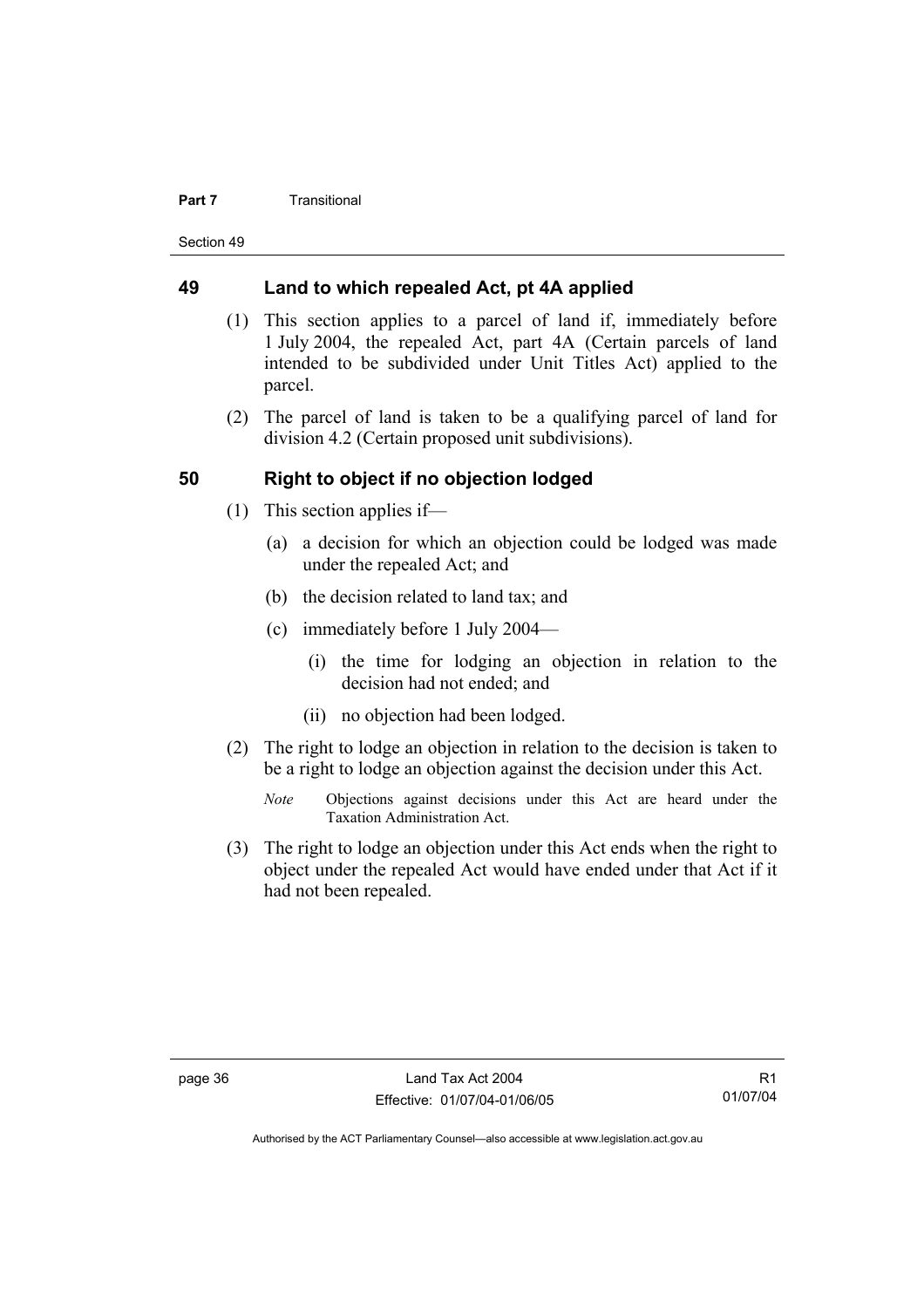#### **51 Objections lodged under repealed Act**

- (1) This section applies if—
	- (a) a decision for which an objection could be lodged was made under the repealed Act; and
	- (b) the decision related to land tax; and
	- (c) a person lodged an objection to the decision; and
	- (d) the objection had not been decided before 1 July 2004.
- (2) The objection may be decided as if it were an objection lodged against a decision under this Act.
	- *Note* Objections to decisions under this Act are heard under the Taxation Administration Act.

#### **52 Applications for review if no application lodged**

- (1) This section applies if—
	- (a) a decision was made under the repealed Act from which an application for review by the administrative appeals tribunal could be made; and
	- *Note* The repealed Act, s 31 listed the decisions from which application for review could be made.
	- (b) the decision related to land tax; and
	- (c) immediately before 1 July 2004—
		- (i) the time for applying for a review of the decision had not ended; and
		- (ii) no application for review had been made.
- (2) The decision—
	- (a) is taken to be a decision under this Act; and

page 37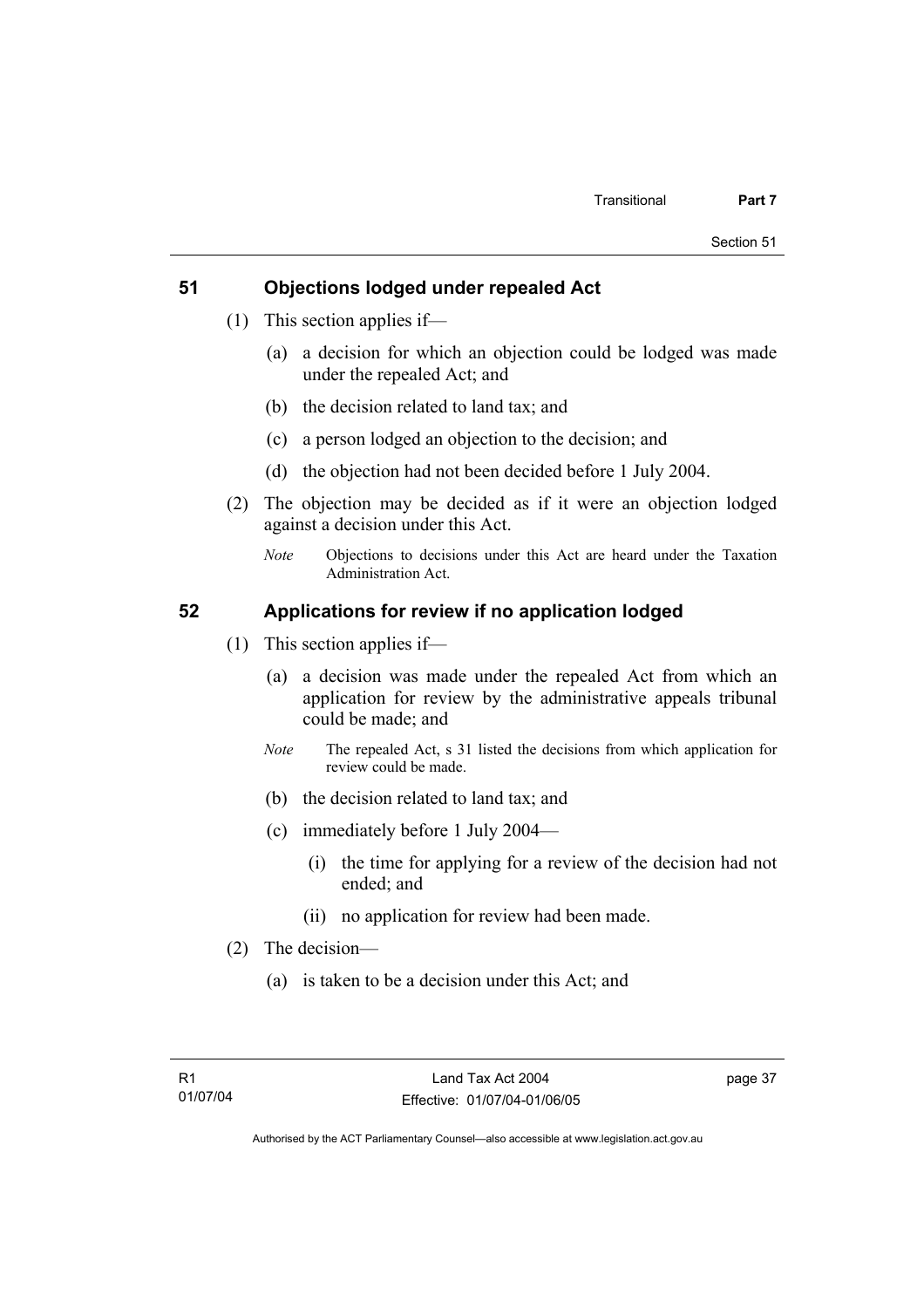#### **Part 7 Transitional**

Section 53

- (b) is taken to be prescribed under section 39 (Review by AAT).
- *Note* The review of determinations on objections to assessments is dealt with by the Taxation Administration Act, s 107.
- (3) The right to apply for a review of the decision ends when the right to apply for a review would have ended if the repealed Act had not been repealed.

#### **53 Application for review if application lodged**

- (1) This section applies if—
	- (a) a decision was made under the repealed Act from which an application for review by the administrative appeals tribunal could be made; and
	- (b) the decision related to land tax; and
	- (c) a person applied for a review of the decision; and
	- (d) the review had not been decided before 1 July 2004.
- (2) The application for review may be decided as if—
	- (a) it were an application for review of a decision under this Act; and
	- (b) the decision were a decision prescribed under section 39 (Review by AAT).

#### **54 Notice of land tax in arrears**

A declaration under the repealed Act, section 17 (2) (Notice of rates in arrears) in relation to land tax for a parcel of land is taken to be a declaration under this Act, section 21 for the parcel.

#### **55 Statements under s 42**

A reference in section 42 to an amount payable under this Act includes a reference to an amount of land tax payable under the repealed Act.

R1 01/07/04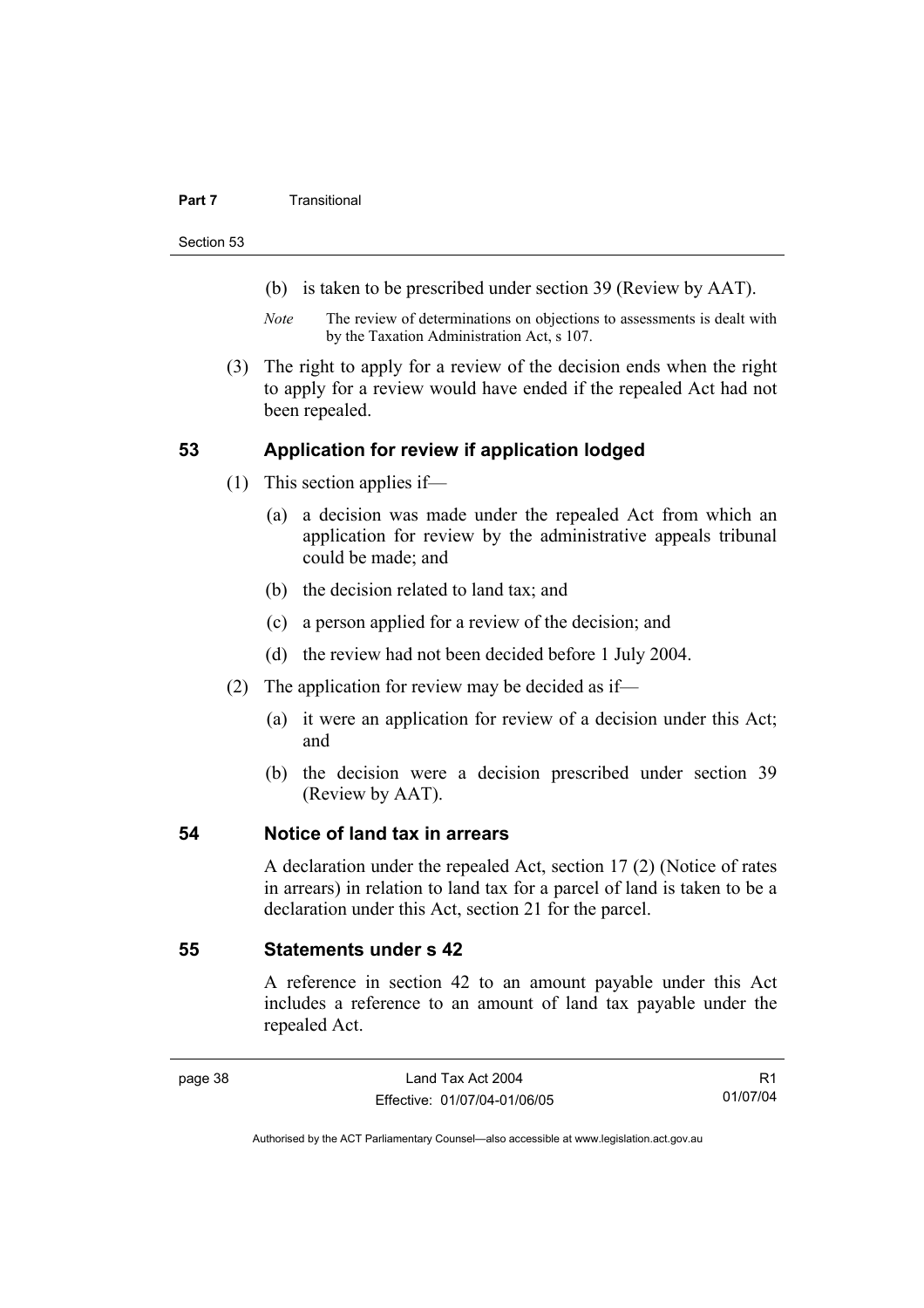#### **56 Modification of pt 7's operation**

The regulations may modify the operation of this part to make provision in relation to any matter that, in the Executive's opinion, is not, or is not adequately, dealt with in this part.

### **57 Expiry of pt 7**

This part expires on 1 July 2005.

*Note* Transitional provisions are usually of transitional effect. They are kept with the original provisions for a limited time to ensure people are aware of them. However, the expiry of transitional provisions does not end their effect (see Legislation Act, s 88).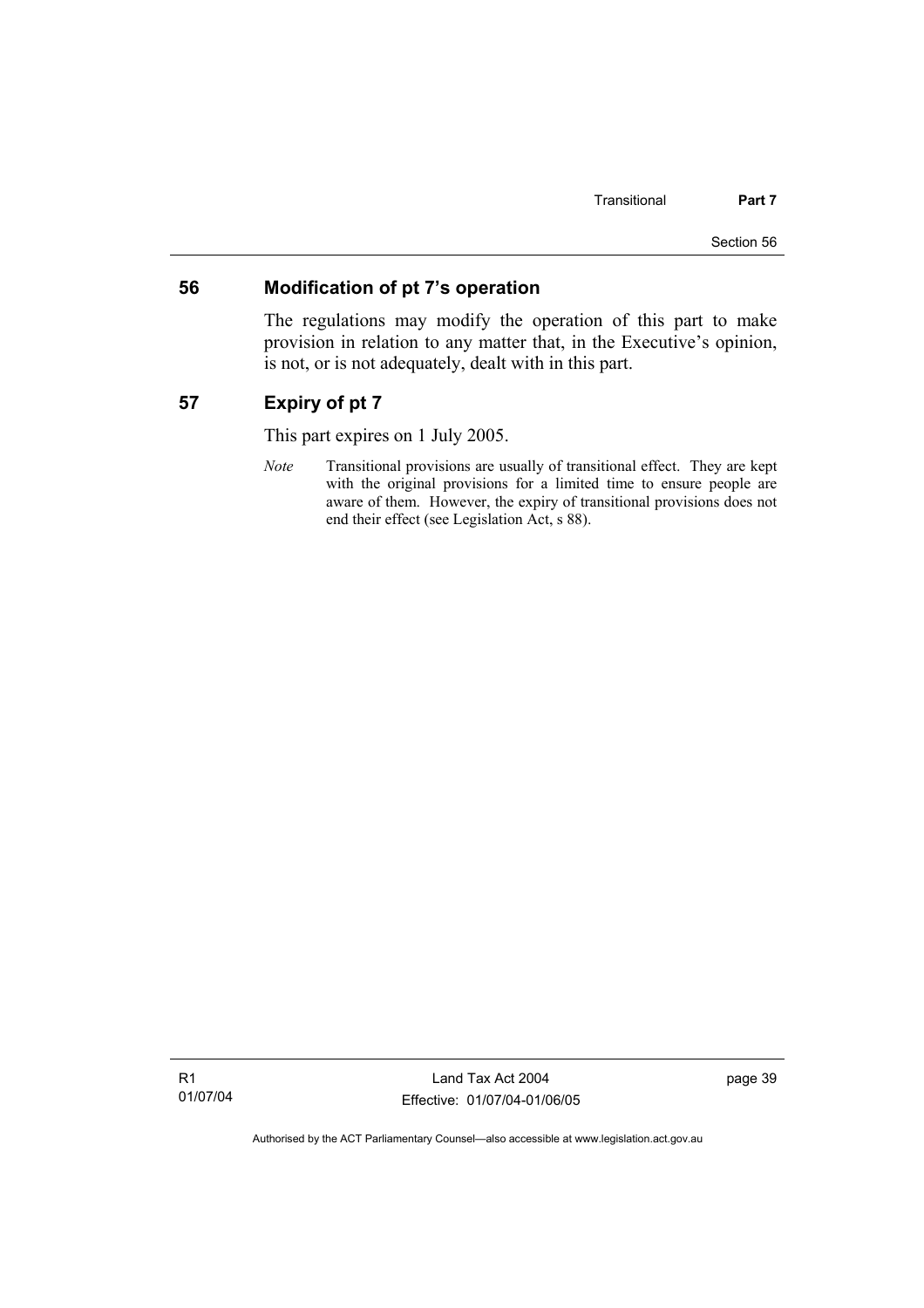# **Dictionary**

(see s 3)

- *Note 1* The Legislation Act contains definitions and other provisions relevant to this Act.
- *Note 2* For example, the Legislation Act, dict, pt 1 defines the following terms:
	- AAT
	- calendar month
	- commissioner for revenue
	- corporation
	- financial year
	- function
	- *interest*
	- person
	- quarter
	- under.

*assessment notice*, in relation to land tax, means a notice of assessment under the Taxation Administration Act, section 14 in relation to the land tax.

*commissioner* means the commissioner for revenue.

*land tax* includes—

- (a) penalty tax; and
- (b) the total of—
	- (i) the costs and expenses reasonably incurred by the Territory in attempting to recover the land tax; and
	- (ii) interest payable in relation to the land tax.

page 40 Land Tax Act 2004 Effective: 01/07/04-01/06/05

R1 01/07/04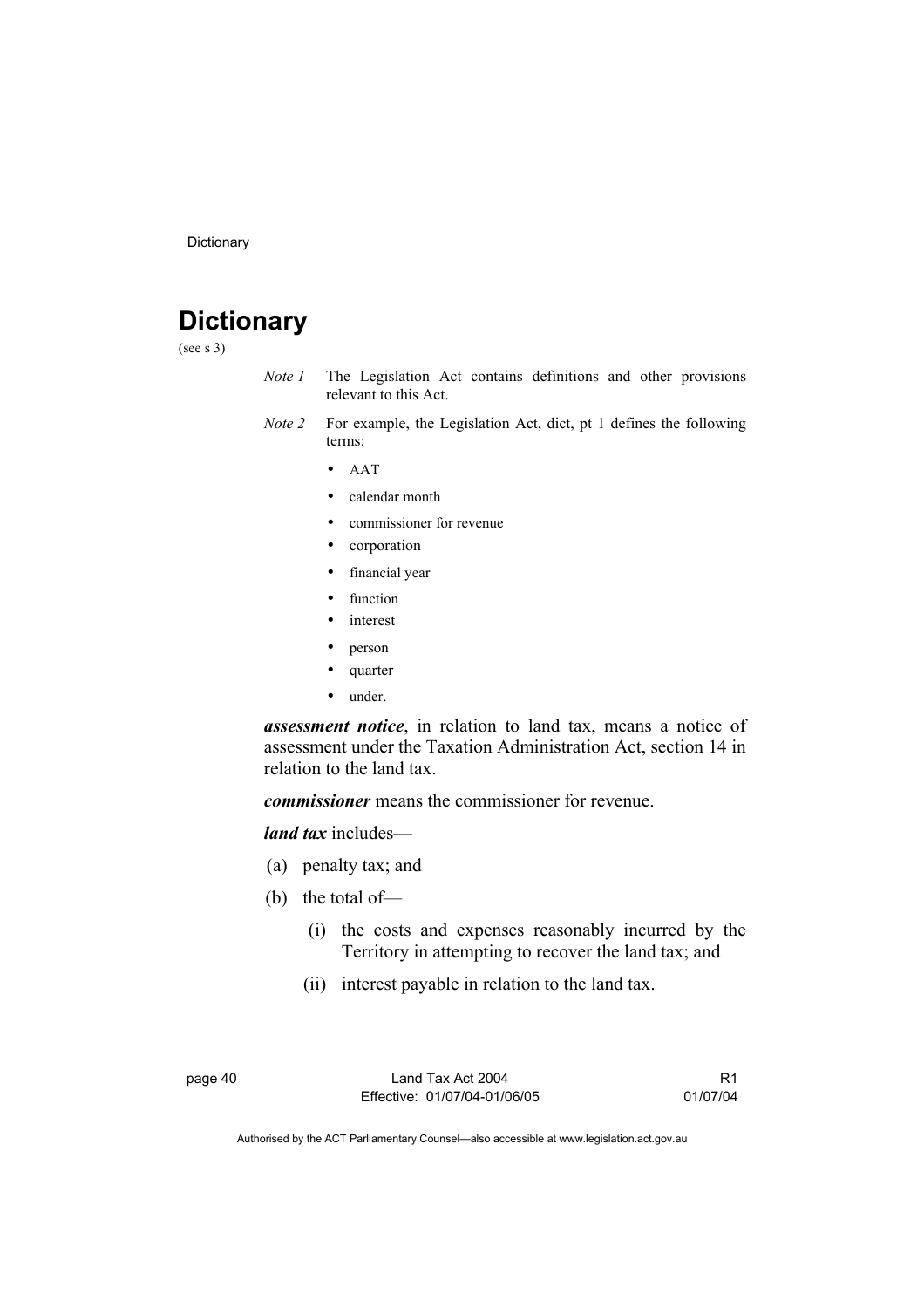*lease* means a lease from the Commonwealth or the Territory, and includes an agreement with the Commonwealth or the Territory—

- (a) for a lease of a parcel of land; or
- (b) for the tenancy or occupation of a parcel of land.

*owner*, of a parcel of land means—

- (a) the registered proprietor of an interest in the parcel (other than an interest in a lease granted by a person other than the Territory or the Commonwealth); or
- (b) a mortgagee in possession of the parcel; or
- (c) a person holding the parcel under a sublease from the Territory, if the Territory holds the parcel under a lease from the Commonwealth.

*owners corporation*—see the Unit Titles Act, dictionary.

*parcel* includes a part of a parcel of land that is separately held by an occupier, tenant, lessee or owner.

#### *primary production* means—

- (a) production resulting directly from—
	- (i) cultivation of land; or
	- (ii) keeping animals for their sale, bodily produce or natural increase; or
	- (iii) fishing operations; or
	- (iv) forest operations; and
- (b) the manufacture of dairy produce by the person who produced the raw material used in that manufacture.

*qualifying parcel of land*, for division 4.2 (Certain proposed unit subdivisions)—see section 28.

page 41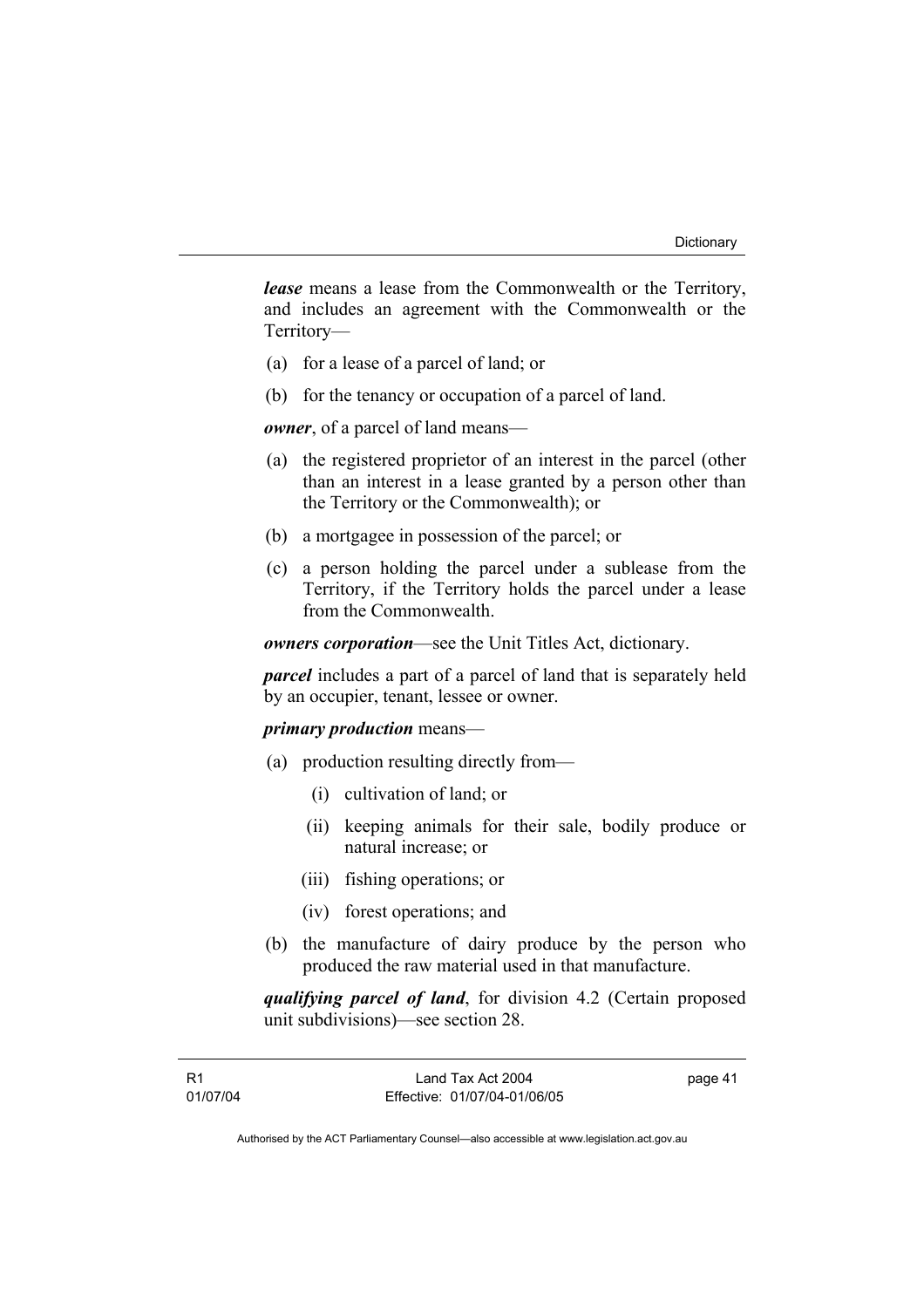*rateable land*—see the *Rates Act 2004*, section 8.

*rates*—see the *Rates Act 2004*, dictionary.

*rent*, for part 2 (Imposition and payment of land tax)—see section 7.

*rented*, for part 2 (Imposition and payment of land tax)—see section 8.

*residential land* means rateable land—

- (a) leased for residential purposes only; or
- (b) leased for residential purposes and other purposes but used for residential purposes only.

*rural land* means rateable land—

- (a) leased for the purpose of primary production only; or
- (b) leased for the purpose of primary production and other purposes but used mainly for primary production.

*Taxation Administration Act* means the *Taxation Administration Act 1999*.

*tenancy agreement*, for part 2 (Imposition and payment of land tax)—see section 7.

*tenant*, for part 2 (Imposition and payment of land tax)—see section 7.

*trustee*, for part 2 (Imposition and payment of land tax)—see section 7.

*unit* means a unit under the Unit Titles Act, section 9.

*unit owner*—see the Unit Titles Act, dictionary.

*unit subdivision*—see the *Rates Act 2004*, dictionary.

*Unit Titles Act* means the *Unit Titles Act 2001*.

R1 01/07/04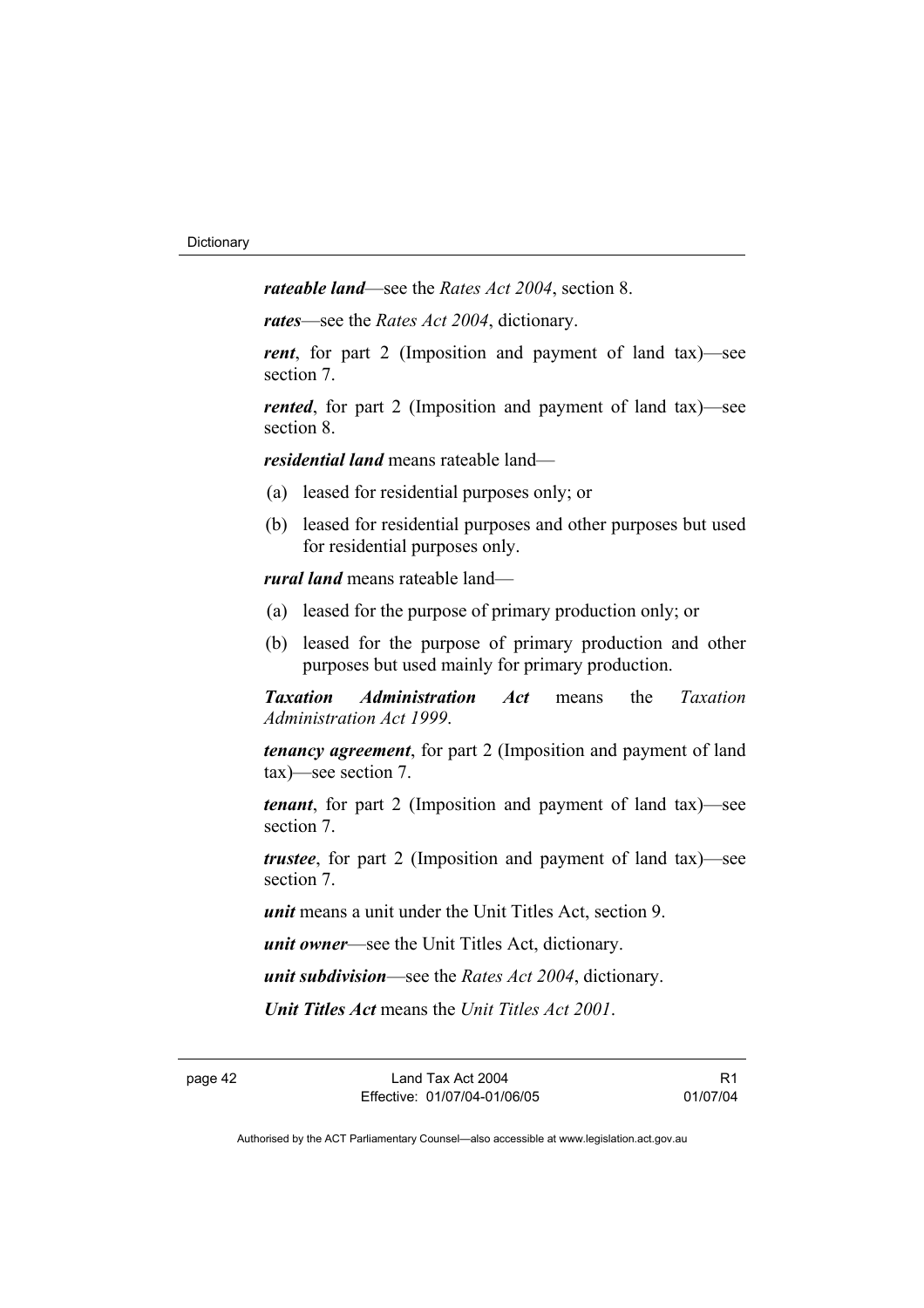#### **Endnotes**

### **Endnotes**

### **1 About the endnotes**

Amending and modifying laws are annotated in the legislation history and the amendment history. Current modifications are not included in the republished law but are set out in the endnotes.

Not all editorial amendments made under the *Legislation Act 2001*, part 11.3 are annotated in the amendment history. Full details of any amendments can be obtained from the Parliamentary Counsel's Office.

Uncommenced amending laws and expiries are listed in the legislation history and the amendment history. These details are underlined. Uncommenced provisions and amendments are not included in the republished law but are set out in the last endnote.

If all the provisions of the law have been renumbered, a table of renumbered provisions gives details of previous and current numbering.

The endnotes also include a table of earlier republications.

| $am = amended$                             | $ord = ordinance$                         |
|--------------------------------------------|-------------------------------------------|
| $amdt = amendment$                         | orig = original                           |
| $ch = chapter$                             | par = paragraph/subparagraph              |
| $cl = clause$                              | $pres = present$                          |
| $def = definition$                         | $prev = previous$                         |
| $dict = dictionary$                        | $(\text{prev})$ = previously              |
| disallowed = disallowed by the Legislative | $pt = part$                               |
| Assembly                                   | $r = rule/subrule$                        |
| $div = division$                           | $reg = regulation/subregulation$          |
| $exp = expires/expired$                    | $renum = renumbered$                      |
| $Gaz = Gazette$                            | $reloc = relocated$                       |
| $hda =$ heading                            | $R[X]$ = Republication No                 |
| $IA = Interpretation Act 1967$             | $R1$ = reissue                            |
| ins = inserted/added                       | $s = section/subsection$                  |
| $LA =$ Legislation Act 2001                | $sch = schedule$                          |
| $LR =$ legislation register                | $sdiv = subdivision$                      |
| LRA = Legislation (Republication) Act 1996 | $sub =$ substituted                       |
| $mod = modified/modification$              | SL = Subordinate Law                      |
| $o = order$                                | underlining = whole or part not commenced |
| om = omitted/repealed                      | or to be expired                          |

#### **2 Abbreviation key**

R1 01/07/04

Land Tax Act 2004 Effective: 01/07/04-01/06/05 page 43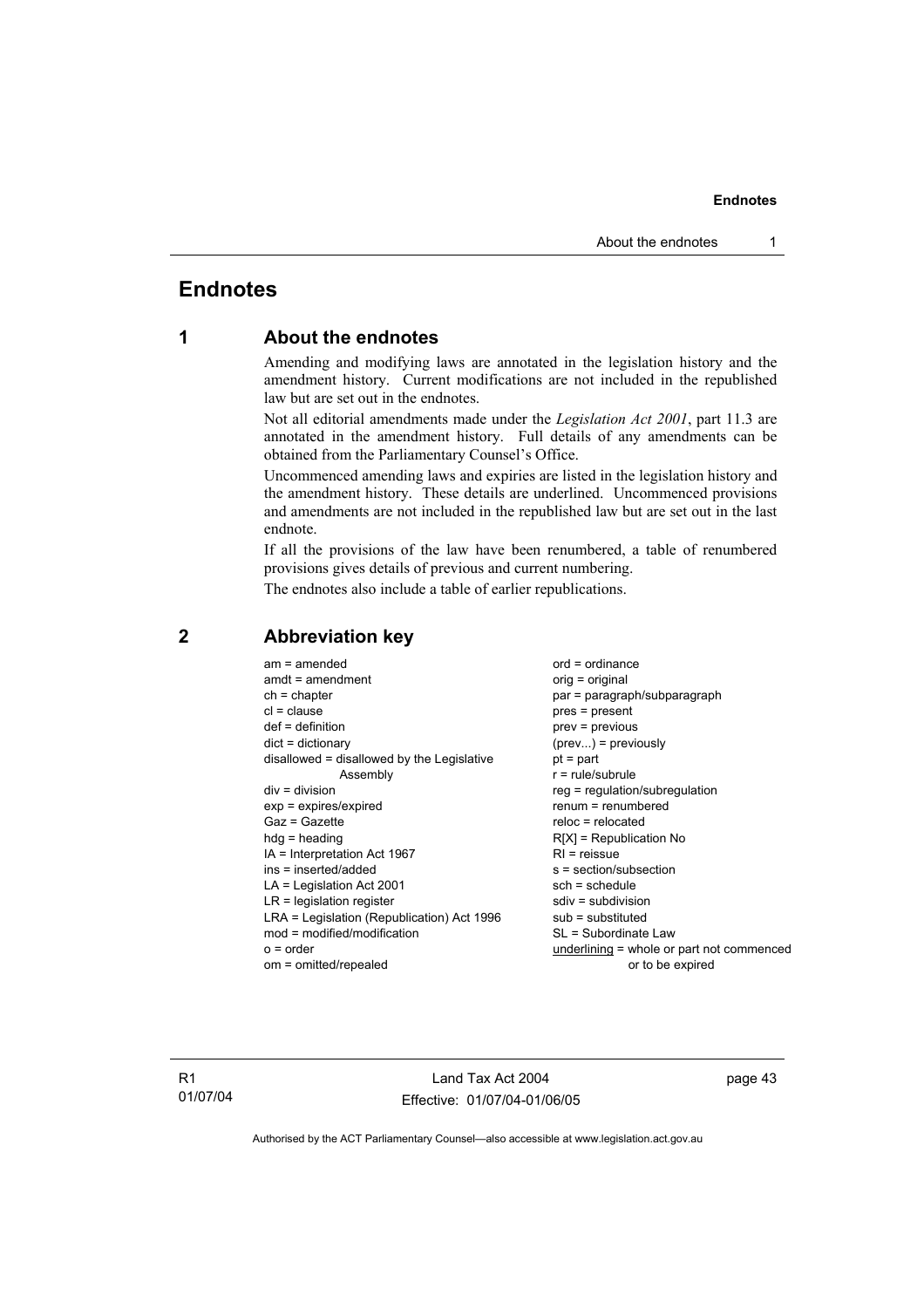#### **Endnotes**

3 Legislation history

### **3 Legislation history**

**Land Tax Act 2004 A2004-4**  notified LR 18 February 2004 s 1, s 2 commenced 18 February 2004 (LA s 75 (1)) remainder commenced 1 July 2004 (s 2)

#### **4 Amendment history**

**Commencement**  om LA s 89 (4) **Transitional**  exp 1 July 2005 (s 57) **Meaning of** *repealed Act* **for pt 7**  s 45 exp 1 July 2005 (s 57) **Special provision for period to 30 June 1987**  s 46 exp 1 July 2005 (s 57) **Meaning of** *assessment* s 47 exp 1 July 2005 (s 57) **Land tax payable under repealed Act**  s 48 exp 1 July 2005 (s 57) **Land to which repealed Act, pt 4A applied**  s 49 exp 1 July 2005 (s 57) **Right to object if no objection lodged**  s 50 exp 1 July 2005 (s 57) **Objections lodged under repealed Act**  s 51 exp 1 July 2005 (s 57) **Applications for review if no application lodged**  s 52 exp 1 July 2005 (s 57) **Application for review if application lodged**  s 53 exp 1 July 2005 (s 57) **Notice of land tax in arrears**  s 54 exp 1 July 2005 (s 57) **Statements under s 42**  s 55 exp 1 July 2005 (s 57)

page 44 Land Tax Act 2004 Effective: 01/07/04-01/06/05

R1 01/07/04